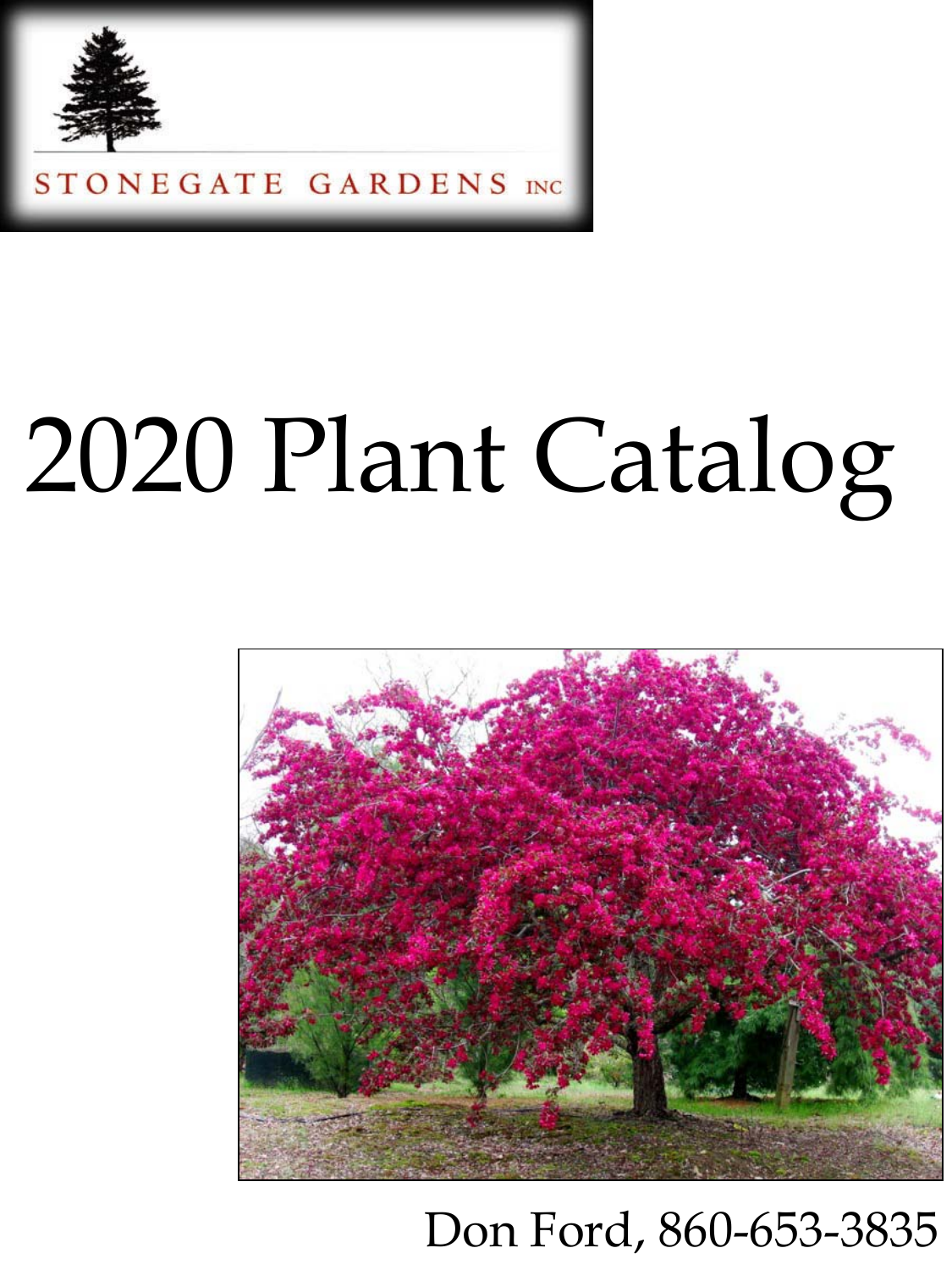| <b>NAME</b>                                                     | <b>Color</b>             | <b>Flower Foliage</b><br><b>Color</b> | Loc            | Caliper height width Plant<br>(in) | (f <sup>t</sup> ) | (f <sup>t</sup> )        | ID# | 2020<br>Price         | $\text{DIF}/$<br><b>FOB</b> |
|-----------------------------------------------------------------|--------------------------|---------------------------------------|----------------|------------------------------------|-------------------|--------------------------|-----|-----------------------|-----------------------------|
| <b>ABIES</b>                                                    |                          |                                       |                |                                    |                   |                          |     |                       |                             |
| Abies concolor Creeping dwarf<br>Creeping dwarf Blue Fir        |                          |                                       | 5c             |                                    | $6 - 7$           | 7                        | 278 | \$                    | 1,250 FOB                   |
| Abies concolor Nana<br>Dwarf Concolor White Fir                 |                          |                                       | 5c             |                                    | $\overline{2}$    | 4                        | 4   | $\mathfrak{S}$<br>550 | FOB                         |
| Abies concolor Nana<br>Dwarf Concolor White Fir                 | $\overline{\phantom{0}}$ |                                       | 6a             |                                    | 10                | $\overline{\phantom{a}}$ | 377 | \$<br>1,250           | FOB                         |
| Abies concolor<br>Concolor White Fir                            |                          |                                       | 12             |                                    | 40                |                          | 712 | <b>TBD</b>            | <b>DIF</b>                  |
| Abies concolor<br>Concolor White Fir                            |                          |                                       | 5c             |                                    | 38                | $\overline{\phantom{a}}$ | 168 | <b>TBD</b>            | FOB                         |
| Abies homolepis<br>Nikko Fir                                    |                          |                                       | 5a             |                                    | 24                | $\overline{\phantom{0}}$ | 151 | \$<br>2,800           | FOB                         |
| Abies homolepis<br>Nikko Fir                                    |                          |                                       | 5 <sub>b</sub> |                                    | 24                |                          | 374 | \$                    | 2,800 FOB                   |
| Abies lasiocarpa arizonica Compacta<br>Dwarf Rocky Mountain Fir |                          |                                       | 3 <sub>b</sub> |                                    | 12                | $\overline{\phantom{a}}$ | 535 | \$                    | 3,800 FOB                   |
| Abies veitchii<br>Vetch Fir                                     |                          |                                       | 5a             |                                    | 26                | $\overline{\phantom{0}}$ | 149 | \$                    | 2,800 FOB                   |
| Abies veitchii<br>Veitch Fir                                    |                          |                                       | 7b             |                                    | 28                | $\overline{\phantom{0}}$ | 353 | \$<br>2,800           | FOB                         |
| Abies Dwarf<br>Dwarf Blue Fir                                   |                          |                                       | 3 <sub>b</sub> |                                    | 15                | $\overline{\phantom{0}}$ | 263 | \$                    | 1,750 FOB                   |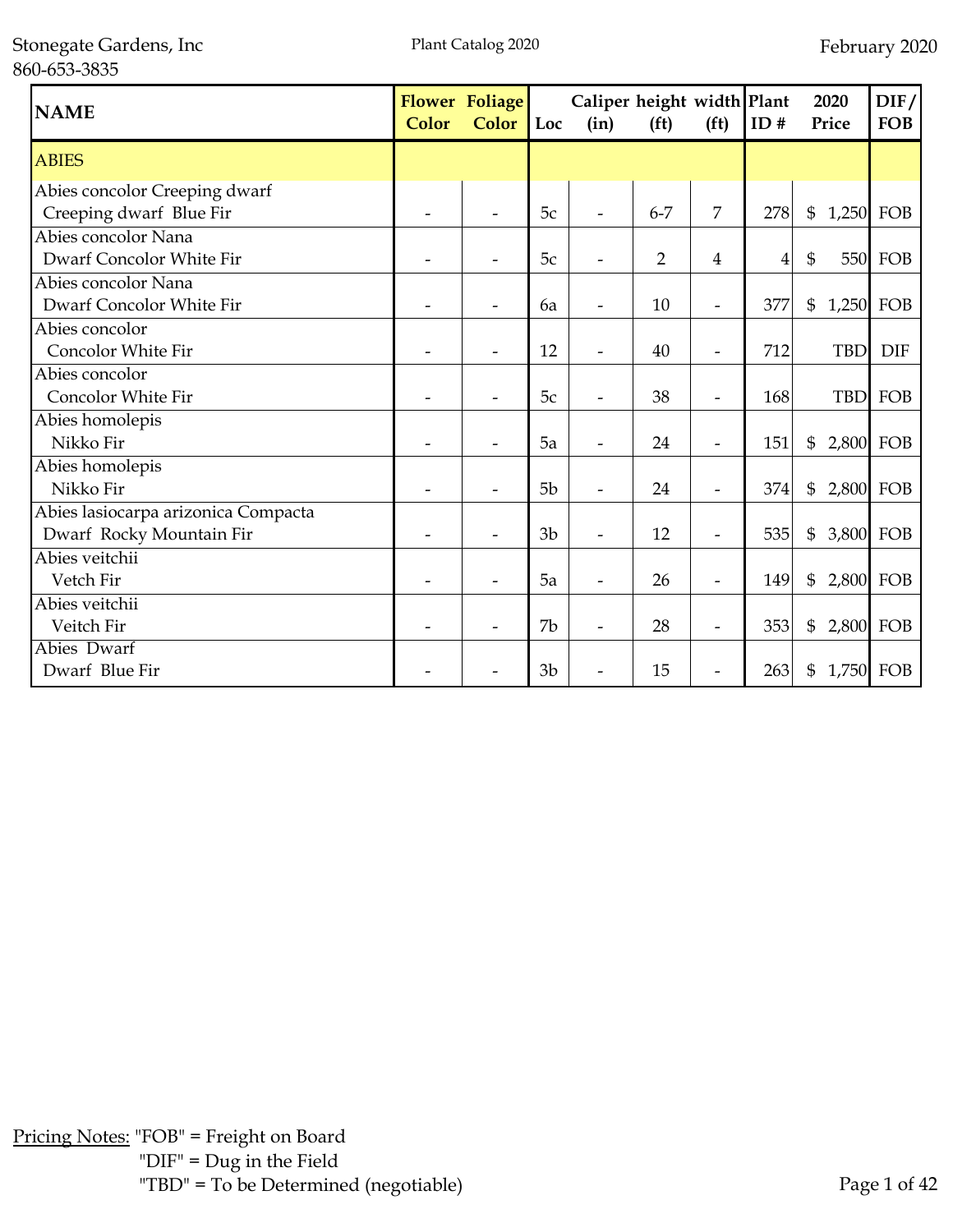Stonegate Gardens, Inc 860-653-3835

| <b>NAME</b>                      | <b>Color</b> | <b>Flower Foliage</b><br>Color | Loc            | Caliper height width Plant<br>(in) | (f <sup>t</sup> ) | (f <sup>t</sup> )        | ID# | 2020<br>Price               | DIF/<br><b>FOB</b> |
|----------------------------------|--------------|--------------------------------|----------------|------------------------------------|-------------------|--------------------------|-----|-----------------------------|--------------------|
| <b>ACER</b>                      |              |                                |                |                                    |                   |                          |     |                             |                    |
| Acer campestre                   |              |                                |                |                                    |                   |                          |     |                             |                    |
| Hedge Maple                      |              |                                | 4c             | 16                                 |                   | $\overline{a}$           | 744 | <b>TBD</b>                  | <b>DIF</b>         |
| Acer griseum                     |              |                                |                |                                    |                   |                          |     |                             |                    |
| 4-stem Paperbark Maple           |              |                                | 11             |                                    | $8-9$             | $\overline{a}$           | 181 | \$                          | 2,500 FOB          |
| Acer griseum                     |              |                                |                |                                    |                   |                          |     |                             |                    |
| 5-stem Paperbark Maple           |              |                                | 8              | $\overline{a}$                     | $8-9$             | $\overline{\phantom{a}}$ | 904 | \$<br>2,500                 | FOB                |
| Acer griseum                     |              |                                |                |                                    |                   |                          |     |                             |                    |
| 6-stem Paperbark Maple           |              |                                | 1              |                                    | $9 - 10$          | $\overline{\phantom{0}}$ | 950 | \$                          | 2,500 FOB          |
| Acer japonicum Aconitifolium     |              |                                |                |                                    |                   |                          |     |                             |                    |
| Full Moon Maple                  |              |                                | 2c             | $\overline{\phantom{a}}$           | 4.5               | $\overline{\phantom{a}}$ | 261 | \$                          | 435 FOB            |
| Acer japonicum Aconitifolium     |              |                                |                |                                    |                   |                          |     |                             |                    |
| Full Moon Maple                  |              |                                | 3c             | 6                                  | 14                | 14                       | 559 | \$                          | 2,200 FOB          |
| Acer palmatum Beni Scichihenge   |              |                                |                |                                    |                   |                          |     |                             |                    |
| Beni Scichihenge Maple           |              |                                | 5c             | 3                                  | $6 - 7$           | $\overline{\phantom{m}}$ | 883 | \$                          | 1,250 FOB          |
| Acer palmatum dissectum Filigree |              |                                |                |                                    |                   |                          |     |                             |                    |
| Green Filigree Maple             |              |                                | 3a             |                                    | $5-6$             | 6                        | 106 | 1,200 FOB<br>\$             |                    |
| Acer palmatum dissectum Filigree |              |                                |                |                                    |                   |                          |     |                             |                    |
| Green Filigree Maple             |              |                                | 8              |                                    | 3.5               | 5                        | 385 | \$                          | 2,200 FOB          |
| Acer rubrum Armstrong            |              |                                |                |                                    |                   |                          |     |                             |                    |
| Armstrong Red Maple              |              |                                | 2a             | $15 - 16$                          | 40                | 20                       | 503 | <b>TBD</b>                  | <b>DIF</b>         |
| Acer rubrum native swamp         |              |                                |                |                                    |                   |                          |     |                             |                    |
| Clump Red Swamp Maple            |              |                                | 9              |                                    | 35                |                          | 327 | <b>TBD</b>                  | <b>DIF</b>         |
| Acer saccharum Millane's Dwarf   |              |                                |                |                                    |                   |                          |     |                             |                    |
| Millane's Dwarf Sugar Maple      |              |                                | 3a             | $4 - 4.5$                          | 12-14             |                          | 959 | \$                          | 2,800 FOB          |
| Acer saccharum Millane's Dwarf   |              |                                |                |                                    |                   |                          |     |                             |                    |
| Millane's Dwarf Sugar Maple      |              |                                | 3a             | $4 - 4.5$                          | 12-14             |                          | 977 | \$                          | 2,800 FOB          |
| Acer saccharum                   |              |                                |                |                                    |                   |                          |     |                             |                    |
| Sugar Maple                      |              |                                | 3 <sub>b</sub> | 5                                  |                   | $\overline{\phantom{a}}$ | 443 | 2,500 FOB<br>$\mathfrak{S}$ |                    |
| Acer saccharum                   |              |                                |                |                                    |                   |                          |     |                             |                    |
| Sugar Maple                      |              |                                | 12             | 4.5                                |                   | $\overline{\phantom{a}}$ | 796 | \$                          | 2,500 FOB          |
| <b>Acer Triflorum</b>            |              |                                |                |                                    |                   |                          |     |                             |                    |
| Three-Flowered Maple             |              |                                | 3 <sub>b</sub> | $5 - 5.5$                          | 14                |                          | 319 | \$                          | 3,200 FOB          |

Pricing Notes: "FOB" = Freight on Board "DIF" = Dug in the Field "TBD" = To be Determined (negotiable) Page 2 of 42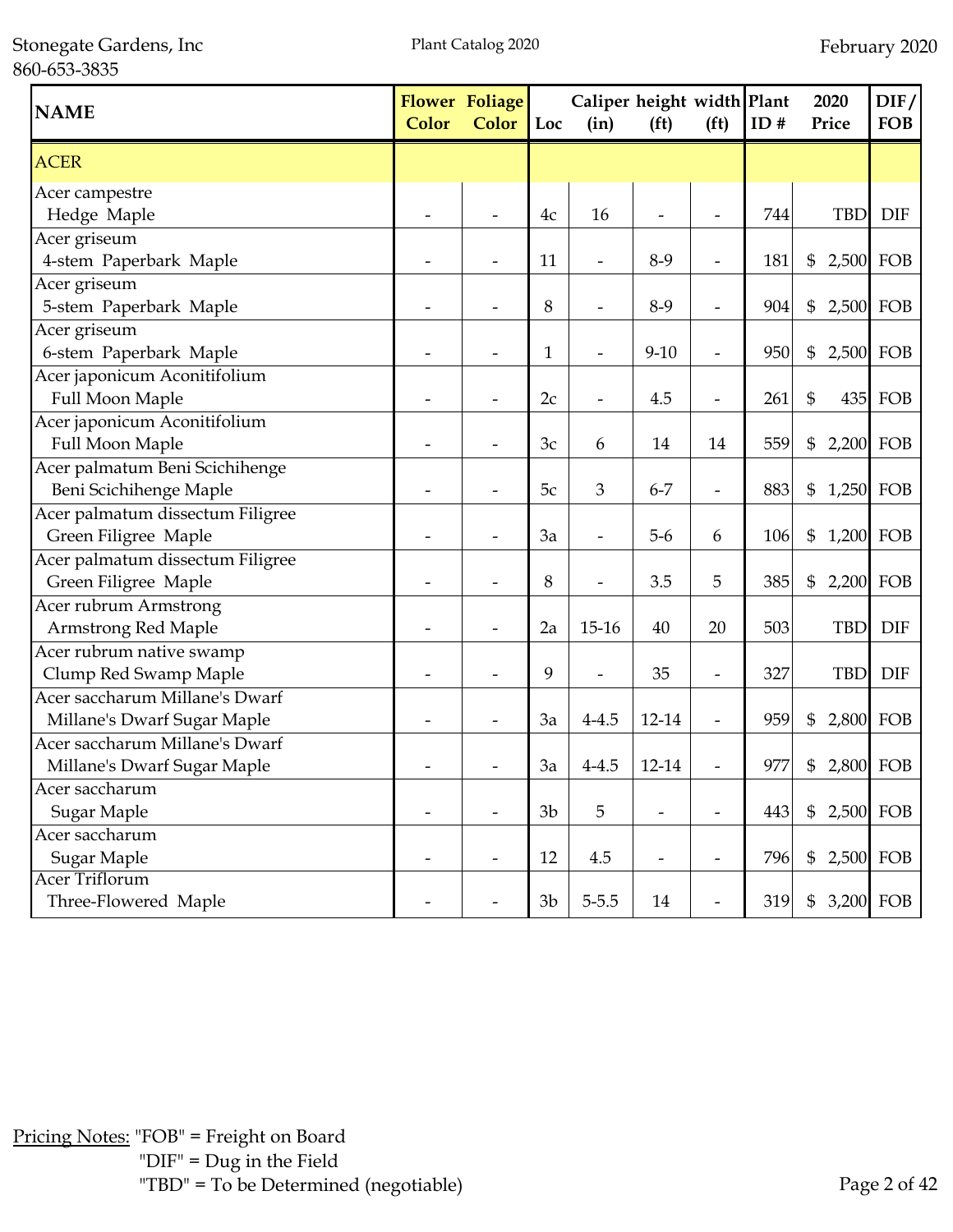Stonegate Gardens, Inc 860-653-3835

| <b>NAME</b>                                                                                                | <b>Color</b> | <b>Flower Foliage</b><br><b>Color</b> | Loc | Caliper height width Plant<br>(in) | (f <sup>t</sup> ) | (f <sup>t</sup> )        | ID# | 2020<br>Price                       | DIF/<br><b>FOB</b> |
|------------------------------------------------------------------------------------------------------------|--------------|---------------------------------------|-----|------------------------------------|-------------------|--------------------------|-----|-------------------------------------|--------------------|
| <b>AESCULUS</b>                                                                                            |              |                                       |     |                                    |                   |                          |     |                                     |                    |
| Aesculus hippocastanum<br>Horsechestnut                                                                    |              |                                       | 5a  |                                    | $10 - 12$         |                          | 109 | $\boldsymbol{\mathsf{\$}}$<br>1,500 | FOB                |
| Aesculus parviflora Bottle Brush<br>Bottle Brush Buckeye Horsechestnut                                     |              |                                       | 11  |                                    | $6 - 7$           | $\overline{a}$           | 218 | 1,200 FOB<br>$\frac{6}{5}$          |                    |
| Aesculus parviflora Bottle Brush<br>Bottle Brush Buckeye Horsechestnut                                     |              |                                       | 1   |                                    | 10                | 10                       | 765 | $\mathfrak{S}$<br>1,100             | FOB                |
| Aesculus parviflora Bottle Brush<br>Bottle Brush Buckeye Horsechestnut                                     |              |                                       | 12  |                                    |                   | 7                        | 414 | 1,100 FOB<br>$\frac{6}{5}$          |                    |
| Aesculus parviflora Bottle Brush<br>Bottle Brush Buckeye Horsechestnut<br>Aesculus parviflora Bottle Brush | white        | $\overline{\phantom{a}}$              | 2a  | $\overline{\phantom{a}}$           | $6 - 7$           | $\overline{\phantom{a}}$ | 596 | \$<br>1,200                         | FOB                |
| Bottle Brush Buckeye Horsechestnut<br>Aesculus parviflora Bottle Brush                                     | white        |                                       | 12  |                                    | 6                 | 8                        | 616 | \$<br>1,200 FOB                     |                    |
| Bottle Brush Buckeye Horsechestnut<br>Aesculus parviflora Bottle Brush                                     |              |                                       | 12  | $\overline{\phantom{a}}$           | $7 - 7.5$         | $\overline{\phantom{a}}$ | 694 | \$<br>1,100                         | FOB                |
| Bottle Brush Buckeye Horsechestnut                                                                         |              |                                       | 12  |                                    | $3 - 3.5$         | $\overline{a}$           | 695 | 1,100 FOB<br>$\mathfrak{S}$         |                    |
| <b>AMELANCHIER</b>                                                                                         |              |                                       |     |                                    |                   |                          |     |                                     |                    |
| Amelanchier can. native<br>Shadblow<br>Amelanchier can. native                                             | white        |                                       | 2c  |                                    | $20 - 22$         | $\overline{a}$           | 388 | $\mathfrak{S}$<br>2,200             | FOB                |
| Shadblow                                                                                                   | white        |                                       | 9   |                                    | 18-20             | $\overline{\phantom{m}}$ | 400 | \$<br>1,800 FOB                     |                    |
| Amelanchier can. native<br>Shadblow                                                                        | white        | $\overline{\phantom{a}}$              | 2c  | $\overline{\phantom{a}}$           | 20                | $\overline{\phantom{a}}$ | 900 | \$<br>2,200                         | FOB                |
| Amelanchier can. native<br>clump Shadblow                                                                  | white        |                                       | 11  |                                    | 14                | 14                       | 115 | \$<br>1,500 FOB                     |                    |
| Amelanchier can. native<br>Shadblow                                                                        | white        | $\overline{\phantom{a}}$              | 5b  | $\overline{\phantom{a}}$           | 18-20             | $\overline{a}$           | 399 | $\mathbb{S}$<br>2,200 FOB           |                    |
| Amelanchier can. native<br>Shadblow                                                                        | white        |                                       | 5b  | $\overline{\phantom{a}}$           | $18 - 20$         | $\overline{\phantom{a}}$ | 415 | $\$\$<br>2,200 FOB                  |                    |
| Amelanchier can. native<br>Shadblow                                                                        | white        |                                       | 5a  | $\overline{\phantom{a}}$           | $16-18$           | $\overline{\phantom{0}}$ | 448 | $\mathfrak{S}$<br>1,800 FOB         |                    |
| Amelanchier can. native<br>Shadblow                                                                        | white        |                                       | 5a  | $\overline{\phantom{a}}$           | 10                | $\overline{\phantom{a}}$ | 641 | $\mathfrak{S}$<br>1,200 FOB         |                    |
| Amelanchier can. native<br>Clump Shadblow                                                                  | white        | $\overline{\phantom{a}}$              | 11  | $\overline{\phantom{a}}$           | 14                | 14                       | 816 | $\mathfrak{S}$<br>1,500 FOB         |                    |

Pricing Notes: "FOB" = Freight on Board "DIF" = Dug in the Field "TBD" = To be Determined (negotiable) Page 3 of 42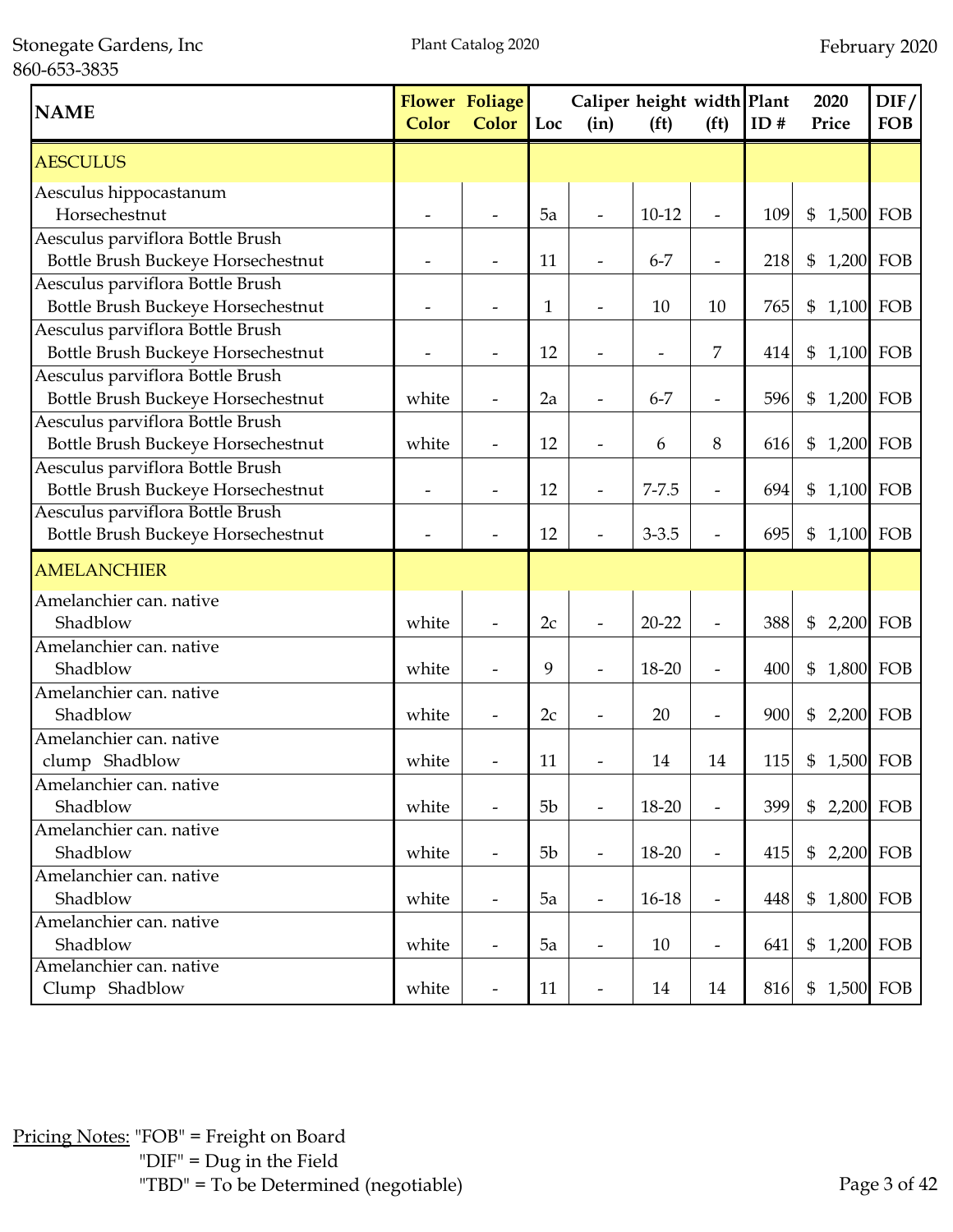Stonegate Gardens, Inc 860-653-3835

| <b>NAME</b>                                                | <b>Color</b> | <b>Flower Foliage</b><br>Color | Loc            | Caliper height width Plant<br>(in) | (f <sup>t</sup> ) | (f <sup>t</sup> )        | ID# |                | 2020<br>Price | DIF/<br><b>FOB</b> |
|------------------------------------------------------------|--------------|--------------------------------|----------------|------------------------------------|-------------------|--------------------------|-----|----------------|---------------|--------------------|
| <b>AMELANCHIER</b>                                         |              |                                |                |                                    |                   |                          |     |                |               |                    |
| Amelanchier can. native<br>Single stem Shadblow            | white        |                                | 10             |                                    | 24                |                          | 892 |                | <b>TBD</b>    | FOB                |
| Amelanchier can. native grove<br>Grove of Shadblow         | white        |                                | 7c             |                                    | 18-20             | $\overline{a}$           | 364 |                |               | TBD FOB            |
| Amelanchier can.<br>Clump Shadblow                         | white        | $\overline{\phantom{a}}$       | 3 <sub>b</sub> | $\overline{\phantom{a}}$           | 22                | 12                       | 518 | \$             | 2,200 FOB     |                    |
| Amelanchier can.<br>Clump Shadblow                         |              | $\overline{\phantom{a}}$       | 6 <sub>b</sub> |                                    | 18                | $\overline{\phantom{a}}$ | 887 | \$             | 1,800 FOB     |                    |
| Amelanchier grand. Autumn Brill.<br>Autumn Brill. Shadblow | white        | $\overline{\phantom{a}}$       | 2 <sub>b</sub> | $\overline{\phantom{a}}$           | $6 - 8$           | $\overline{\phantom{a}}$ | 403 | $\mathfrak{S}$ |               | <b>750 FOB</b>     |
| Amelanchier grand. Autumn Brill.<br>Autumn Brill. Shadblow | white        | $\overline{\phantom{a}}$       | 7c             |                                    | $8-9$             | $\overline{\phantom{a}}$ | 903 | \$             | 1,100 FOB     |                    |
| Amelanchier grand. Robin Hill<br>Robin Hill Shadblow       | pink         |                                | 6c             | $5 - 5.5$                          |                   | $\overline{\phantom{0}}$ | 897 | \$             | 3,000 FOB     |                    |
| Amelanchier grand. Robin Hill<br>Robin Hill Shadblow       | pink         |                                | 6c             | $5 - 5.5$                          |                   | $\overline{\phantom{0}}$ | 898 | \$             | 3,000 FOB     |                    |
| Amelanchier grand. Robin Hill<br>Robin Hill Shadblow       | pink         |                                | 4a             | $4 - 4.5$                          | 16-18             |                          | 393 | $\mathfrak{S}$ |               | 875 FOB            |
| Amelanchier grand. Robin Hill<br>Robin Hill Shadblow       | pink         |                                | 11             | $5-6$                              | 18-20             |                          | 394 | \$             |               | 1,800 FOB          |
| Amelanchier grand. Robin Hill<br>Robin Hill Shadblow       |              |                                | 2 <sub>b</sub> |                                    |                   |                          | 562 | \$             |               | 1,800 FOB          |
| Amelanchier grand. Robin Hill<br>Robin Hill Shadblow       | pink         |                                | 6c             | 12                                 | 32-34             | L,                       | 685 | \$             | 5,500         | DIF                |
| <b>ARONIA</b>                                              |              |                                |                |                                    |                   |                          |     |                |               |                    |
| Aronia arbutifolia<br>Red Chokeberry                       | white        | $\overline{\phantom{a}}$       | 7c             |                                    | $7 - 8$           | $\overline{\phantom{0}}$ | 568 | $\mathfrak{S}$ |               | <b>650 FOB</b>     |
| Aronia arbutifolia<br>Red Chokeberry                       | white        |                                | 3 <sub>b</sub> | $\overline{\phantom{a}}$           | $5-6$             | $\overline{\phantom{a}}$ | 995 | \$             |               | 650 FOB            |
| <b>AZALEA</b>                                              |              |                                |                |                                    |                   |                          |     |                |               |                    |
| <b>Azalea</b><br>Azalea                                    |              |                                | $\mathbf{1}$   |                                    | 12                |                          | 336 | $\mathbb{S}$   |               | 760 FOB            |

Pricing Notes: "FOB" = Freight on Board "DIF" = Dug in the Field "TBD" = To be Determined (negotiable) Page 4 of 42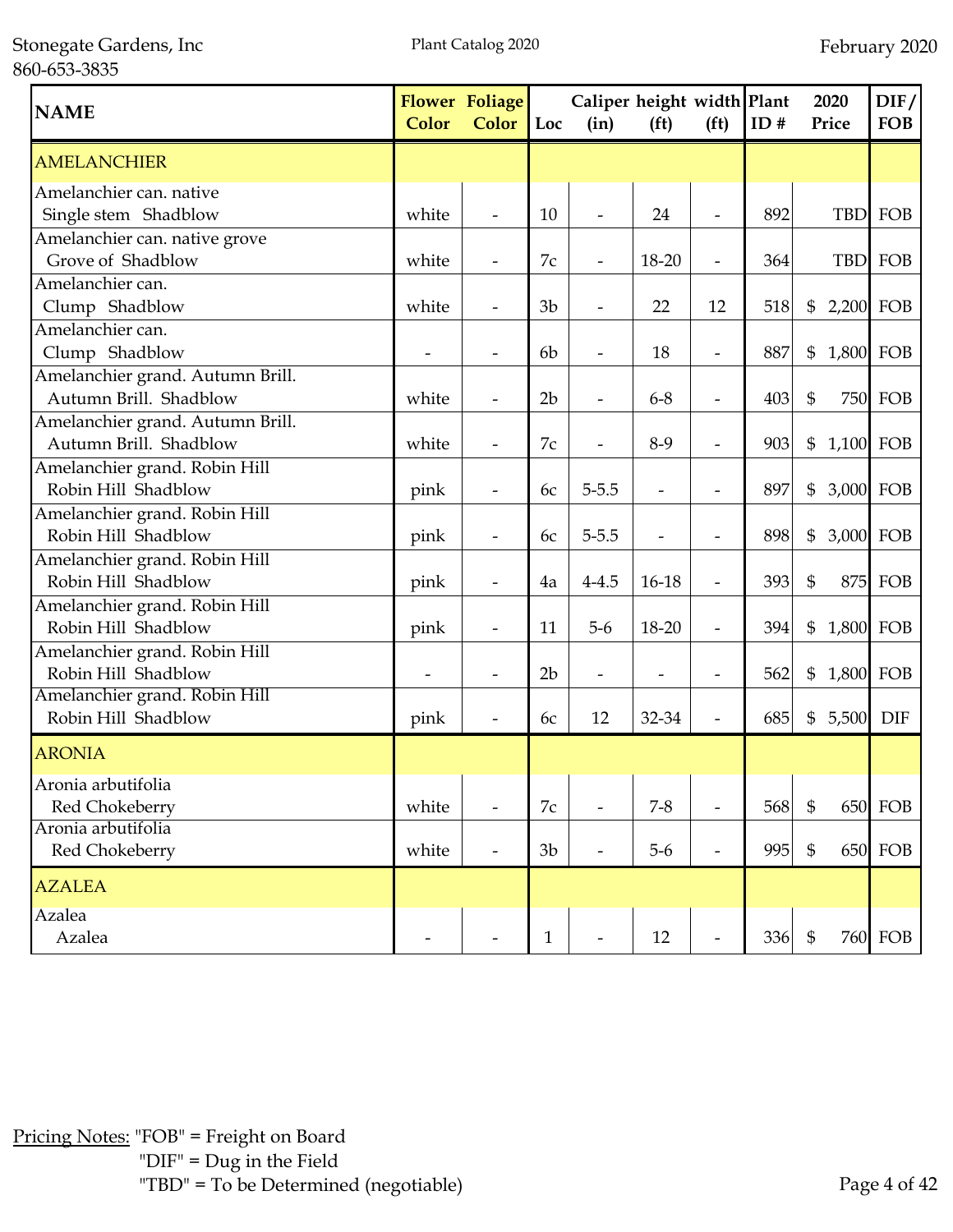Stonegate Gardens, Inc 860-653-3835

| <b>NAME</b>                                                   | <b>Color</b> | <b>Flower Foliage</b><br><b>Color</b> | Loc            | Caliper height width Plant<br>(in) | (f <sup>t</sup> )        | (f <sup>t</sup> )        | ID# | 2020<br>Price | DIF/<br><b>FOB</b> |
|---------------------------------------------------------------|--------------|---------------------------------------|----------------|------------------------------------|--------------------------|--------------------------|-----|---------------|--------------------|
| <b>BETULA</b>                                                 |              |                                       |                |                                    |                          |                          |     |               |                    |
| Betula nigra Heritage®<br>Clump Heritage® River Birch         |              |                                       | 4c             | 4                                  |                          |                          | 43  | \$            | 3,000 FOB          |
| Betula nigra Heritage®<br>Clump Heritage® River Birch         |              |                                       | 6c             | 5                                  |                          |                          | 52  | \$            | 3,000 FOB          |
| Betula nigra Heritage®<br>Clump Heritage® River Birch         |              |                                       | 6c             | 6                                  |                          |                          | 429 | \$            | 3,000 FOB          |
| Betula nigra Heritage®<br>Clump Heritage® River Birch         |              |                                       | 2 <sub>b</sub> | $4 - 4.5$                          | 20-24                    |                          | 801 | \$            | 3,000 FOB          |
| Betula nigra Heritage®<br>Clump Heritage® River Birch         |              |                                       | 1              | 5.5                                | 30                       | $\overline{\phantom{a}}$ | 802 | \$<br>3,000   | FOB                |
| Betula nigra Heritage®<br>Clump Heritage® River Birch         |              |                                       | 7b             | $\overline{\phantom{a}}$           | 26-28                    | $\overline{\phantom{a}}$ | 361 |               | TBD FOB            |
| Betula nigra Heritage®<br>Clump Heritage® River Birch         |              |                                       | 4 <sub>b</sub> | $\overline{\phantom{0}}$           |                          | $\overline{\phantom{a}}$ | 740 | \$<br>2,800   | FOB                |
| Betula nigra<br>Single Stem River Birch                       |              |                                       | 6c             | 12                                 | 30-35                    | $\overline{\phantom{a}}$ | 138 | \$<br>3,850   | <b>DIF</b>         |
| Betula nigra<br>Clump River Birch                             |              |                                       | 9              | $7 - 8$                            | 40                       | $\overline{\phantom{a}}$ | 298 | <b>TBD</b>    | <b>DIF</b>         |
| Betula papyrifera<br>Paperbark Birch                          |              |                                       | 6 <sub>b</sub> | 10                                 | $\overline{\phantom{a}}$ | ۰                        | 244 | \$            | 1,600 FOB          |
| Betula papyrifera<br>2-stem Paperbark Birch                   |              |                                       | 1              | $5 - 5.5$                          | 30-32                    | $\overline{\phantom{a}}$ | 481 | \$            | 3,600 FOB          |
| Betula papyrifera<br>2-stem Paperbark Birch                   |              |                                       | 1              | $6 - 7$                            | 30-35                    |                          | 486 | \$            | 3,200 FOB          |
| Betula papyrifera<br>2-stem Paperbark Birch                   |              |                                       | 2a             | 6.5                                | $20 - 24$                |                          | 514 | \$            | 2,200 FOB          |
| Betula papyrifera<br>2-stem Paperbark Birch                   |              |                                       | 2a             |                                    | 26-28                    |                          | 517 | \$            | 2,800 FOB          |
| Betula papyrifera<br>2-stem Paperbark Birch                   |              |                                       | 3 <sub>b</sub> |                                    | 26-28                    |                          | 792 | \$            | 2,800 FOB          |
| Betula platyphylla Jap. Whitespire<br>Clump White Spire Birch |              |                                       | 6a             | $\overline{\phantom{a}}$           | $26 - 28$                | $\overline{\phantom{m}}$ | 54  | \$            | 2,800 FOB          |
| Betula szechuanica<br>Sichuan Birch                           | -            |                                       | $\mathbf{1}$   | $\overline{a}$                     | 20                       | $\overline{\phantom{m}}$ | 507 | <b>TBD</b>    | FOB                |
| Betula Jacquemonti<br>Single stem Jacquemont Birch            |              |                                       | 11             | 3.5                                | 16                       |                          | 581 | \$            | 1,200 FOB          |

Pricing Notes: "FOB" = Freight on Board "DIF" = Dug in the Field "TBD" = To be Determined (negotiable) Page 5 of 42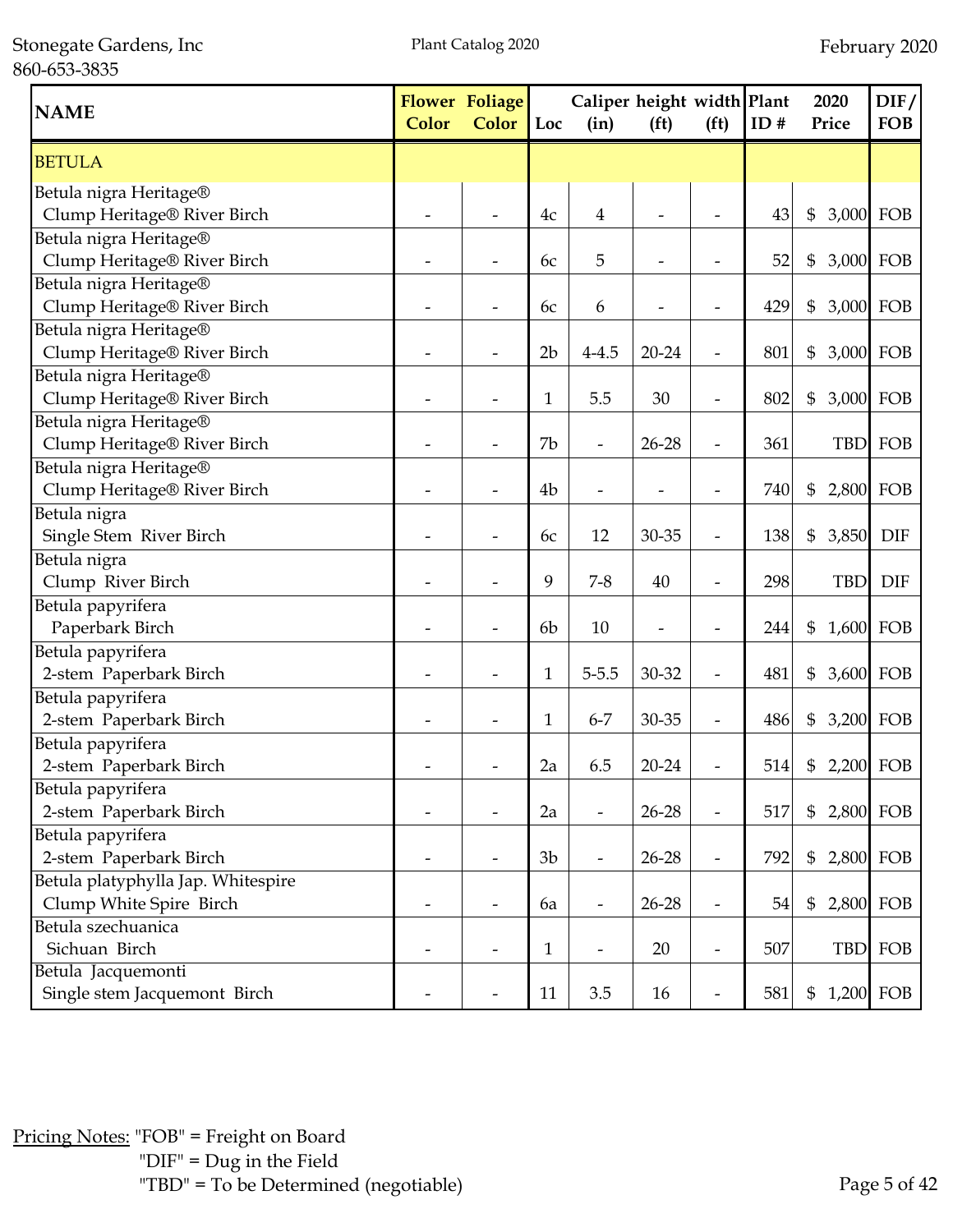Stonegate Gardens, Inc 860-653-3835

| <b>NAME</b>                      | <b>Color</b> | <b>Flower Foliage</b><br><b>Color</b> | Loc            | Caliper height width Plant<br>(in) | (f <sup>t</sup> ) | (f <sup>t</sup> )        | ID#          | 2020<br>Price             |            | DIF/<br><b>FOB</b> |
|----------------------------------|--------------|---------------------------------------|----------------|------------------------------------|-------------------|--------------------------|--------------|---------------------------|------------|--------------------|
| <b>BUXUS</b>                     |              |                                       |                |                                    |                   |                          |              |                           |            |                    |
| <b>Buxus Green Mountain</b>      |              |                                       |                |                                    |                   |                          |              |                           |            |                    |
| Green Mountain Boxwood           |              |                                       | 3a             |                                    | 3.5               |                          | 290          | $\mathfrak{S}$            | 225        | FOB                |
| <b>CALYCANTHUS</b>               |              |                                       |                |                                    |                   |                          |              |                           |            |                    |
| Calycanthus floridus             |              |                                       |                |                                    |                   |                          |              |                           |            |                    |
| Carolina Allspice                |              |                                       | 5c             |                                    | 5                 | 5                        | $\mathbf{1}$ | $\mathfrak{S}$            |            | 350 FOB            |
| <b>CARAGANA</b>                  |              |                                       |                |                                    |                   |                          |              |                           |            |                    |
| Caragana arborescens Pendula     |              |                                       |                |                                    |                   |                          |              |                           |            |                    |
| Weeping Siberian Peashrub        |              |                                       | $\mathbf{1}$   | $3 - 3.5$                          | 3.5               | 6                        | 127          | \$                        |            | 1,100 FOB          |
| <b>CARPINUS</b>                  |              |                                       |                |                                    |                   |                          |              |                           |            |                    |
| Carpinus betulus Columnaris      |              |                                       |                |                                    |                   |                          |              |                           |            |                    |
| Columnar European Hornbeam       |              |                                       | 4 <sub>b</sub> |                                    | 24-26             | $\overline{\phantom{m}}$ | 196          | \$                        | 3,500      | <b>DIF</b>         |
| Carpinus betulus Columnaris      |              |                                       |                |                                    |                   |                          |              |                           |            |                    |
| Columnar European Hornbeam       |              |                                       | 7c             |                                    | 26-28             | $\overline{\phantom{a}}$ | 362          | \$                        | 4,200      | <b>DIF</b>         |
| Carpinus betulus Columnaris      |              |                                       |                |                                    |                   |                          |              |                           |            |                    |
| Columnar European Hornbeam       |              |                                       | 4 <sub>b</sub> |                                    | 26                | $\overline{\phantom{m}}$ | 199          | \$                        | 3,500      | <b>DIF</b>         |
| Carpinus betulus Columnaris      |              |                                       |                |                                    |                   |                          |              |                           |            |                    |
| Columnar European Hornbeam       |              |                                       | 1              | 20                                 | 34-36             | 22                       | 487          |                           | <b>TBD</b> | <b>DIF</b>         |
| Carpinus betulus Columnaris      |              |                                       |                |                                    |                   |                          |              |                           |            |                    |
| Columnar European Hornbeam       |              |                                       | 12             | 8.5                                | 24                | $\overline{\phantom{a}}$ | 713          | \$                        | 3,500      | <b>DIF</b>         |
| Carpinus betulus Columnaris      |              |                                       |                |                                    |                   |                          |              |                           |            |                    |
| Columnar European Hornbeam       |              |                                       | 4 <sub>b</sub> |                                    | 26                |                          | 851          | \$                        | 3,500      | <b>DIF</b>         |
| Carpinus betulus Pendula         |              |                                       |                |                                    |                   |                          |              |                           |            |                    |
| Weeping European Hornbeam        |              |                                       | 8              | $3 - 3.5$                          |                   |                          | 124          | \$                        | 1,800      | FOB                |
| Carpinus betulus Pendula         |              |                                       |                |                                    |                   |                          |              |                           |            |                    |
| Weeping European Hornbeam        |              |                                       | 8              | $2.5 - 3$                          | 8                 | 8                        | 372          | \$                        |            | 1,800 FOB          |
| <b>CERCIDIPHYLLUM</b>            |              |                                       |                |                                    |                   |                          |              |                           |            |                    |
| Cercidiphyllum japonicum Pendula |              |                                       |                |                                    |                   |                          |              |                           |            |                    |
| Weeping Japanese Katsura         |              |                                       | 2c             | 4.5                                |                   | $\overline{\phantom{a}}$ | 889          | \$                        |            | 3,200 FOB          |
| Cercidiphyllum japonicum         |              |                                       |                |                                    |                   |                          |              |                           |            |                    |
| Japanese Katsura                 |              |                                       | 2a             | 5                                  |                   | $\overline{\phantom{a}}$ | 539          | \$                        |            | 2,600 FOB          |
| Cercidiphyllum japonicum         |              |                                       |                |                                    |                   |                          |              |                           |            |                    |
| Japanese Katsura                 |              |                                       | 4b             | 4                                  | 20                | $\overline{\phantom{0}}$ | 850          | \$                        |            | 1,200 FOB          |
| <b>CERCIS</b>                    |              |                                       |                |                                    |                   |                          |              |                           |            |                    |
| Cercis canadensis                |              |                                       |                |                                    |                   |                          |              |                           |            |                    |
| clump Eastern Redbud             |              |                                       | $\mathbf{1}$   |                                    | $6 - 7$           |                          | 617          | $\boldsymbol{\mathsf{S}}$ |            | 1,100 FOB          |

Pricing Notes: "FOB" = Freight on Board "DIF" = Dug in the Field "TBD" = To be Determined (negotiable) Page 6 of 42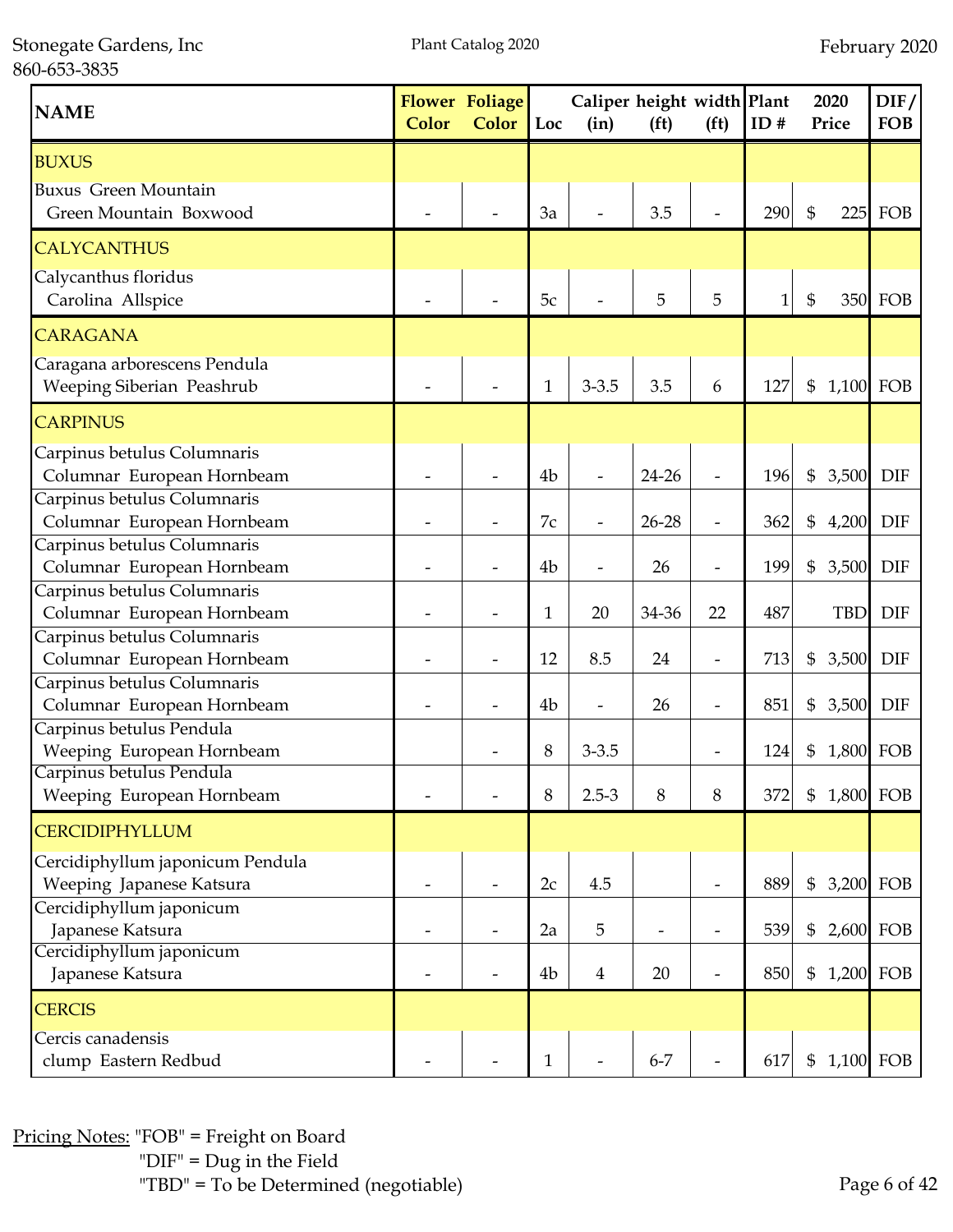Stonegate Gardens, Inc 860-653-3835

| <b>NAME</b>                                                             | <b>Color</b> | <b>Flower Foliage</b><br><b>Color</b> | Loc            | Caliper height width Plant<br>(in) | (f <sup>t</sup> ) | (f <sup>t</sup> )        | ID#              | 2020<br>Price   | $\text{DIF}/$<br><b>FOB</b> |
|-------------------------------------------------------------------------|--------------|---------------------------------------|----------------|------------------------------------|-------------------|--------------------------|------------------|-----------------|-----------------------------|
| <b>CHAMAECYPARIS</b>                                                    |              |                                       |                |                                    |                   |                          |                  |                 |                             |
| Chamaecyparis nootkatensis Pendula<br>Weeping Alaskan Cedar             |              |                                       | 2a             |                                    | 18                | 8                        | 506              | \$<br>2,600     | FOB                         |
| Chamaecyparis obtusa Gracilis<br>Compact Hinoki Cypress                 |              |                                       | 3c             | 7                                  | 14                | 12                       | 554              | \$<br>3,250 FOB |                             |
| Chamaecyparis obtusa Gracilis Lutea<br>Compact Yellow Hinoki Cypress    |              |                                       | 2 <sub>b</sub> |                                    | $6 - 7$           | $\overline{a}$           | 104              | \$<br>1,100     | FOB                         |
| Chamaecyparis obtusa lutea<br>Yellow Hinoki Cypress                     |              |                                       | 6 <sub>b</sub> |                                    | 3                 | $\overline{\phantom{a}}$ | 970              | \$              | FOB                         |
| Chamaecyparis obtusa<br>Hinoki Cypress                                  |              |                                       | 3 <sub>b</sub> |                                    | 12                | $\overline{a}$           | 101              | \$<br>1,800     | FOB                         |
| Chamaecyparis pisifera Filifera<br><b>Threadleaf Cypress</b>            |              |                                       | $\mathbf{1}$   |                                    | 9                 | 10                       | 446              | 1,100 FOB<br>\$ |                             |
| Chamaecyparis pisifera Filifera<br><b>Threadleaf Falsecypress</b>       |              |                                       | 12             |                                    | 14                | 14                       | 302              | \$              | 2,600 FOB                   |
| Chamaecyparis pisifera Filifera<br><b>Threadleaf Falsecypress</b>       |              |                                       | 3c             |                                    | 14                | 14                       | 569              | \$<br>3,000     | <b>DIF</b>                  |
| Chamaecyparis pisifera Filifera<br><b>Threadleaf Falsecypress</b>       |              |                                       | 3 <sub>b</sub> |                                    | 14                | 14                       | 587              | \$<br>3,000     | <b>DIF</b>                  |
| Chamaecyparis pisifera Filifera<br><b>Threadleaf Falsecypress</b>       |              |                                       | 3 <sub>b</sub> |                                    | 14                | 14                       | 588              | \$<br>3,000     | <b>DIF</b>                  |
| Chamaecyparis pisifera Filifera<br><b>Threadleaf Falsecypress</b>       |              |                                       | 6 <sub>b</sub> |                                    | 14-16             | $14-16$                  | 698              | \$<br>3,000     | FOB                         |
| Chamaecyparis pisifera Filifera Lutea<br>Yellow Threadleaf Falsecypress |              |                                       | 5 <sub>b</sub> |                                    | $3 - 3.5$         |                          | $\boldsymbol{0}$ | \$              | FOB                         |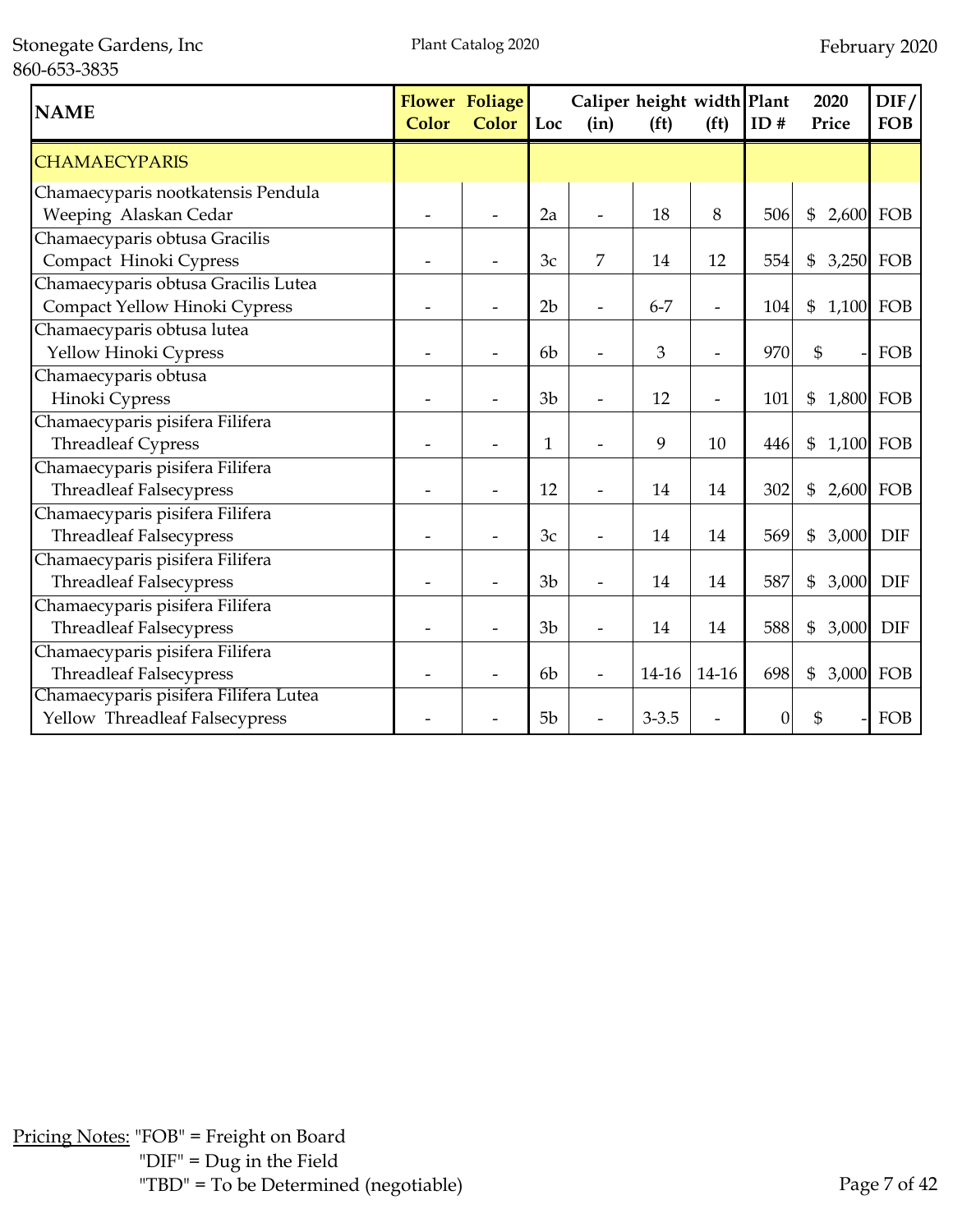| <b>NAME</b>                        | Color | <b>Flower Foliage</b><br><b>Color</b> | Loc            | Caliper height width Plant<br>(in) | (f <sup>t</sup> ) | (f <sup>t</sup> )        | ID# | 2020<br>Price  | DIF/<br><b>FOB</b> |
|------------------------------------|-------|---------------------------------------|----------------|------------------------------------|-------------------|--------------------------|-----|----------------|--------------------|
| <b>CHIONANTHUS</b>                 |       |                                       |                |                                    |                   |                          |     |                |                    |
| Chionanthus virginicus bush form   |       |                                       |                |                                    |                   |                          |     |                |                    |
| Bush form White Fringetree         | white |                                       | 2 <sub>b</sub> |                                    | 7                 | 14                       | 66  | $\mathfrak{S}$ | 2,200 FOB          |
| Chionanthus virginicus single stem |       |                                       |                |                                    |                   |                          |     |                |                    |
| Single Stem White Fringetree       | white |                                       | 2a             | $2 - 2.5$                          |                   | $\overline{\phantom{0}}$ | 114 | $\mathfrak{S}$ | <b>850 FOB</b>     |
| Chionanthus virginicus single stem |       |                                       |                |                                    |                   |                          |     |                |                    |
| Single Stem White Fringetree       | white |                                       | 3a             | $2 - 2.5$                          |                   |                          | 116 | \$             | 1,100 FOB          |
| Chionathus virginicus single stem  |       |                                       |                |                                    |                   |                          |     |                |                    |
| Single Stem White Fringetree       | white | $\qquad \qquad \blacksquare$          | 11             | $3 - 3.5$                          | $8 - 10$          | $\overline{a}$           | 267 | \$             | 1,250 FOB          |
| <b>CLADRASTIS</b>                  |       |                                       |                |                                    |                   |                          |     |                |                    |
| Cladrastis kentuckea               |       |                                       |                |                                    |                   |                          |     |                |                    |
| American Yellowwood                | pink  |                                       | 2a             | 5                                  |                   | $\overline{\phantom{0}}$ | 25  | $\mathfrak{S}$ | 3,500 FOB          |
| Cladrastis kentuckea Perkins Pink  |       |                                       |                |                                    |                   |                          |     |                |                    |
| Perkins Pink American Yellowwood   | pink  | $\overline{\phantom{0}}$              | 2c             | 3.5                                | 12                | $\overline{a}$           | 212 | \$             | 1,500 FOB          |
| Cladrastis kentuckea               |       |                                       |                |                                    |                   |                          |     |                |                    |
| American Yellowwood                |       |                                       | 6c             | 5.5                                |                   |                          | 26  | \$             | 3,500 FOB          |
| Cladrastis kentuckea               |       |                                       |                |                                    |                   |                          |     |                |                    |
| American Yellowwood                |       |                                       | 3a             |                                    |                   |                          | 696 | \$             | 3,200 FOB          |
| Cladrastis kentuckea               |       |                                       |                |                                    |                   |                          |     |                |                    |
| American Yellowwood                | white |                                       | 5 <sub>b</sub> | $4 - 4.5$                          | 14                | $\overline{\phantom{0}}$ | 960 | \$             | 3,500 FOB          |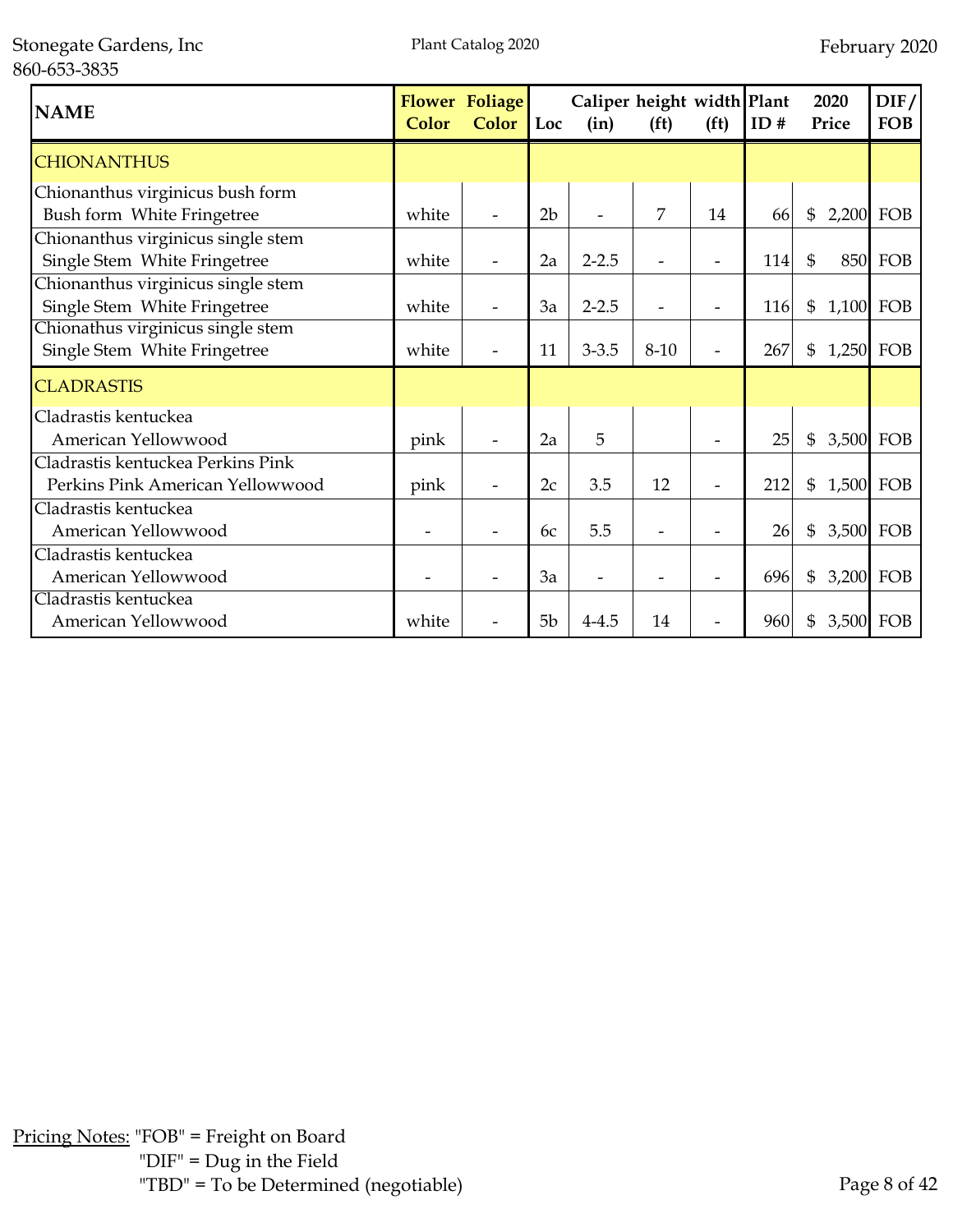Stonegate Gardens, Inc 860-653-3835

| <b>NAME</b>                      | <b>Color</b> | <b>Flower Foliage</b><br><b>Color</b> | Loc          | Caliper height width Plant<br>(in) | (f <sup>t</sup> )        | (f <sup>t</sup> )        | ID# |                | 2020<br>Price | DIF/<br><b>FOB</b> |
|----------------------------------|--------------|---------------------------------------|--------------|------------------------------------|--------------------------|--------------------------|-----|----------------|---------------|--------------------|
| <b>CORNUS</b>                    |              |                                       |              |                                    |                          |                          |     |                |               |                    |
| Cornus alba Elegantissima        |              | var.                                  |              |                                    |                          |                          |     |                |               |                    |
| Variegated Red Twig Dogwood      |              | green                                 | 7a           |                                    | 5                        | 5                        | 633 | $\mathfrak{S}$ |               | 85 FOB             |
| Cornus florida Cherokee Chief    |              |                                       |              |                                    |                          |                          |     |                |               |                    |
| Cherokee Chief Dogwood           | red          |                                       | 6c           | $2.5 - 3$                          | 10                       | 10                       | 133 | \$             |               | 750 FOB            |
| Cornus florida Cherokee Chief    |              |                                       |              |                                    |                          |                          |     |                |               |                    |
| Cherokee Chief Dogwood           | red          |                                       | 5c           | 2.5                                | $7 - 8$                  | $\overline{\phantom{a}}$ | 878 | $\mathfrak{S}$ |               | <b>750 FOB</b>     |
| Cornus florida Cherokee Princess |              |                                       |              |                                    |                          |                          |     |                |               |                    |
| Cherokee Princess Dogwood        | white        |                                       | 5c           | $3.5 - 4$                          |                          | $\overline{\phantom{a}}$ | 398 | \$             |               | <b>850 FOB</b>     |
| Cornus florida rubrus            |              |                                       |              |                                    |                          |                          |     |                |               |                    |
| Pink Common Dogwood              | pink         | $\overline{\phantom{a}}$              | 5c           | $\overline{\phantom{a}}$           | $6 - 7$                  | $\overline{\phantom{a}}$ | 148 | \$             |               | <b>850 FOB</b>     |
| Cornus florida rubrus            |              |                                       |              |                                    |                          |                          |     |                |               |                    |
| Pink Common Dogwood              | pink         | $\overline{\phantom{a}}$              | 2a           | 3                                  | $\overline{\phantom{a}}$ | $\overline{\phantom{0}}$ | 724 | \$             | 1,100 FOB     |                    |
| Cornus florida                   |              |                                       |              |                                    |                          |                          |     |                |               |                    |
| Common Dogwood                   | white        | $\overline{\phantom{a}}$              | 7c           | 3                                  | $\overline{\phantom{a}}$ | $\overline{\phantom{a}}$ | 46  | \$             | 1,100 FOB     |                    |
| Cornus florida                   |              |                                       |              |                                    |                          |                          |     |                |               |                    |
| Common Dogwood                   | white        | $\overline{\phantom{a}}$              | 5c           | $3 - 3.5$                          | $\overline{\phantom{0}}$ | L,                       | 191 | \$             | 1,100 FOB     |                    |
| Cornus kousa Radiant Rose        |              |                                       |              |                                    |                          |                          |     |                |               |                    |
| Radiant Rose Kousa Dogwood       | pink         | $\overline{\phantom{a}}$              | 3c           | 3                                  | $\overline{\phantom{a}}$ | Ĭ.                       | 411 | \$             | 1,100 FOB     |                    |
| Cornus kousa Satomi              |              |                                       |              |                                    |                          |                          |     |                |               |                    |
| Satomi Kousa Dogwood             | pink         |                                       | 12           | $4 - 4.5$                          | $\overline{a}$           | -                        | 613 | $\mathfrak{S}$ | 1,500 FOB     |                    |
| Cornus kousa Satomi              |              |                                       |              |                                    |                          |                          |     |                |               |                    |
| Satomi Kousa Dogwood             | pink         |                                       | $\mathbf{1}$ | 3                                  | $6 - 7$                  |                          | 817 | \$             | 1,100 FOB     |                    |
| Cornus kousa Satomi              |              |                                       |              |                                    |                          |                          |     |                |               |                    |
| Satomi Kousa Dogwood             | pink         |                                       | 4c           | $2 - 2.5$                          | $8-9$                    |                          | 866 | \$             | 1,250 FOB     |                    |
| Cornus kousa Wolf Eyes           | white        |                                       |              |                                    |                          |                          |     |                |               |                    |
| Wolf Eyes Kousa Dogwood          | var.         |                                       | 3c           | 3.5                                | $7 - 8$                  |                          | 178 | \$             | 1,800 FOB     |                    |
| Cornus kousa Wolf Eyes           | white        |                                       |              |                                    |                          |                          |     |                |               |                    |
| Wolf Eyes Kousa Dogwood          | var.         |                                       | 8            |                                    |                          | $\overline{\phantom{0}}$ | 790 | \$             |               | 2,500 FOB          |
| Cornus kousa                     |              |                                       |              |                                    |                          |                          |     |                |               |                    |
| clump Kousa Dogwood              | white        |                                       | 11           | $\overline{\phantom{a}}$           | 16                       | $\overline{\phantom{0}}$ | 865 | \$             |               | 3,200 FOB          |
| Cornus kousa                     |              |                                       |              |                                    |                          |                          |     |                |               |                    |
| two-stem Kousa Dogwood           |              |                                       | 6a           | $\overline{\phantom{a}}$           | 16                       |                          | 677 | \$             |               | 2,200 FOB          |

Pricing Notes: "FOB" = Freight on Board "DIF" = Dug in the Field "TBD" = To be Determined (negotiable) Page 9 of 42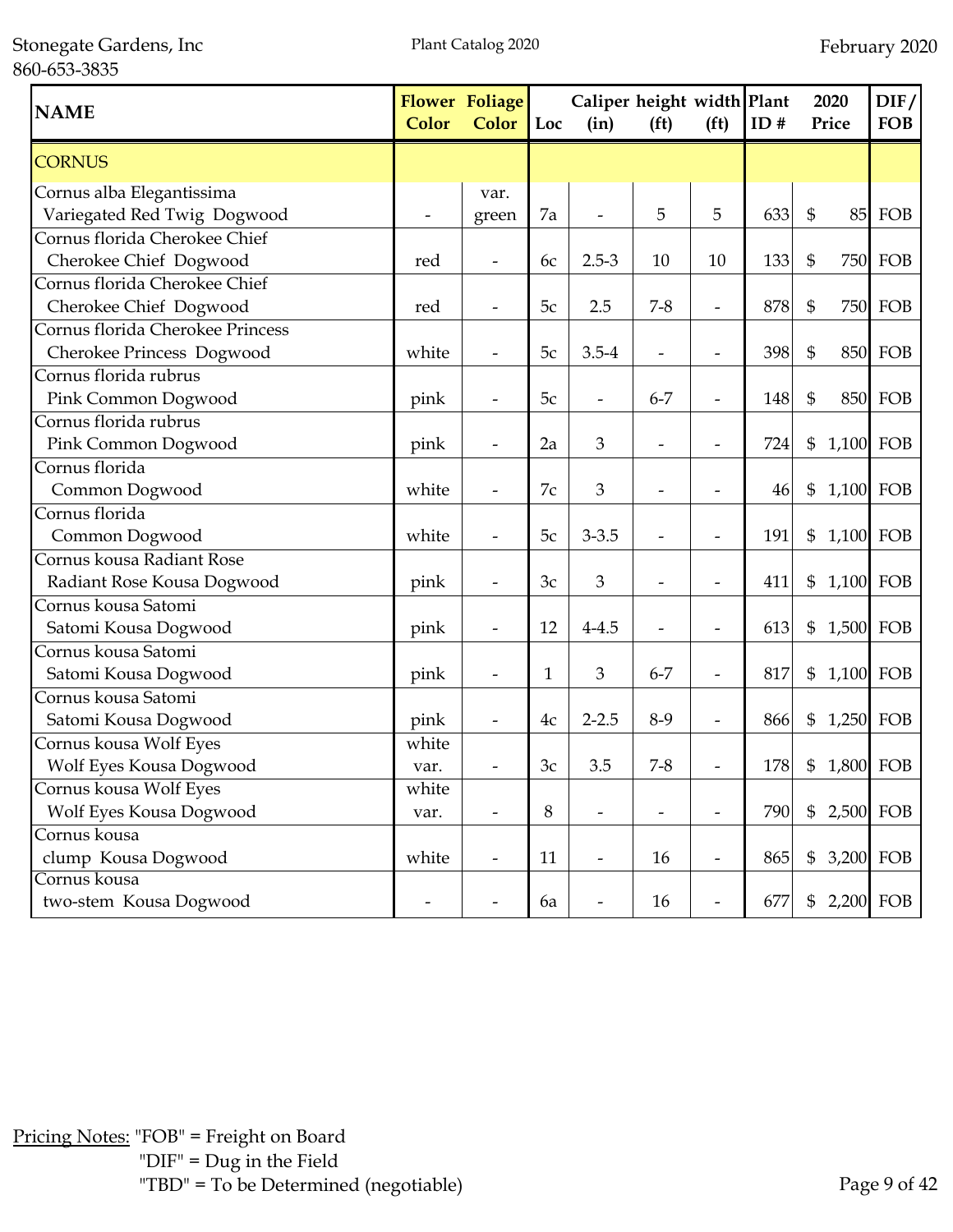Stonegate Gardens, Inc 860-653-3835

| <b>NAME</b>               | Color | <b>Flower Foliage</b><br><b>Color</b> | Loc            | Caliper height width Plant<br>(in) | (f <sup>t</sup> )        | (f <sup>t</sup> )            | ID# | 2020<br>Price   | $\overline{DIF}/$<br><b>FOB</b> |
|---------------------------|-------|---------------------------------------|----------------|------------------------------------|--------------------------|------------------------------|-----|-----------------|---------------------------------|
| <b>CORNUS</b>             |       |                                       |                |                                    |                          |                              |     |                 |                                 |
| Cornus kousa clump        |       |                                       |                |                                    |                          |                              |     |                 |                                 |
| clump Kousa Dogwood       | white |                                       | 2a             |                                    | 14                       | 14                           | 173 | \$<br>2,600     | FOB                             |
| Cornus kousa clump        |       |                                       |                |                                    |                          |                              |     |                 |                                 |
| clump Kousa Dogwood       | white |                                       | 2a             |                                    | 8                        | 10                           | 175 | \$              | 2,400 FOB                       |
| Cornus kousa clump        |       |                                       |                |                                    |                          |                              |     |                 |                                 |
| clump Kousa Dogwood       | white | $\overline{\phantom{a}}$              | 4c             | $\overline{\phantom{a}}$           | 16                       | 14                           | 676 | \$<br>2,800     | FOB                             |
| Cornus kousa clump        |       |                                       |                |                                    |                          |                              |     |                 |                                 |
| clump Kousa Dogwood       | white |                                       | 2 <sub>b</sub> |                                    | 14                       | $\overline{\phantom{a}}$     | 717 | \$              | 2,600 FOB                       |
| Cornus kousa clump        |       |                                       |                |                                    |                          |                              |     |                 |                                 |
| Clump Kousa Dogwood       |       |                                       | 7a             |                                    | $8-9$                    | $\overline{\phantom{a}}$     | 901 | \$              | 1,800 FOB                       |
| Cornus kousa single-stem  |       |                                       |                |                                    |                          |                              |     |                 |                                 |
| Single stem Kousa Dogwood | white |                                       | $\mathbf 1$    | $5.5 - 6$                          | 12-14                    | 12-14                        | 480 | \$              | 3,500 FOB                       |
| Cornus kousa single-stem  |       |                                       |                |                                    |                          |                              |     |                 |                                 |
| Single stem Kousa Dogwood | white |                                       | 10             | $5.5 - 6$                          | 12-14                    | 14-16                        | 690 | \$              | 3,600 FOB                       |
| Cornus kousa single-stem  |       |                                       |                |                                    |                          |                              |     |                 |                                 |
| Single stem Kousa Dogwood | white |                                       | 6c             | $4 - 4.5$                          | $10 - 12$                |                              | 830 | \$              | 2,200 FOB                       |
| Cornus kousa single-stem  |       |                                       |                |                                    |                          |                              |     |                 |                                 |
| Single stem Kousa Dogwood | white |                                       | 1              | 4                                  | $8 - 10$                 |                              | 132 | \$              | 2,200 FOB                       |
| Cornus kousa single-stem  |       |                                       |                |                                    |                          |                              |     |                 |                                 |
| Single stem Kousa Dogwood | white |                                       | 5 <sub>b</sub> | 6                                  |                          |                              | 774 | \$              | 2,800 FOB                       |
| Cornus kousa single-stem  |       |                                       |                |                                    |                          |                              |     |                 |                                 |
| Single stem Kousa Dogwood | white |                                       | 4c             | $4 - 4.5$                          | $8 - 10$                 |                              | 186 | \$              | 2,200 FOB                       |
| Cornus kousa single-stem  |       |                                       |                |                                    |                          |                              |     |                 |                                 |
| Single stem Kousa Dogwood | white | $\qquad \qquad \blacksquare$          | 4c             | $5 - 5.5$                          | 10                       | $\overline{\phantom{a}}$     | 864 | \$<br>2,800 FOB |                                 |
| Cornus kousa single-stem  |       |                                       |                |                                    |                          |                              |     |                 |                                 |
| Single stem Kousa Dogwood | white |                                       | 6 <sub>b</sub> | 2.5                                | $8-9$                    |                              | 230 | \$<br>1,200 FOB |                                 |
| Cornus kousa single-stem  |       |                                       |                |                                    |                          |                              |     |                 |                                 |
| Single stem Kousa Dogwood | white | $\overline{\phantom{0}}$              | 12             | $4 - 4.5$                          |                          | $\qquad \qquad \blacksquare$ | 275 | \$              | 2,200 FOB                       |
| Cornus kousa single-stem  |       |                                       |                |                                    |                          |                              |     |                 |                                 |
| Single stem Kousa Dogwood | white | $\overline{\phantom{a}}$              | 7a             | 4.5                                | $\overline{\phantom{a}}$ | $\overline{\phantom{a}}$     | 525 | \$<br>2,400     | FOB                             |
| Cornus kousa single-stem  |       |                                       |                |                                    |                          |                              |     |                 |                                 |
| Single stem Kousa Dogwood | white | $\overline{\phantom{a}}$              | 12             | $3 - 3.5$                          | $\overline{\phantom{a}}$ | $\overline{\phantom{a}}$     | 575 | \$<br>1,800 FOB |                                 |
| Cornus kousa single-stem  |       |                                       |                |                                    |                          |                              |     |                 |                                 |
| Single stem Kousa Dogwood | white | $\overline{\phantom{a}}$              | 2 <sub>b</sub> | $3.5 - 4$                          | 14-16                    | $\overline{\phantom{a}}$     | 867 | \$              | 2,200 FOB                       |
| Cornus kousa single-stem  |       |                                       |                |                                    |                          |                              |     |                 |                                 |
| Single stem Kousa Dogwood | white | $\overline{\phantom{a}}$              | 2a             | $2 - 2.5$                          | $8-9$                    | $\overline{\phantom{m}}$     | 944 | 1,100 FOB<br>\$ |                                 |
| Cornus kousa single-stem  |       |                                       |                |                                    |                          |                              |     |                 |                                 |
| Single stem Kousa Dogwood | white |                                       | 3 <sub>b</sub> | 3.5                                | $\,8\,$                  | 8                            | 951 | \$              | 1,500 FOB                       |

Pricing Notes: "FOB" = Freight on Board "DIF" = Dug in the Field "TBD" = To be Determined (negotiable) Page 10 of 42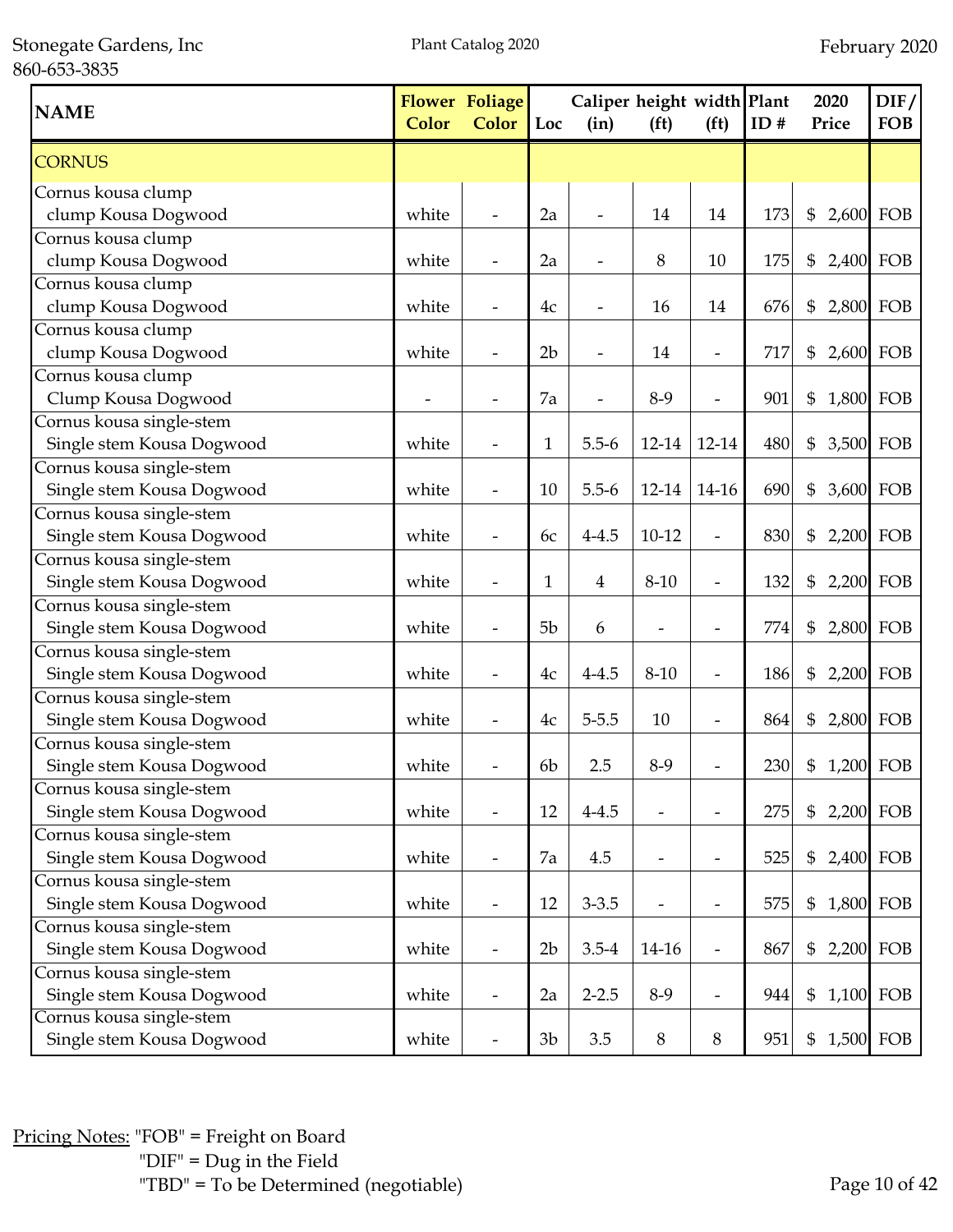| <b>NAME</b>                           | <b>Color</b> | <b>Flower Foliage</b><br><b>Color</b> | $\vert$ Loc    | Caliper height width Plant<br>(in) | (f <sup>t</sup> ) | (f <sup>t</sup> ) | ID# |                | 2020<br>Price | DIF/<br><b>FOB</b> |
|---------------------------------------|--------------|---------------------------------------|----------------|------------------------------------|-------------------|-------------------|-----|----------------|---------------|--------------------|
| <b>CORNUS</b>                         |              |                                       |                |                                    |                   |                   |     |                |               |                    |
| Cornus mas Golden Glory               |              |                                       |                |                                    |                   |                   |     |                |               |                    |
| Golden Glory Cornelian Cherry Dogwood | yellow       |                                       | 12             | $\overline{4}$                     | $10-12$           | $\overline{a}$    | 733 | $\mathfrak{S}$ | 2,500         | FOB                |
| Cornus mas                            |              |                                       |                |                                    |                   |                   |     |                |               |                    |
| Cornelian Cherry Dogwood              | vellow       |                                       | 3a             |                                    | $10-12$           | 8                 | 785 | \$             | 2,500 FOB     |                    |
| Cornus mas                            |              |                                       |                |                                    |                   |                   |     |                |               |                    |
| Cornelian Cherry Dogwood              | yellow       |                                       | 2 <sub>b</sub> |                                    | 10                | 12                | 382 | \$             | 1,400 FOB     |                    |
| Cornus mas                            |              |                                       |                |                                    |                   |                   |     |                |               |                    |
| Cornelian Cherry Dogwood              | yellow       |                                       | 2 <sub>b</sub> |                                    | 10                | 14                | 504 | \$             | 1,400 FOB     |                    |
| Cornus racemosa Cuyahoga              |              |                                       |                |                                    |                   |                   |     |                |               |                    |
| Cuyahoga Grey Twig Dogwood            | white        | $\overline{a}$                        | 12             |                                    | $8 - 10$          | $\overline{a}$    | 737 | \$             | 1,100 FOB     |                    |
| Cornus rutgersensis Constellation     |              |                                       |                |                                    |                   |                   |     |                |               |                    |
| Rutgers Constellation Kousa Dogwood   | white        |                                       | 5a             | $6 - 6.5$                          | $16-18$           | $\overline{a}$    | 144 | \$             | 3,500 FOB     |                    |
| Cornus sanuinea Winter Flame          |              |                                       |                |                                    |                   |                   |     |                |               |                    |
| Winter Flame Red Dogwood              |              |                                       | 12             |                                    | 6                 | $\overline{a}$    | 739 | \$             | 850           | FOB                |
| Cornus sanuinea Winter Flame          |              |                                       |                |                                    |                   |                   |     |                |               |                    |
| Winter Flame Red Dogwood              |              |                                       | 5a             |                                    | $7 - 8$           | $\overline{a}$    | 921 | \$             |               | 900 FOB            |
| <b>COTINUS</b>                        |              |                                       |                |                                    |                   |                   |     |                |               |                    |
| Cotinus coggygria Royal Purple        |              |                                       |                |                                    |                   |                   |     |                |               |                    |
| Royal Purple Smoke Bush               |              | purple                                | 8a             |                                    | 8                 | $\overline{a}$    | 226 | $\mathfrak{S}$ | 375           | FOB                |
| Cotinus coggygria Royal Purple        |              |                                       |                |                                    |                   |                   |     |                |               |                    |
| Royal Purple Smoke Bush               |              | purple                                | 3a             |                                    | 4                 | $\overline{a}$    | 940 | \$             | 375           | FOB                |
| <b>ENKIANTHUS</b>                     |              |                                       |                |                                    |                   |                   |     |                |               |                    |
| Enkianthus campanulatus               |              |                                       |                |                                    |                   |                   |     |                |               |                    |
| Enkianthus                            |              |                                       | 1              |                                    | 6                 |                   | 931 | \$             | 1,200 FOB     |                    |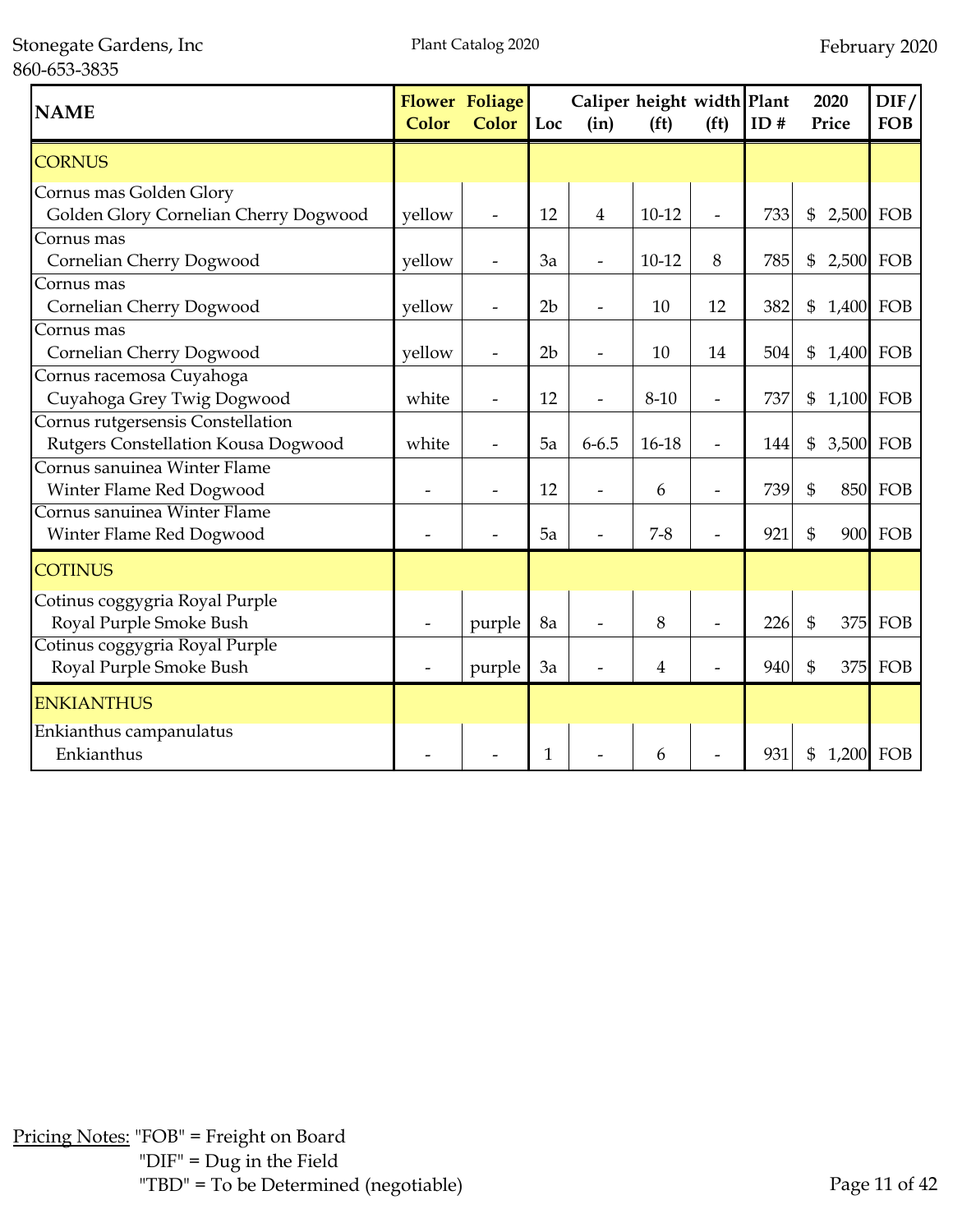Stonegate Gardens, Inc 860-653-3835

| <b>NAME</b>                       | <b>Color</b> | <b>Flower Foliage</b><br>Color | Loc            | Caliper height width Plant<br>(in) | (f <sup>t</sup> )            | (f <sup>t</sup> )        | ID# | 2020<br>Price | DIF/<br><b>FOB</b> |
|-----------------------------------|--------------|--------------------------------|----------------|------------------------------------|------------------------------|--------------------------|-----|---------------|--------------------|
| <b>FAGUS</b>                      |              |                                |                |                                    |                              |                          |     |               |                    |
| Fagus grandifolia                 |              |                                |                |                                    |                              |                          |     |               |                    |
| American Beech                    |              |                                | $\mathbf{1}$   | $2 - 2.5$                          | $7 - 8$                      |                          | 728 | \$            | <b>750 FOB</b>     |
| Fagus grandifolia                 |              |                                |                |                                    |                              |                          |     |               |                    |
| American Beech                    |              |                                | 3c             | 2                                  |                              |                          | 734 | \$            | <b>750 FOB</b>     |
| Fagus sylvatica Asplenifolia      |              |                                |                |                                    |                              |                          |     |               |                    |
| Fernleaf European Beech           |              | green                          | 5c             | 10                                 | 18                           | 20                       | 170 | \$            | 5,500 FOB          |
| Fagus sylvatica Asplenifolia      |              |                                |                |                                    |                              |                          |     |               |                    |
| Fernleaf European Beech           |              |                                | 2 <sub>b</sub> | 5.5                                |                              |                          | 231 | \$            | 4,200 FOB          |
| Fagus sylvatica Asplenifolia      |              |                                |                |                                    |                              |                          |     |               |                    |
| Fernleaf European Beech           |              | green                          | 11             | $5 - 5.5$                          | 14-16                        | $10 - 12$                | 318 | \$            | 4,500 FOB          |
| Fagus sylvatica Asplenifolia      |              |                                |                |                                    |                              |                          |     |               |                    |
| Fernleaf European Beech           |              | green                          | 1              | $3.5 - 4$                          | 12                           | $\overline{\phantom{a}}$ | 584 | \$            | 2,200 FOB          |
| Fagus sylvatica Asplenifolia      |              |                                |                |                                    |                              |                          |     |               |                    |
| Fernleaf European Beech           |              |                                | 1              | $\overline{\phantom{a}}$           | $8-9$                        | $\overline{\phantom{a}}$ | 949 | \$            | 1,500 FOB          |
| Fagus sylvatica Dawyck Fastigiata |              |                                |                |                                    |                              |                          |     |               |                    |
| Col. Green Dawyck European Beech  |              | green                          | 6c             | 5                                  | 18-20                        | $\overline{\phantom{a}}$ | 140 | \$            | 3,200 FOB          |
| Fagus sylvatica Dawyck Fastigiata |              |                                |                |                                    |                              |                          |     |               |                    |
| Col. Green Dawyck European Beech  |              |                                | 3 <sub>b</sub> | 6                                  | 16-18                        | $\overline{\phantom{m}}$ | 821 | \$            | 3,200 FOB          |
| Fagus sylvatica Fastigiata        |              |                                |                |                                    |                              |                          |     |               |                    |
| Col. Greenleaf European Beech     |              | green                          | 1              | 5                                  | $16 - 18$                    |                          | 304 | \$            | 3,200 FOB          |
| Fagus sylvatica Fastigiata        |              |                                |                |                                    |                              |                          |     |               |                    |
| Col. Greenleaf European Beech     |              | green                          | 6c             | 5                                  | 18-20                        |                          | 413 | \$            | 3,200 FOB          |
| Fagus sylvatica Fastigiata        |              |                                |                |                                    |                              |                          |     |               |                    |
| Col. Greenleaf European Beech     |              | green                          | 3a             | 17                                 | 40-45                        |                          | 582 | <b>TBD</b>    | <b>DIF</b>         |
| Fagus sylvatica Fastigiata        |              |                                |                |                                    |                              |                          |     |               |                    |
| Col. Greenleaf European Beech     |              |                                | 6c             | 6                                  |                              |                          | 700 | \$            | 3,200 FOB          |
| Fagus sylvatica Fastigiata        |              |                                |                |                                    |                              |                          |     |               |                    |
| Col. Greenleaf European Beech     |              | green                          | 4c             | 16-17                              | 36-38                        |                          | 182 | TBD           | <b>DIF</b>         |
| Fagus sylvatica Fastigiata        |              |                                |                |                                    |                              |                          |     |               |                    |
| Col. Greenleaf European Beech     |              | green                          | 4c             | 16                                 | 36                           | $\overline{a}$           | 184 | <b>TBD</b>    | <b>DIF</b>         |
| Fagus sylvatica Fastigiata        |              |                                |                |                                    |                              |                          |     |               |                    |
| Col. Greenleaf European Beech     |              | green                          | 8              | $4.5 - 5$                          | 18-20                        | $\overline{a}$           | 314 | $\frac{6}{5}$ | 3,200 FOB          |
| Fagus sylvatica Fastigiata        |              |                                |                |                                    |                              |                          |     |               |                    |
| Col. Greenleaf European Beech     |              | green                          | $\mathbf{1}$   | 3.5                                | 16-18                        | $\overline{\phantom{0}}$ | 573 | \$            | 1,500 FOB          |
| Fagus sylvatica Pendula           |              |                                |                |                                    |                              |                          |     |               |                    |
| Weeping Greenleaf European Beech  |              |                                | 5c             | 2                                  | $\qquad \qquad \blacksquare$ | $\overline{a}$           | 704 | \$            | <b>600 FOB</b>     |
| Fagus sylvatica Purpurea Pendula  |              |                                |                |                                    |                              |                          |     |               |                    |
| Fountain Purple European Beech    |              | purple                         | 3c             | $5 - 5.5$                          | $22 - 24$                    | $\overline{\phantom{a}}$ | 560 | \$            | 6,500 FOB          |
| Fagus sylvatica Purpurea Pendula  |              |                                |                |                                    |                              |                          |     |               |                    |
| Fountain Purple Fountain Beech    |              |                                | 3 <sub>b</sub> | $3 - 3.5$                          |                              |                          | 437 | \$            | 3,200 FOB          |

Pricing Notes: "FOB" = Freight on Board "DIF" = Dug in the Field "TBD" = To be Determined (negotiable) Page 12 of 42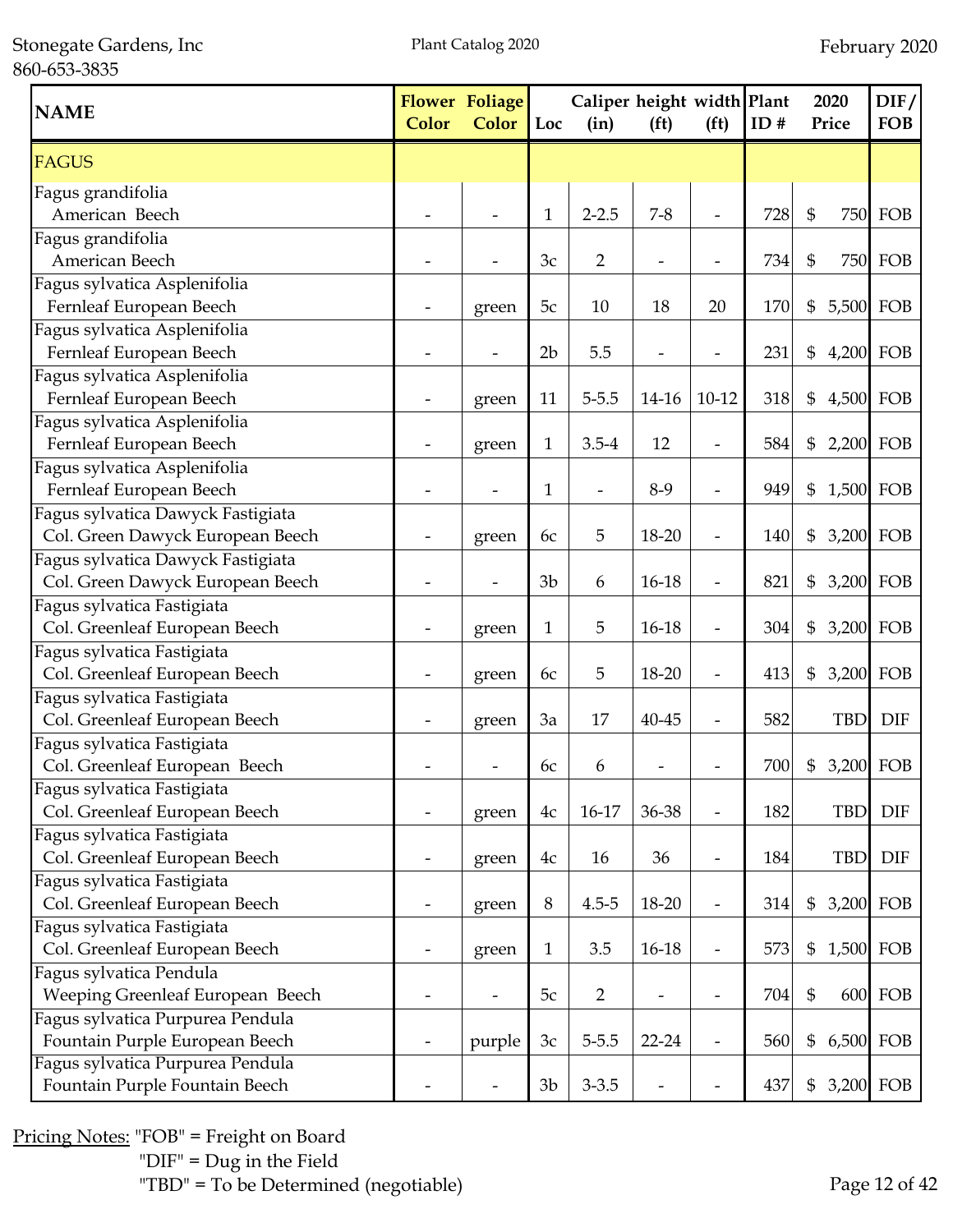Stonegate Gardens, Inc 860-653-3835

| <b>NAME</b>                                               | <b>Color</b> | <b>Flower Foliage</b><br><b>Color</b> | Loc            | Caliper height width Plant<br>(in) | (f <sup>t</sup> )        | (f <sup>t</sup> )        | ID# |                | 2020<br>Price | DIF/<br><b>FOB</b> |
|-----------------------------------------------------------|--------------|---------------------------------------|----------------|------------------------------------|--------------------------|--------------------------|-----|----------------|---------------|--------------------|
| <b>FAGUS</b>                                              |              |                                       |                |                                    |                          |                          |     |                |               |                    |
| Fagus sylvatica Riversii<br>Riversii European Beech       |              | purple                                | 3a             | 16                                 | 38-40                    | $\overline{\phantom{a}}$ | 297 |                | <b>TBD</b>    | FOB                |
| Fagus sylvatica Riversii<br>Riversii European Beech       | -            | purple                                | 6a             | $6 - 6.5$                          | $\overline{\phantom{a}}$ |                          | 499 | \$             | 6,500 FOB     |                    |
| Fagus sylvatica Riversii<br>Riversii European Beech       |              | purple                                | 2a             | $7.5 - 8$                          | 16                       | 18                       | 402 | \$             | 5,500 FOB     |                    |
| Fagus sylvatica Rohanii<br>Rohan European Beech           |              | purple                                | 11             | 6                                  | 12-14                    | 10                       | 686 | \$             | 6,250 FOB     |                    |
| Fagus sylvatica Roseomarginata<br>Tricolor European Beech |              | var.<br>pink                          | 2c             | $3 - 3.5$                          |                          |                          | 500 | \$             | 3,200 FOB     |                    |
| Fagus sylvatica Roseomarginata<br>Tricolor European Beech |              | var.<br>pink                          | 12             | $2.5 - 3$                          | 14                       |                          | 105 | \$             | 2,200         | FOB                |
| Fagus sylvatica<br>Green European Beech                   |              | green                                 | 4a             | 18                                 | 36                       |                          | 171 |                | <b>TBD</b>    | <b>DIF</b>         |
| Fagus sylvatica<br>Green European Beech                   |              | green                                 | 12             | 18                                 | 40                       | 40                       | 716 |                | <b>TBD</b>    | <b>DIF</b>         |
| FOTHERGILLA                                               |              |                                       |                |                                    |                          |                          |     |                |               |                    |
| Fothergilla gardenii Blue Mist<br>Blue Mist Fothergilla   |              |                                       | 5 <sub>b</sub> |                                    | $2 - 2.5$                | 3                        | 194 | \$             |               | $165$ FOB          |
| Fothergilla gardenii Mount Airy<br>Mount Airy Fothergilla | white        |                                       | 4a             |                                    | $2 - 2.5$                |                          | 508 | \$             | 85            | FOB                |
| Fothergilla gardenii<br>Fothergilla                       |              |                                       | 5a             |                                    | 5                        | 5                        | 464 | \$             | 425           | FOB                |
| FRAXINUS                                                  |              |                                       |                |                                    |                          |                          |     |                |               |                    |
| Fraxinus pennsylvanica<br>Green Ash                       |              |                                       | 5a             | 9                                  | 28-30                    |                          | 976 | $\mathfrak{S}$ | 3,800 FOB     |                    |
| <b>GINKO BILOBA</b>                                       |              |                                       |                |                                    |                          |                          |     |                |               |                    |
| Ginko Biloba Knollwood<br>Knollwood Ginko                 |              |                                       | 2 <sub>b</sub> | $4 - 4.5$                          | 12                       | $\overline{\phantom{a}}$ | 754 |                | \$ 1,800 FOB  |                    |
| Ginko Biloba<br>Ginko                                     |              |                                       | 5c             | $3.5 - 4$                          |                          |                          | 958 | \$             |               | 1,250 FOB          |

Pricing Notes: "FOB" = Freight on Board "DIF" = Dug in the Field "TBD" = To be Determined (negotiable) Page 13 of 42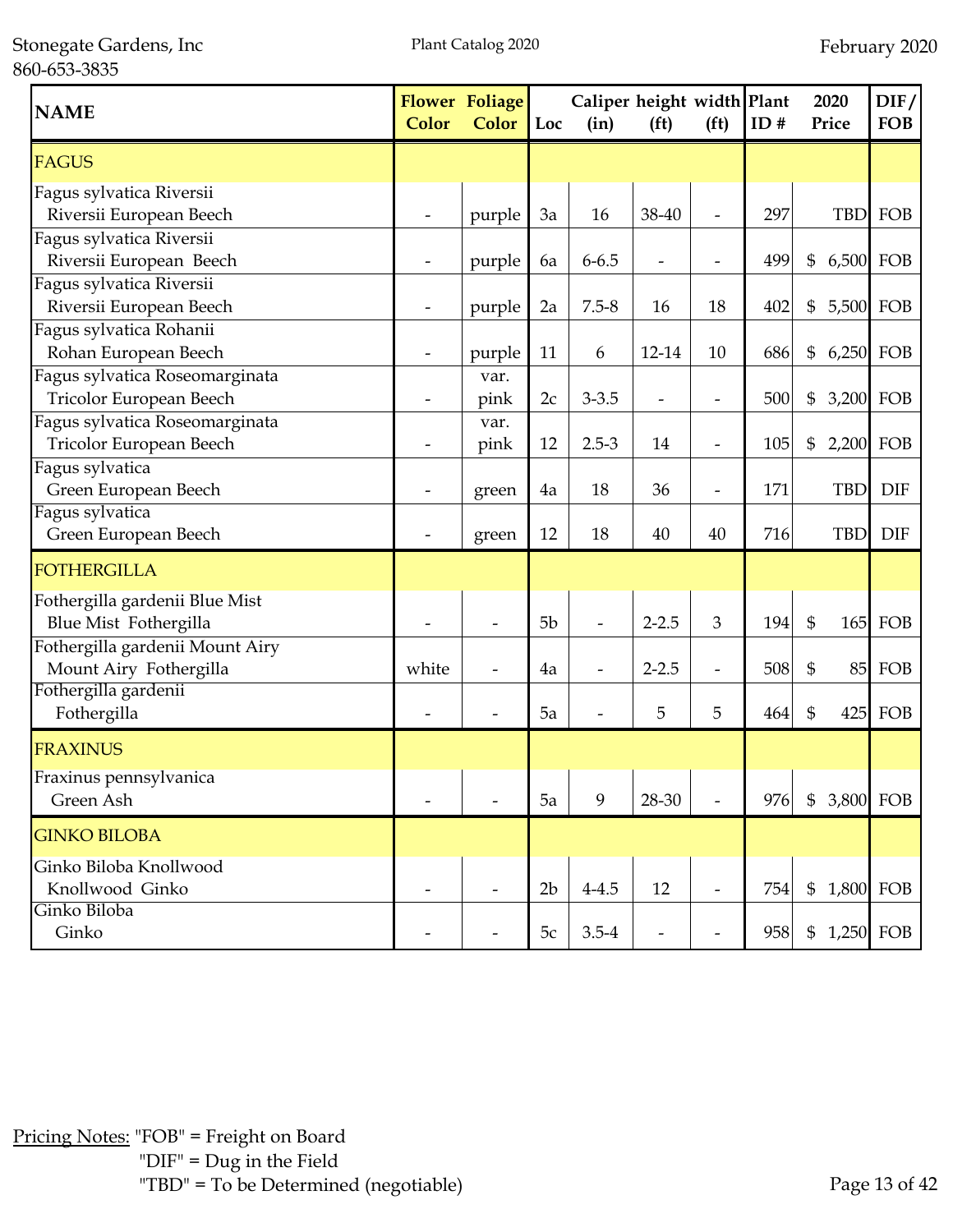| <b>NAME</b>                                               | Color | <b>Flower Foliage</b><br>Color | $\vert$ Loc    | Caliper height width Plant<br>(in) | (f <sup>t</sup> ) | (f <sup>t</sup> )        | ID# | 2020<br>Price   | DIF/<br><b>FOB</b> |
|-----------------------------------------------------------|-------|--------------------------------|----------------|------------------------------------|-------------------|--------------------------|-----|-----------------|--------------------|
| <b>GLEDITSIA</b>                                          |       |                                |                |                                    |                   |                          |     |                 |                    |
| Gleditsia triacanthos Bujotii<br>Weeping Bujotii Locust   |       |                                | $\mathbf{1}$   | $4 - 4.5$                          |                   |                          | 489 | \$              | 1,100 FOB          |
| Gleditsia triacanthos Bujotii<br>Weeping Bujotii Locust   |       |                                | 2c             | $3.5 - 4$                          |                   |                          | 552 | \$<br>1,200 FOB |                    |
| Gleditsia triacanthos Shade Master<br>Shade Master Locust |       |                                | 2c             | $\overline{4}$                     |                   |                          | 324 | \$<br>2,500     | FOB                |
| <b>GYMNOCLADUS</b>                                        |       |                                |                |                                    |                   |                          |     |                 |                    |
| Gymnocladus diocus<br>Kentucky Coffeetree                 |       |                                | 5b             | $7 - 7.5$                          | $26 - 28$         | $\overline{\phantom{0}}$ | 123 | \$              | 3,200 FOB          |
| Gymnocladus diocus<br>Kentucky Coffeetree                 |       |                                | 3a             | 15                                 | 35-38             | $\overline{\phantom{0}}$ | 337 | <b>TBD</b>      | <b>DIF</b>         |
| Gymnocladus diocus<br>Kentucky Coffeetree                 |       |                                | 5a             | 4.5                                | 16                | L,                       | 576 | \$              | 2,200 FOB          |
| Gymnocladus diocus<br>2-stem Kentucky Coffeetree          |       |                                | 5 <sub>b</sub> |                                    |                   |                          | 561 | \$<br>3,200     | FOB                |
| <b>HALESIA</b>                                            |       |                                |                |                                    |                   |                          |     |                 |                    |
| Halesia tetraptera clump<br>clump Silverbell              |       |                                | 11             |                                    | $10-12$           | L,                       | 585 | \$              | 1,500 FOB          |
| Halesia tetraptera clump<br>clump Silverbell              |       |                                | 12             |                                    | 8                 | 8                        | 911 | \$              | 1,100 FOB          |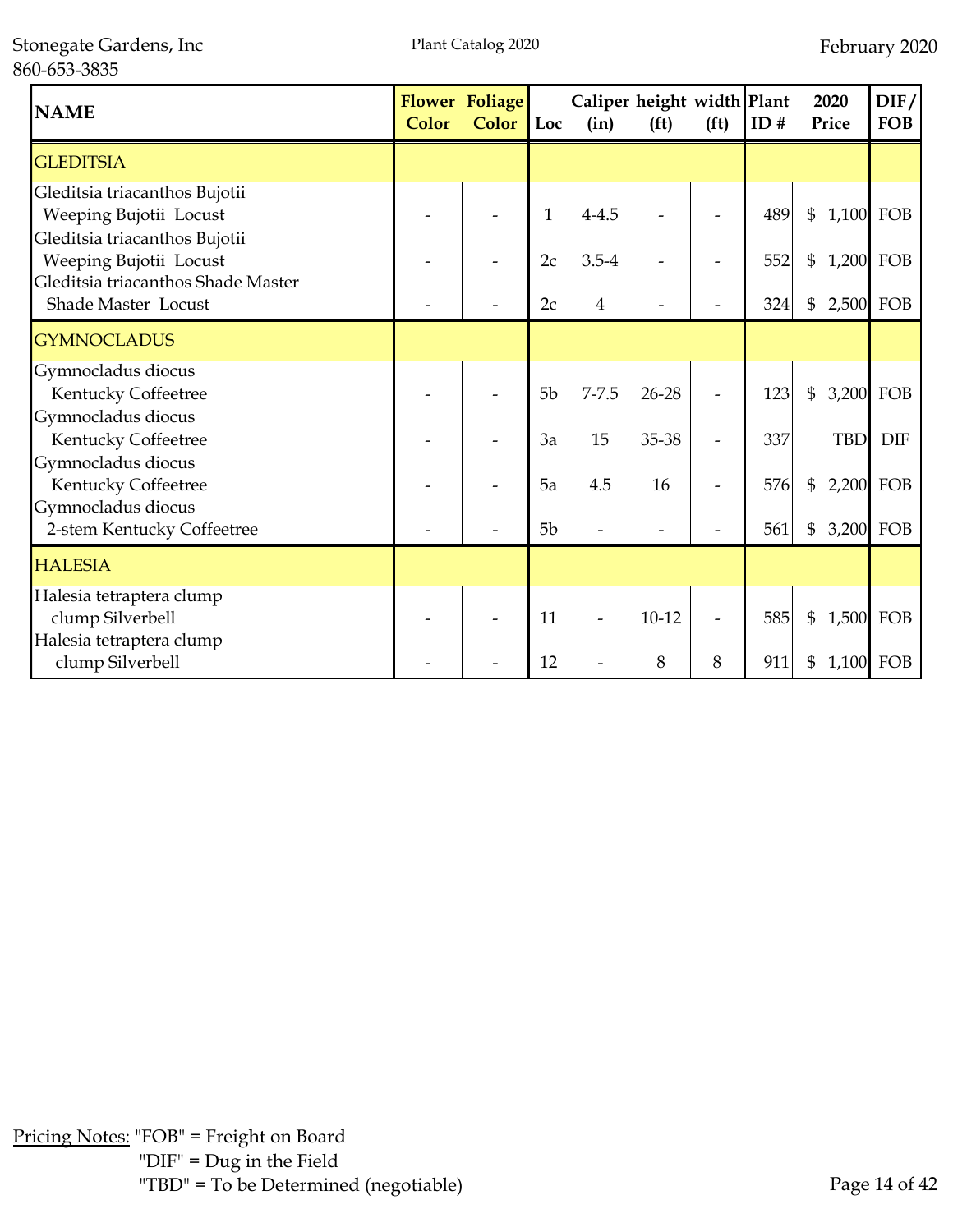Stonegate Gardens, Inc 860-653-3835

| <b>NAME</b>                                                           | Color          | <b>Flower Foliage</b><br>Color | Loc            | Caliper height width Plant<br>(in) | (f <sup>t</sup> ) | (f <sup>t</sup> )            | ID# |                | 2020<br>Price | DIF/<br><b>FOB</b> |
|-----------------------------------------------------------------------|----------------|--------------------------------|----------------|------------------------------------|-------------------|------------------------------|-----|----------------|---------------|--------------------|
| <b>HAMAMELIS</b>                                                      |                |                                |                |                                    |                   |                              |     |                |               |                    |
| Hamamelis intermedia Arnold's Promise<br>Arnold's Promise Witch Hazel | yellow         | $\blacksquare$                 | 2 <sub>b</sub> | $\frac{1}{2}$                      | $10-12$           | 14                           | 378 | \$             | 1,250         | FOB                |
| Hamamelis intermedia Arnold's Promise<br>Arnold's Promise Witch Hazel | yellow         |                                | 2a             |                                    | $6 - 7$           | $\overline{a}$               | 42  | $\mathfrak{S}$ |               | <b>850 FOB</b>     |
| Hamamelis intermedia Diane                                            |                |                                |                |                                    |                   |                              |     |                |               |                    |
| Diane Witch Hazel<br>Hamamelis intermedia Diane                       | rust           | $\overline{\phantom{a}}$       | 2c             | $\overline{\phantom{a}}$           | $8 - 10$          | $\overline{a}$               | 379 | $\mathfrak{S}$ | 1,100 FOB     |                    |
| Diane Witch Hazel                                                     | rust           | $\blacksquare$                 | $\mathbf{1}$   | $\overline{a}$                     | $8 - 10$          | $10 - 15$                    | 484 | \$             | 1,250         | FOB                |
| Hamamelis intermedia Diane<br>Diane Witch Hazel                       | rust           |                                | 3 <sub>b</sub> |                                    | $8 - 10$          | $\frac{1}{2}$                | 381 | $\mathfrak{S}$ | 895           | FOB                |
| Hamamelis intermedia Diane<br>Diane Witch Hazel                       | rust           | $\overline{\phantom{a}}$       | 2 <sub>b</sub> | $\overline{\phantom{a}}$           | $8 - 12$          | $\overline{\phantom{m}}$     | 607 | \$             | 1,200 FOB     |                    |
| Hamamelis intermedia Jelena<br>Jelena Witch Hazel                     | orange-<br>red | $\frac{1}{2}$                  | 2a             | $\frac{1}{2}$                      | $6 - 8$           | 8                            | 380 | $\mathfrak{S}$ | 1,100         | FOB                |
| Hamamelis intermedia Jelena<br>Jelena Witch Hazel                     | orange-<br>red |                                | 11             |                                    | 9                 | 12                           | 650 | \$             | 1,500 FOB     |                    |
| Hamamelis intermedia                                                  |                |                                |                |                                    |                   |                              |     |                |               |                    |
| hybrid Witch Hazel<br>Hamamelis vernalis                              | yellow         | $\overline{\phantom{a}}$       | 7a             |                                    | 10                | $\overline{\phantom{0}}$     | 620 | $\mathfrak{S}$ | 1,500 FOB     |                    |
| Vernal Witch Hazel                                                    | bronze         | $\blacksquare$                 | 3a             | $\overline{\phantom{0}}$           | $8\,$             | $\overline{a}$               | 316 | $\mathfrak{S}$ | 850           | FOB                |
| Hamamelis vernalis<br>Vernal Witch Hazel                              | bronze         |                                | 2c             |                                    | 10                | 12                           | 542 | \$             | 1,200 FOB     |                    |
| Hamamelis virginiana<br>Native Witch Hazel                            | yellow         | $\overline{\phantom{a}}$       | 2c             |                                    | 16                | $\qquad \qquad \blacksquare$ | 893 | \$             | 2,600         | FOB                |
| Hamamelis virginiana<br>Native Witch Hazel                            | yellow         | $\overline{\phantom{a}}$       | 12             | 2.5                                | 12-14             | $\frac{1}{2}$                | 287 | $\mathfrak{S}$ | 950           | FOB                |
| Hamamelis virginiana<br>Native Witch Hazel                            | yellow         | $\overline{\phantom{a}}$       | 4 <sub>b</sub> | $\overline{a}$                     | $10-12$           | $\overline{\phantom{a}}$     | 807 | \$             | 1,100         | FOB                |
| Hamamelis virginiana clump<br>Clump Native Witch Hazel                | yellow         |                                | $\mathbf{1}$   |                                    | $6 - 7$           |                              | 293 | \$             |               | <b>850 FOB</b>     |

Pricing Notes: "FOB" = Freight on Board "DIF" = Dug in the Field "TBD" = To be Determined (negotiable) Page 15 of 42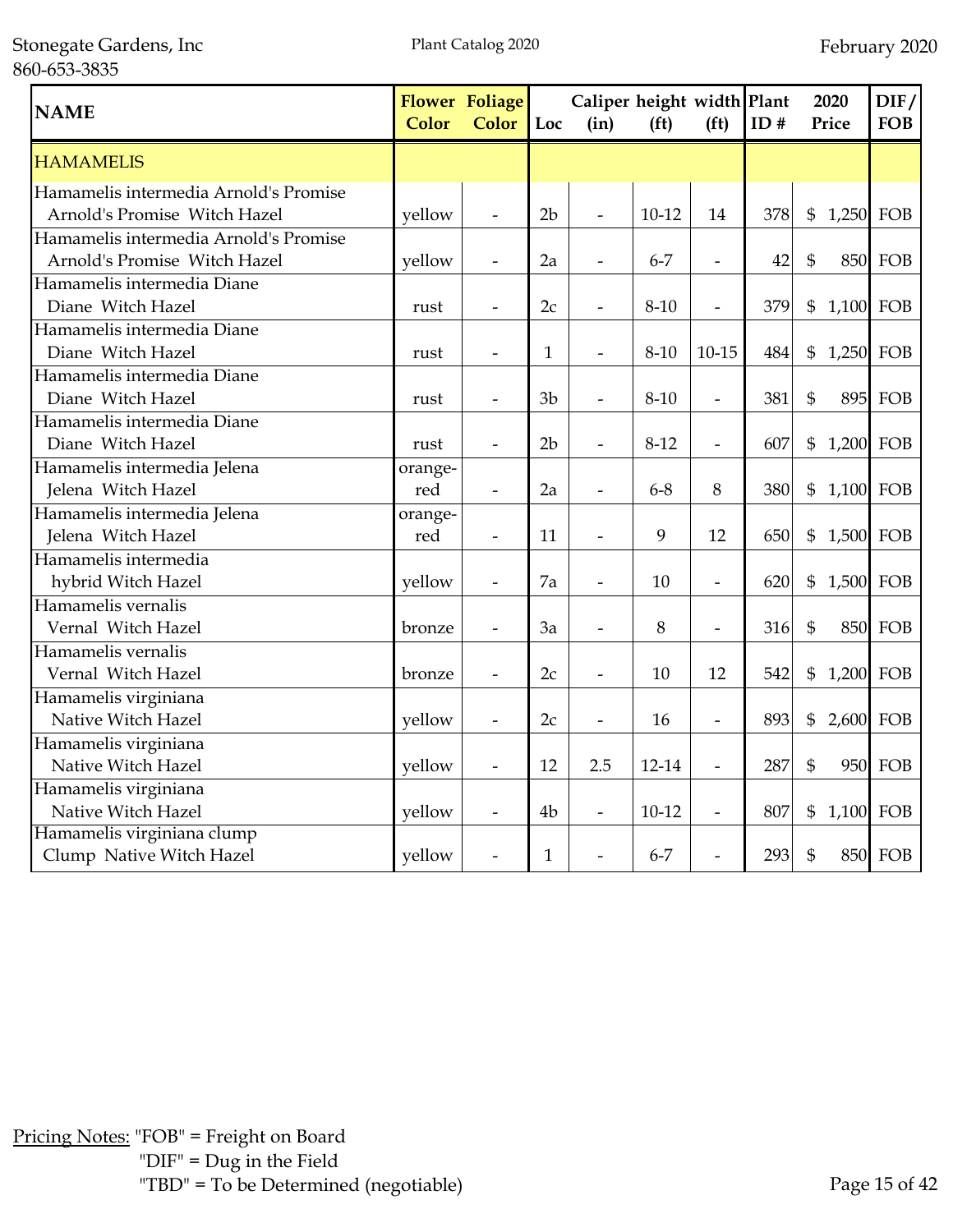Stonegate Gardens, Inc 860-653-3835

| <b>NAME</b>                                               | Color                      | <b>Flower Foliage</b><br><b>Color</b> | Loc            | Caliper height width Plant<br>(in) | (f <sup>t</sup> ) | (f <sup>t</sup> )        | ID# | 2020<br>Price               | DIF/<br><b>FOB</b> |
|-----------------------------------------------------------|----------------------------|---------------------------------------|----------------|------------------------------------|-------------------|--------------------------|-----|-----------------------------|--------------------|
| <b>HEPTACODIUM</b>                                        |                            |                                       |                |                                    |                   |                          |     |                             |                    |
| Heptacodium miconioides<br>Seven-Son Flower               | white                      |                                       | 2 <sub>b</sub> | 10                                 | $20 - 24$         | L,                       | 328 | \$                          | 3,200 FOB          |
| Heptacodium miconioides<br>Seven-Son Flower               | white                      |                                       | 2a             |                                    | 16                | 12                       | 997 | \$                          | 1,800 FOB          |
| Heptacodium miconioides<br>Seven-Son Flower               | white                      | $\qquad \qquad \blacksquare$          | 1              |                                    | 14-16             | $\overline{a}$           | 915 | \$                          | 1,200 FOB          |
| Heptacodium miconioides<br>Seven-Son Flower               |                            |                                       | 3a             |                                    | 14-16             | L,                       | 266 | \$                          | 1,200 FOB          |
| Heptacodium miconioides<br>Seven-Son Flower               | white                      | $\qquad \qquad \blacksquare$          | 12             | $\overline{\phantom{a}}$           | 12-15             | $\overline{a}$           | 810 | \$<br>1,200                 | FOB                |
| Heptacodium miconioides<br>Seven-Son Flower               | white                      |                                       | 5c             |                                    | 12-14             | $8 - 10$                 | 881 | $\mathfrak{S}$<br>1,295 FOB |                    |
| <b>HIBISCUS</b>                                           |                            |                                       |                |                                    |                   |                          |     |                             |                    |
| Hibiscus syriacus Aphrodite<br>Aphrodite Rose of Sharon   | pink<br>(purple<br>center) |                                       | 8a             |                                    | 8                 |                          | 981 | $\mathfrak{S}$              | <b>850 FOB</b>     |
| Hibiscus syriacus Chiffon<br>White Chiffon Rose of Sharon | white                      | $\overline{\phantom{0}}$              | 4a             | L,                                 | $5.5 - 6$         | L,                       | 982 | $\mathfrak{S}$              | 950 FOB            |
| Hibiscus syriacus Chiffon<br>White Chiffon Rose of Sharon | white                      |                                       | 4a             |                                    | 8                 | 8                        | 983 | $\mathfrak{S}$              | 950 FOB            |
| Hibiscus syriacus<br>standard Rose of Sharon              | purple                     |                                       | 10             | 2.5                                |                   | $\overline{\phantom{0}}$ | 988 | \$                          | <b>850 FOB</b>     |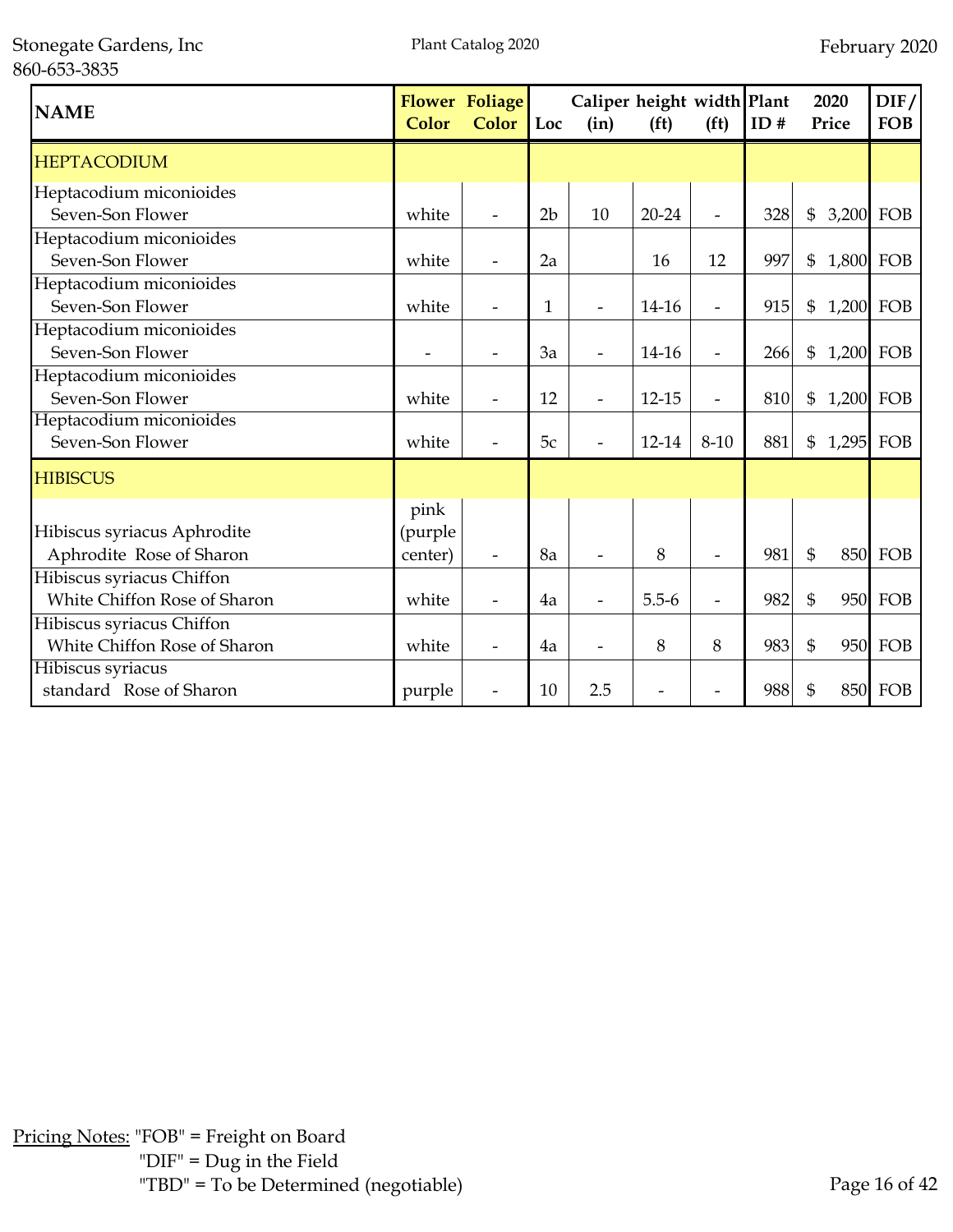Stonegate Gardens, Inc 860-653-3835

| <b>NAME</b>                              | Color | <b>Flower Foliage</b><br><b>Color</b> | Loc            | (in)      | Caliper height width Plant<br>(f <sup>t</sup> )<br>(f <sup>t</sup> ) |                          | ID#              |                | 2020<br>Price | DIF/<br><b>FOB</b> |
|------------------------------------------|-------|---------------------------------------|----------------|-----------|----------------------------------------------------------------------|--------------------------|------------------|----------------|---------------|--------------------|
| <b>HYDRANGEA</b>                         |       |                                       |                |           |                                                                      |                          |                  |                |               |                    |
| Hydrangea paniculata Grandiflora         |       |                                       |                |           |                                                                      |                          |                  |                |               |                    |
| Standard PeeGee Hydrangea                | white |                                       | 5 <sub>b</sub> | $2.5 - 3$ | 6                                                                    | 6                        | 162              | $\mathfrak{S}$ | 285           | FOB                |
| Hydrangea paniculata Grandiflora         |       |                                       |                |           |                                                                      |                          |                  |                |               |                    |
| PeeGee Hydrangea                         | white |                                       | 12             |           | $4 - 5$                                                              | $\overline{a}$           | 718              | $\mathfrak{S}$ | 285           | FOB                |
| Hydrangea paniculata Grandiflora         |       |                                       |                |           |                                                                      |                          |                  |                |               |                    |
| PeeGee Hydrangea                         | white | $\overline{\phantom{0}}$              | 12             |           | 3                                                                    | $\overline{4}$           | 719              | \$             | 285           | FOB                |
| Hydrangea paniculata Grandiflora         |       |                                       |                |           |                                                                      |                          |                  |                |               |                    |
| PeeGee Hydrangea                         | white | $\overline{\phantom{0}}$              | 1              |           | $5 - 7$                                                              | $5 - 7$                  | 758              | \$             |               | 465 FOB            |
| Hydrangea paniculata Grandiflora Phantom |       |                                       |                |           |                                                                      |                          |                  |                |               |                    |
| Phantom PeeGee Hydrangea                 | white |                                       | 4c             |           |                                                                      | $\overline{\phantom{0}}$ | 477              | \$             |               | <b>165 FOB</b>     |
| Hydrangea paniculata Limelight           |       |                                       |                |           |                                                                      |                          |                  |                |               |                    |
| Limelight Hydrangea                      |       |                                       | 5b             |           | $3-4$                                                                | $\overline{\phantom{0}}$ |                  | \$             |               | 165 FOB            |
| Hydrangea paniculata Pink Diamond        |       |                                       |                |           |                                                                      |                          |                  |                |               |                    |
| Pink Diamond Hydrangea                   | pink  |                                       | 4c             |           |                                                                      | $\overline{\phantom{0}}$ | 274              | $\mathfrak{S}$ | 175           | FOB                |
| Hydrangea paniculata Tardiva             |       |                                       |                |           |                                                                      |                          |                  |                |               |                    |
| Tardiva Hydrangea                        | white |                                       | 4c             |           |                                                                      |                          | 82               | \$             | 165           | FOB                |
| Hydrangea paniculata Tardiva             |       |                                       |                |           |                                                                      |                          |                  |                |               |                    |
| Tardiva Hydrangea                        | white |                                       | 12             |           | $6 - 7$                                                              |                          | 156              | \$             | 365           | FOB                |
| Hydrangea paniculata Unique              |       |                                       |                |           |                                                                      |                          |                  |                |               |                    |
| Unique Hydrangea                         |       |                                       | 4c             |           |                                                                      | $\overline{\phantom{0}}$ | $\boldsymbol{0}$ | $\mathfrak{S}$ | 165           | FOB                |
| Hydrangea paniculata White Moth          |       |                                       |                |           |                                                                      |                          |                  |                |               |                    |
| White Moth Hydrangea                     | white |                                       | 4 <sub>b</sub> |           |                                                                      | $\overline{a}$           | 848              | \$             | 165           | FOB                |
| Hydrangea quercifolia                    |       |                                       |                |           |                                                                      |                          |                  |                |               |                    |
| Oakleaf Hydrangea                        |       |                                       | $\mathbf{1}$   |           | 5                                                                    | 5                        | 432              | \$             | 175           | FOB                |
| Hydrangea tardiva                        |       |                                       |                |           |                                                                      |                          |                  |                |               |                    |
| Tardiva Hydrangea                        |       |                                       | 1              |           | $7 - 8$                                                              |                          | 932              | \$             |               | 350 FOB            |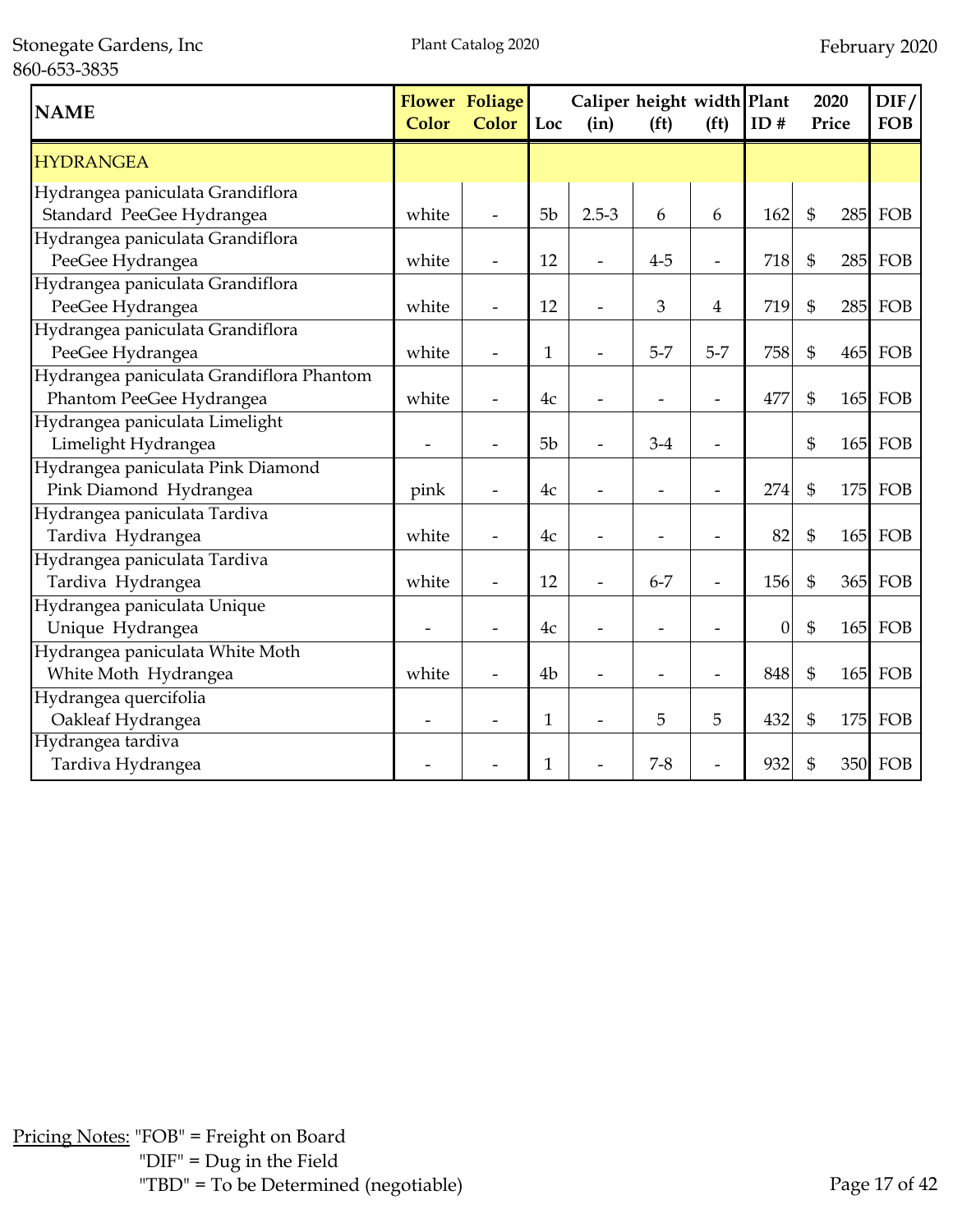| <b>NAME</b>                   | Color | <b>Flower Foliage</b><br><b>Color</b> | Loc            | Caliper height width Plant<br>(in) | (f <sup>t</sup> ) | (f <sup>t</sup> )        | ID# |                | 2020<br>Price | DIF/<br><b>FOB</b> |
|-------------------------------|-------|---------------------------------------|----------------|------------------------------------|-------------------|--------------------------|-----|----------------|---------------|--------------------|
| <b>ILEX</b>                   |       |                                       |                |                                    |                   |                          |     |                |               |                    |
| Ilex meserveae Blue Girl      |       |                                       |                |                                    |                   |                          |     |                |               |                    |
| <b>Blue Girl Holly</b>        |       |                                       | $\mathbf{1}$   |                                    | 6                 | $6 - 8$                  | 63  | $\mathfrak{S}$ |               | <b>550 FOB</b>     |
| Ilex meserveae Blue Princess  |       |                                       |                |                                    |                   |                          |     |                |               |                    |
| <b>Blue Princess Holly</b>    |       |                                       | 3 <sub>b</sub> |                                    | 5                 | $7 - 8$                  | 906 | \$             | 1,100 FOB     |                    |
| Ilex meserveae Mesog          |       |                                       |                |                                    |                   |                          |     |                |               |                    |
| China Girl Holly              |       |                                       | 2c             |                                    | 7                 | 7                        | 544 | $\mathfrak{S}$ | 1,800 FOB     |                    |
| Ilex opaca                    |       |                                       |                |                                    |                   |                          |     |                |               |                    |
| American Holly                |       |                                       | 3a             | 3                                  | 10-14             | 4.5                      | 307 | \$             | 1,100 FOB     |                    |
| Ilex verticillata             |       |                                       |                |                                    |                   |                          |     |                |               |                    |
| Winterberry                   |       |                                       | 2 <sub>b</sub> |                                    | 6                 | 6                        | 488 | $\mathfrak{S}$ | 475           | FOB                |
| Ilex verticillata Winterberry |       |                                       |                |                                    |                   |                          |     |                |               |                    |
| Winterberry Holly             |       |                                       | 11             |                                    | 8                 | 12                       | 51  | \$             | 1,250 FOB     |                    |
| Ilex verticillata Winterberry |       |                                       |                |                                    |                   |                          |     |                |               |                    |
| Winterberry Holly             |       |                                       | 2c             |                                    | 6                 | $\overline{\phantom{0}}$ | 38  | $\mathfrak{S}$ | 225           | FOB                |
| Ilex verticillata Winterberry |       |                                       |                |                                    |                   |                          |     |                |               |                    |
| Winterberry Holly             |       |                                       | 4a             |                                    | $8 - 10$          | L,                       | 174 | $\mathfrak{S}$ |               | <b>750 FOB</b>     |
| Ilex verticillata Winterberry |       |                                       |                |                                    |                   |                          |     |                |               |                    |
| Winterberry Holly             |       |                                       | 5c             |                                    | 7                 | L,                       | 189 | $\mathfrak{S}$ | 285           | FOB                |
| Ilex verticillata Winterberry |       |                                       |                |                                    |                   |                          |     |                |               |                    |
| Winterberry Holly             |       |                                       | 4 <sub>b</sub> |                                    | 7                 | L,                       | 609 | $\mathfrak{S}$ |               | 350 FOB            |
| Ilex verticillata Winterberry |       |                                       |                |                                    |                   |                          |     |                |               |                    |
| Winterberry Holly             |       |                                       | 4c             | 4.5                                |                   | $\overline{\phantom{0}}$ | 795 | $\mathfrak{S}$ | 425           | FOB                |
| Ilex verticillata Winterberry |       |                                       |                |                                    |                   |                          |     |                |               |                    |
| Winterberry Holly             |       |                                       | 4 <sub>b</sub> | 4.5                                | 8                 | 10                       | 853 | \$             | 785           | FOB                |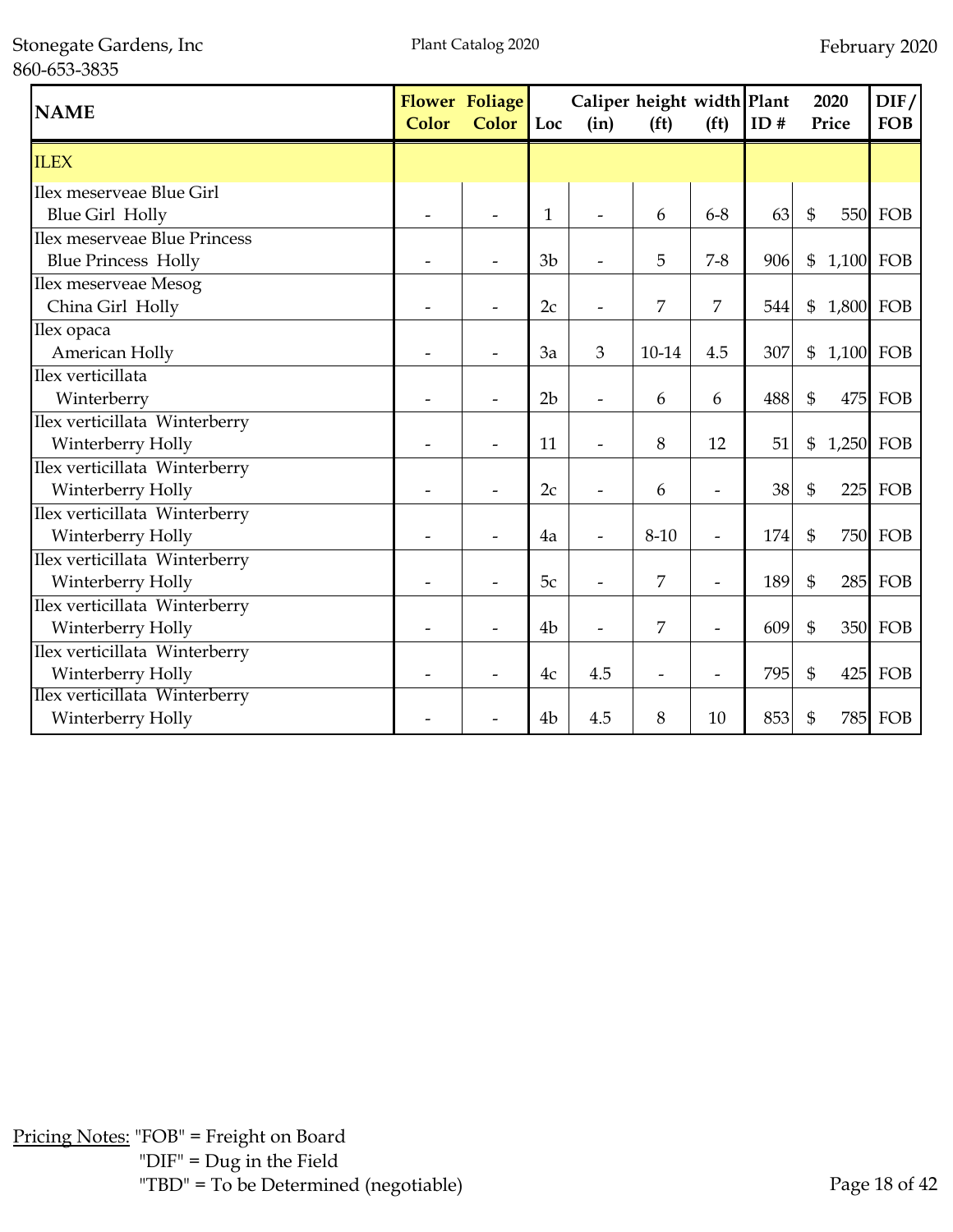| <b>NAME</b>                                     | Color  | <b>Flower Foliage</b><br><b>Color</b> | Loc            | Caliper height width Plant<br>(in) | (f <sup>t</sup> ) | (f <sup>t</sup> )        | ID# | 2020<br>Price | $\mathrm{DIF}/$<br><b>FOB</b> |
|-------------------------------------------------|--------|---------------------------------------|----------------|------------------------------------|-------------------|--------------------------|-----|---------------|-------------------------------|
| <b>JUGLANS</b>                                  |        |                                       |                |                                    |                   |                          |     |               |                               |
| Juglans nigra<br><b>Black Walnut</b>            |        |                                       | 11             | $6.5 - 7$                          | 28                | $\overline{\phantom{0}}$ | 644 | <b>TBD</b>    | <b>DIF</b>                    |
| Juglans nigra<br><b>Black Walnut</b>            |        |                                       | 3c             | 8                                  |                   |                          | 558 | <b>TBD</b>    | <b>DIF</b>                    |
| <b>KOELREUTERIA</b>                             |        |                                       |                |                                    |                   |                          |     |               |                               |
| Koelreuteria paniculata<br>Golden Rain Tree     | yellow |                                       | 3a             | 12                                 | 26                |                          | 590 | <b>TBD</b>    | <b>DIF</b>                    |
| <b>LARIX</b>                                    |        |                                       |                |                                    |                   |                          |     |               |                               |
| Larix amabilis<br>Golden Larch                  |        |                                       | 2c             | $10 - 12$                          | $26 - 28$         | L,                       | 221 | \$<br>3,200   | <b>DIF</b>                    |
| Larix amabilis<br>Golden Larch                  |        |                                       | $\mathbf{1}$   |                                    | 22                | -                        | 779 | \$            | 1,500 FOB                     |
| Larix amabilis<br>Golden Larch                  |        |                                       | 2 <sub>b</sub> | 6                                  | $20 - 22$         | $\overline{\phantom{0}}$ | 842 | \$<br>2,800   | <b>DIF</b>                    |
| Larix decidua Pendula<br>Weeping European Larch |        |                                       | 3a             |                                    | 6                 | -                        | 953 | \$<br>1,200   | FOB                           |

Pricing Notes: "FOB" = Freight on Board "DIF" = Dug in the Field "TBD" = To be Determined (negotiable) Page 19 of 42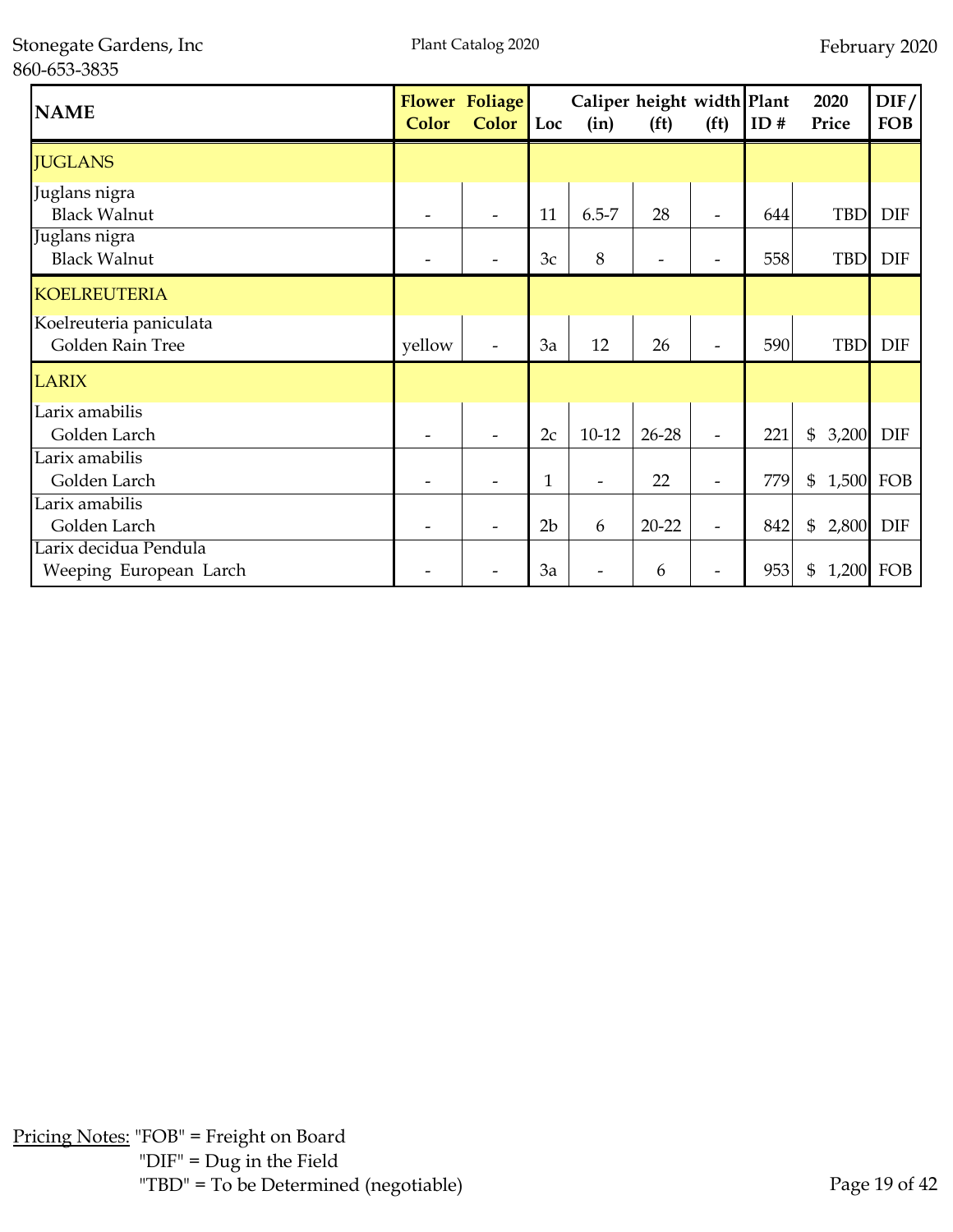Stonegate Gardens, Inc 860-653-3835

| <b>NAME</b>                    | Color  | Flower Foliage<br><b>Color</b> | Loc            | Caliper height width Plant<br>(in) | (f <sup>t</sup> ) | (f <sup>t</sup> )        | ID#              | 2020<br>Price | DIF/<br><b>FOB</b> |
|--------------------------------|--------|--------------------------------|----------------|------------------------------------|-------------------|--------------------------|------------------|---------------|--------------------|
| <b>MAGNOLIA</b>                |        |                                |                |                                    |                   |                          |                  |               |                    |
| Magnolia acuminata Cucumber    |        |                                |                |                                    |                   |                          |                  |               |                    |
| Cucumber Tree Magnolia         | yellow |                                | 5b             | 6                                  |                   |                          | 653              | \$<br>3,200   | FOB                |
| Magnolia lobneri Merrill       |        |                                |                |                                    |                   |                          |                  |               |                    |
| Merrill Magnolia               | white  |                                | 3c             | $\overline{a}$                     | 28                | -                        | 746              | <b>TBD</b>    | FOB                |
| Magnolia soulangiana Verbanica | light  |                                |                |                                    |                   |                          |                  |               |                    |
| Verbanica Saucer Magnolia      | purple | $\qquad \qquad \blacksquare$   | 3c             | $\overline{\phantom{m}}$           | $10 - 12$         | 8                        | 45               | \$            | 3,800 FOB          |
| Magnolia stellata Rosea        |        |                                |                |                                    |                   |                          |                  |               |                    |
| Rosea Star Magnolia            | pink   | $\overline{\phantom{a}}$       | 1              | $\overline{\phantom{a}}$           | 16                | 16                       | 3                | \$            | 3,800 FOB          |
| Magnolia stellata Rosea        |        |                                |                |                                    |                   |                          |                  |               |                    |
| Rosea Star Magnolia            | pink   | $\overline{a}$                 | 8              | $\overline{\phantom{0}}$           | 11                | 14                       | 21               | \$<br>3,500   | FOB                |
| Magnolia stellata              |        |                                |                |                                    |                   |                          |                  |               |                    |
| Star Magnolia                  | white  |                                | 2 <sub>b</sub> | $\overline{a}$                     | 12                | 8                        | 7                | \$            | 2,500 FOB          |
| Magnolia stellata              |        |                                |                |                                    |                   |                          |                  |               |                    |
| Star Magnolia                  | white  |                                | 3c             |                                    | 12                | 12                       | 18               | \$            | 2,200 FOB          |
| Magnolia stellata              |        |                                |                |                                    |                   |                          |                  |               |                    |
| Star Magnolia                  | white  |                                | 3c             |                                    | 9                 | 10                       | 13               | \$            | 1,250 FOB          |
| Magnolia stellata              |        |                                |                |                                    |                   |                          |                  |               |                    |
| Star Magnolia                  | white  |                                | 4c             |                                    | 8                 | 8                        | 15               | \$            | 1,500 FOB          |
| Magnolia stellata              |        |                                |                |                                    |                   |                          |                  |               |                    |
| Star Magnolia                  | white  |                                | 5a             |                                    | 8                 | 8                        | 19               | \$            | 1,500 FOB          |
| Magnolia stellata              |        |                                |                |                                    |                   |                          |                  |               |                    |
| Star Magnolia                  | white  |                                | 11             |                                    | $9 - 10$          | 10                       | 406              | \$            | 1,350 FOB          |
| Magnolia virginiana            |        |                                |                |                                    |                   |                          |                  |               |                    |
| Sweet Bay Magnolia             | white  |                                | 3c             | 3.5                                | $8 - 10$          | Ĭ.                       | 160              | \$<br>1,100   | FOB                |
| Magnolia virginiana            |        |                                |                |                                    |                   |                          |                  |               |                    |
| Sweet Bay Magnolia             | white  |                                | 6b             |                                    | 6                 |                          | 412              | \$            | 375 FOB            |
| Magnolia virginiana            |        |                                |                |                                    |                   |                          |                  |               |                    |
| Sweet Bay Magnolia             | white  | $\qquad \qquad \blacksquare$   | 11             | $\overline{a}$                     | 16                | $\overline{a}$           | 473              | \$            | 1,200 FOB          |
| Magnolia virginiana            |        |                                |                |                                    |                   |                          |                  |               |                    |
| Sweet Bay Magnolia             | white  | $\qquad \qquad \blacksquare$   | 2 <sub>b</sub> | $\overline{\phantom{0}}$           | $6 - 7$           | $\overline{\phantom{m}}$ | $\boldsymbol{0}$ | \$            | 350 FOB            |
| Magnolia virginiana clump      |        |                                |                |                                    |                   |                          |                  |               |                    |
| Clump Sweet Bay Magnolia       | white  | $\overline{\phantom{a}}$       | 3 <sub>b</sub> | $\overline{\phantom{m}}$           | 12                | $\overline{\phantom{a}}$ | 612              | \$            | 1,800 FOB          |
| Magnolia x Coral Lake          |        |                                |                |                                    |                   |                          |                  |               |                    |
| Coral Lake Magnolia            | coral  | $\overline{\phantom{m}}$       | $\mathbf{1}$   | 3.5                                | 8-9               | $\overline{\phantom{m}}$ | 142              | \$            | 1,500 FOB          |
| Magnolia Butterflies           |        |                                |                |                                    |                   |                          |                  |               |                    |
| Butterflies Magnolia           | yellow | $\qquad \qquad \blacksquare$   | 2c             | $4 - 4.5$                          | 10                | $\overline{\phantom{m}}$ | 439              | \$            | 1,800 FOB          |
| Magnolia Butterflies           |        |                                |                |                                    |                   |                          |                  |               |                    |
| Butterflies Magnolia           | yellow |                                | 3a             | $\overline{\phantom{a}}$           | $\,8\,$           |                          | 468              | \$            | 2,200 FOB          |

Pricing Notes: "FOB" = Freight on Board "DIF" = Dug in the Field "TBD" = To be Determined (negotiable) Page 20 of 42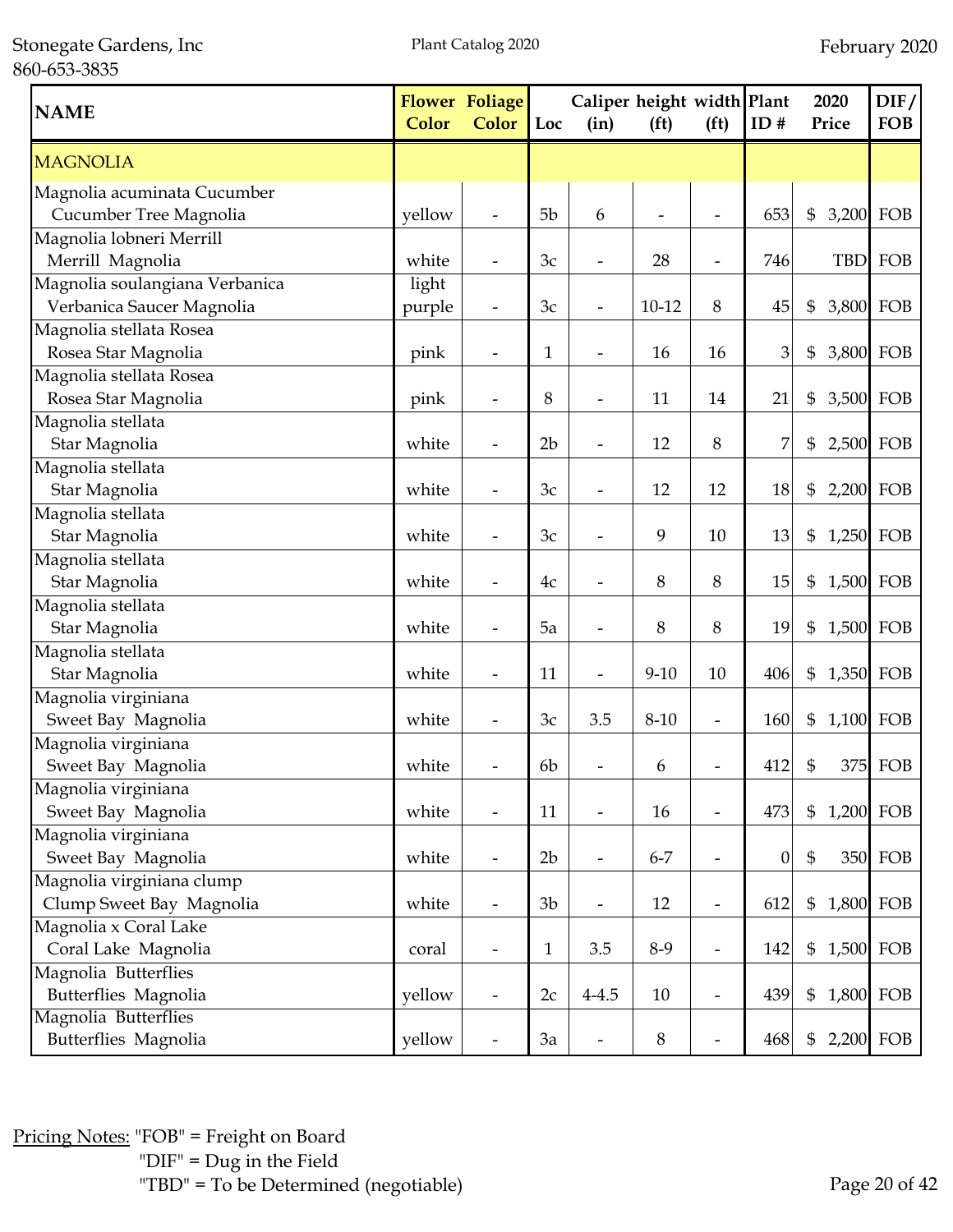| <b>NAME</b>             | Color   | <b>Flower Foliage</b><br><b>Color</b> | Loc            | (in) | Caliper height width Plant<br>(f <sup>t</sup> )<br>(f <sup>t</sup> ) |                          |     |                 |     |  |  |  | ID# | 2020<br>Price | $\rm{DIF}/$<br><b>FOB</b> |
|-------------------------|---------|---------------------------------------|----------------|------|----------------------------------------------------------------------|--------------------------|-----|-----------------|-----|--|--|--|-----|---------------|---------------------------|
| <b>MAGNOLIA</b>         |         |                                       |                |      |                                                                      |                          |     |                 |     |  |  |  |     |               |                           |
| Magnolia Jane           | light   |                                       |                |      |                                                                      |                          |     |                 |     |  |  |  |     |               |                           |
| Jane Magnolia           | purple  | $\overline{\phantom{a}}$              | 3c             |      | 18                                                                   | 20                       | 31  | \$<br>4,250 FOB |     |  |  |  |     |               |                           |
| Magnolia Jane           | light   |                                       |                |      |                                                                      |                          |     |                 |     |  |  |  |     |               |                           |
| Jane Magnolia           | purple  | $\qquad \qquad \blacksquare$          | 3a             |      | 16                                                                   | 16                       | 36  | \$<br>3,200 FOB |     |  |  |  |     |               |                           |
| Magnolia Jane           | light   |                                       |                |      |                                                                      |                          |     |                 |     |  |  |  |     |               |                           |
| Jane Magnolia           | purple  | $\overline{\phantom{a}}$              | 2a             |      | 14-15                                                                | $\overline{\phantom{0}}$ | 112 | \$<br>2,800     | FOB |  |  |  |     |               |                           |
| Magnolia Jane           | light   |                                       |                |      |                                                                      |                          |     |                 |     |  |  |  |     |               |                           |
| Jane Magnolia           | purple  | $\overline{\phantom{a}}$              | 2c             |      | 14                                                                   | 14                       | 404 | \$<br>2,800     | FOB |  |  |  |     |               |                           |
| Magnolia Jane           | light   |                                       |                |      |                                                                      |                          |     |                 |     |  |  |  |     |               |                           |
| Jane Magnolia           | purple  |                                       | 4 <sub>b</sub> |      | 16-18                                                                | $14-16$                  | 32  | \$<br>3,500 FOB |     |  |  |  |     |               |                           |
| Magnolia Leonard Messel | light   |                                       |                |      |                                                                      |                          |     |                 |     |  |  |  |     |               |                           |
| Leonard Messel Magnolia | pink    | $\overline{\phantom{a}}$              | 3a             |      | $10-12$                                                              | 10                       | 409 | \$<br>2,500 FOB |     |  |  |  |     |               |                           |
| Magnolia Seiboldii      | white/r |                                       |                |      |                                                                      |                          |     |                 |     |  |  |  |     |               |                           |
| Seibold Magnolia        | ed      | $\overline{\phantom{a}}$              | 6 <sub>b</sub> |      | $3-4$                                                                | $\overline{\phantom{0}}$ | 424 | \$<br>165       | FOB |  |  |  |     |               |                           |
| Magnolia Ultimate       |         |                                       |                |      |                                                                      |                          |     |                 |     |  |  |  |     |               |                           |
| Ultimate Magnolia       | yellow  | $\overline{\phantom{0}}$              | 7a             |      | 7                                                                    | $\overline{\phantom{0}}$ | 205 | \$<br>650       | FOB |  |  |  |     |               |                           |
| Magnolia Yellow Bird    |         |                                       |                |      |                                                                      |                          |     |                 |     |  |  |  |     |               |                           |
| Yellow Bird Magnolia    | yellow  |                                       | 7a             |      | 7                                                                    | $\overline{a}$           | 118 | \$<br>650       | FOB |  |  |  |     |               |                           |
| Magnolia                |         |                                       |                |      |                                                                      |                          |     |                 |     |  |  |  |     |               |                           |
| Saucer Magnolia         |         |                                       | 3a             |      |                                                                      |                          | 213 | \$<br>2,600     | FOB |  |  |  |     |               |                           |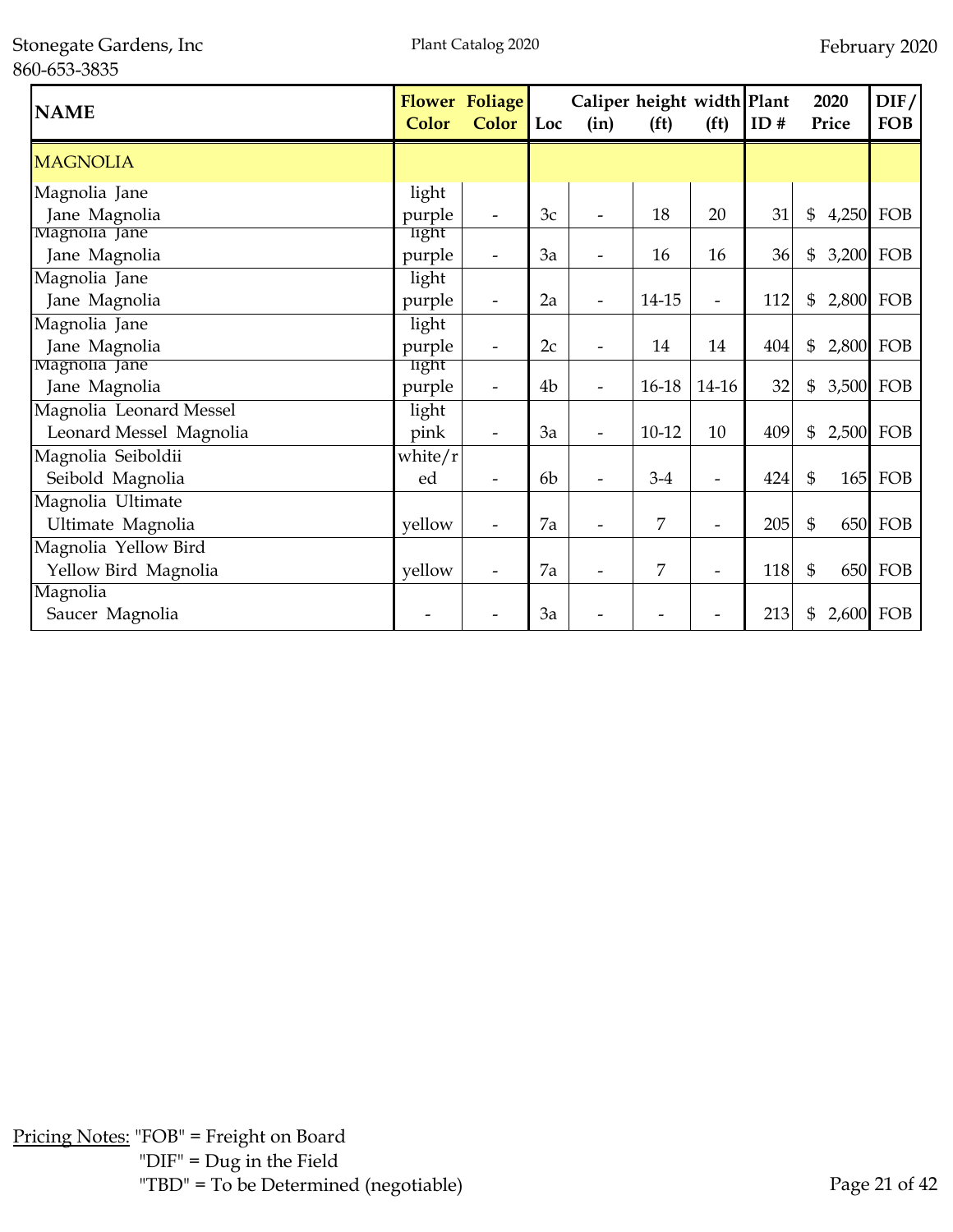Stonegate Gardens, Inc 860-653-3835

| <b>NAME</b>                     | <b>Color</b> | <b>Flower Foliage</b><br>Color | Loc            | Caliper height width Plant<br>(in) | (f <sup>t</sup> )        | (f <sup>t</sup> )        | ID# | 2020<br>Price               | DIF/<br><b>FOB</b> |
|---------------------------------|--------------|--------------------------------|----------------|------------------------------------|--------------------------|--------------------------|-----|-----------------------------|--------------------|
| <b>MALUS</b>                    |              |                                |                |                                    |                          |                          |     |                             |                    |
| Malus Candied Apple weeping     |              |                                |                |                                    |                          |                          |     |                             |                    |
| Weeping Candied Apple Crabapple | white        |                                | 5c             | $6.5 - 7$                          | 10                       | 16                       | 79  | $\$\$<br>3,200 FOB          |                    |
| Malus Centurion                 |              |                                |                |                                    |                          |                          |     |                             |                    |
| Centurion Crabapple             | red          |                                | 3 <sub>b</sub> | $3 - 3.5$                          | $\overline{7}$           | 10                       | 99  | $2,200$ FOB<br>\$           |                    |
| Malus Donald Wyman              |              |                                |                |                                    |                          |                          |     |                             |                    |
| Donald Wyman Crabapple          | white        |                                | 2a             | $4.5 - 5$                          | $\overline{\phantom{a}}$ | $\overline{\phantom{a}}$ | 755 | \$<br>2,800 FOB             |                    |
| Malus Floribunda                |              |                                |                |                                    |                          |                          |     |                             |                    |
| Floribunda Crabapple            | white        | $\overline{\phantom{a}}$       | 4b             | $3.5 - 4$                          | 8                        | 8                        | 44  | 1,250 FOB<br>\$             |                    |
| Malus Floribunda                |              |                                |                |                                    |                          |                          |     |                             |                    |
| Floribunda Crabapple            | white        | $\overline{\phantom{a}}$       | 5a             | 4.5                                | $\overline{\phantom{a}}$ | $\overline{\phantom{a}}$ | 444 | \$<br>1,250 FOB             |                    |
| Malus Floribunda                |              |                                |                |                                    |                          |                          |     |                             |                    |
| Floribunda Crabapple            | white        | $\overline{\phantom{a}}$       | 12             | $3.5 - 4$                          | $\overline{\phantom{a}}$ | $\overline{\phantom{0}}$ | 445 | \$<br>1,100 FOB             |                    |
| Malus Japanese Tea              |              |                                |                |                                    |                          |                          |     |                             |                    |
| Japanese Tea Crabapple          | white        |                                | $\mathbf{1}$   | 16                                 | 18                       | $20 - 22$                | 49  | <b>TBD</b>                  | <b>DIF</b>         |
| Malus Louisa weeping            |              |                                |                |                                    |                          |                          |     |                             |                    |
| Weeping Louisa Crabapple        | pink         |                                | $\mathbf{1}$   | $5 - 5.05$                         | 8                        | 12                       | 58  | 3,200 FOB<br>\$             |                    |
| Malus Molten Lava               |              |                                |                |                                    |                          |                          |     |                             |                    |
| Molten Lava Crabapple           | white        |                                | 2a             | $5 - 5.5$                          | 10                       | 12                       | 64  | \$<br>3,250 FOB             |                    |
| Malus Molten Lava               |              |                                |                |                                    |                          |                          |     |                             |                    |
| Molten Lava Crabapple           | white        |                                | 1              | 8                                  | 12                       | $16-18$                  | 50  | $\mathfrak{S}$<br>3,500 FOB |                    |
| Malus Molten Lava               |              |                                |                |                                    |                          |                          |     |                             |                    |
| Molten Lava Crabapple           | white        |                                | 2a             | $4 - 4.5$                          |                          |                          | 434 | \$                          | 1,800 FOB          |
| Malus Red                       | dark         |                                |                |                                    |                          |                          |     |                             |                    |
| Red Crabapple                   | pink         |                                | 12             | $7 - 8$                            | 18                       | 16                       | 92  | \$<br>3,200 FOB             |                    |
| Malus Red Baron                 | dark         |                                |                |                                    |                          |                          |     |                             |                    |
| Red Baron Crabapple             | pink         |                                | 7b             | 8                                  |                          |                          | 934 | 3,200 FOB<br>\$             |                    |
| Malus Red Baron                 | dark         |                                |                |                                    |                          |                          |     |                             |                    |
| Red Baron Crabapple             | pink         | $\overline{\phantom{a}}$       | 4 <sub>b</sub> | $8-9$                              | 20                       | 18                       | 90  | 3,200 FOB<br>$\mathfrak{S}$ |                    |
| Malus Red Baron                 | dark         |                                |                |                                    |                          |                          |     |                             |                    |
| Red Baron Crabapple             | pink         | $\overline{\phantom{a}}$       | 7b             | 6.5                                | $\overline{\phantom{a}}$ | $\overline{\phantom{a}}$ | 936 | \$                          | 3,200 FOB          |
| Malus Red Jade                  |              |                                |                |                                    |                          |                          |     |                             |                    |
| Red Jade Crabapple              | white        | $\overline{\phantom{a}}$       | 12             | 11                                 | 14                       | 22-24                    | 88  | <b>TBD</b>                  | <b>DIF</b>         |
| Malus Red Jade                  |              |                                |                |                                    |                          |                          |     |                             |                    |
| Red Jade Crabapple              | -            | $\overline{\phantom{a}}$       | 8              | 5                                  | $\overline{\phantom{a}}$ | $\overline{\phantom{a}}$ | 440 | \$                          | 1,800 FOB          |
| Malus Red Jade                  |              |                                |                |                                    |                          |                          |     |                             |                    |
| Red Jade Crabapple              | white        | $\overline{\phantom{a}}$       | 4b             | $3 - 3.5$                          | 7                        | 8                        | 89  | 1,500 FOB<br>$\mathfrak{S}$ |                    |
| Malus Red Jade                  |              |                                |                |                                    |                          |                          |     |                             |                    |
| Red Jade Crabapple              | white        |                                | 4b             | 4.5                                |                          |                          | 425 | $\mathfrak{S}$              | 1,500 FOB          |

Pricing Notes: "FOB" = Freight on Board "DIF" = Dug in the Field "TBD" = To be Determined (negotiable) Page 22 of 42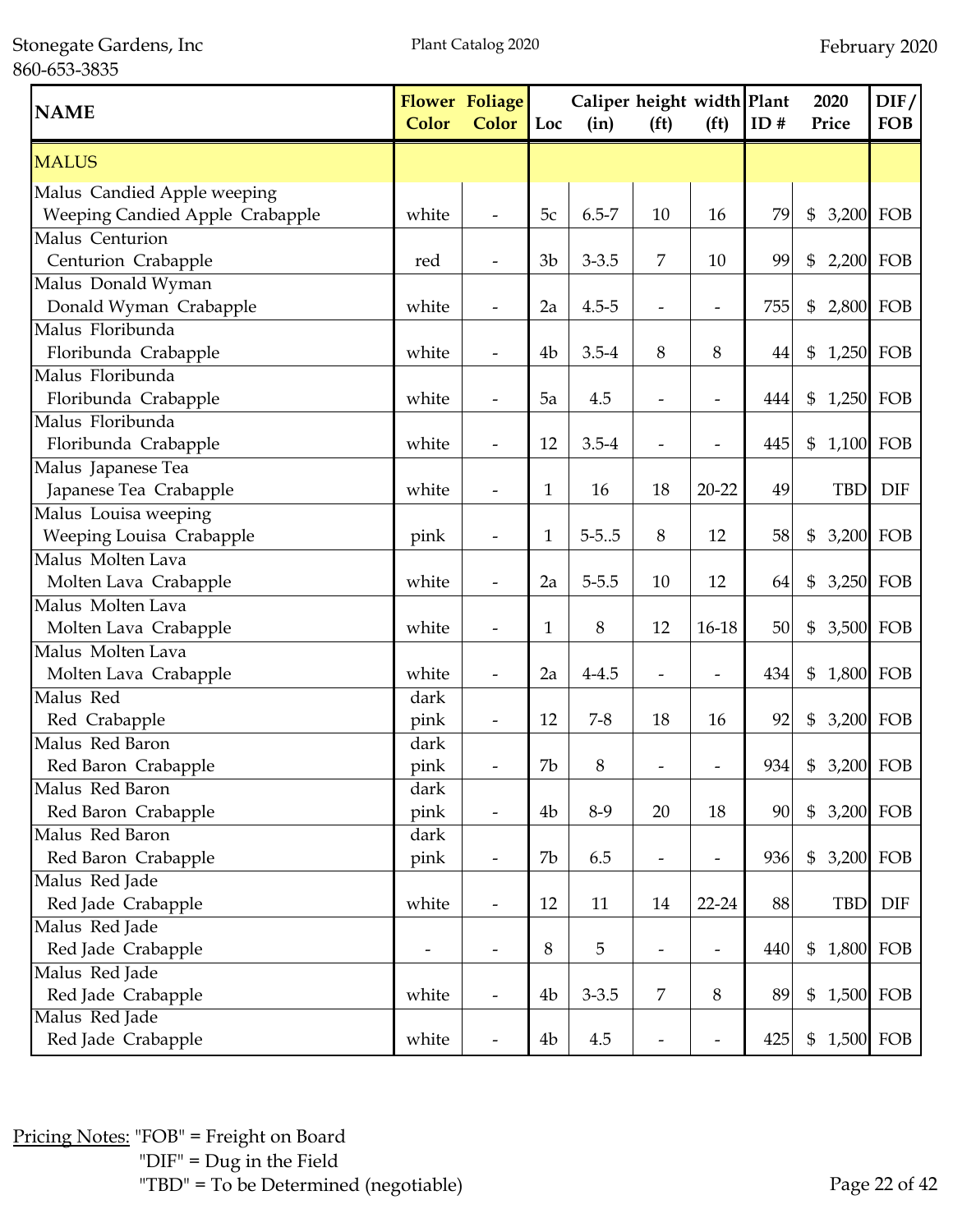Stonegate Gardens, Inc 860-653-3835

| <b>NAME</b>                  | Color  | <b>Flower Foliage</b><br><b>Color</b> | Loc            | Caliper height width Plant<br>(in) | (f <sup>t</sup> ) | (f <sup>t</sup> )        | ID# | 2020<br>Price             | DIF/<br><b>FOB</b> |
|------------------------------|--------|---------------------------------------|----------------|------------------------------------|-------------------|--------------------------|-----|---------------------------|--------------------|
| <b>MALUS</b>                 |        |                                       |                |                                    |                   |                          |     |                           |                    |
| Malus Red Semi-weeping       |        |                                       |                |                                    |                   |                          |     |                           |                    |
| Semi-weeping Red Crabapple   | red    |                                       | 3a             | 12                                 | 18                | 28-30                    | 35  | <b>TBD</b>                | <b>DIF</b>         |
| Malus Sargentii              |        |                                       |                |                                    |                   |                          |     |                           |                    |
| Sargent Crabapple            | white  |                                       | $\mathbf{1}$   | $4.5 - 5$                          | 6                 | 10                       | 431 | \$                        | 2,600 FOB          |
| Malus Sargentii              |        |                                       |                |                                    |                   |                          |     |                           |                    |
| Sargent Crabapple            | white  |                                       | 8              | $4.5 - 5$                          | 4                 | 10                       | 435 | \$                        | 2,600 FOB          |
| Malus Sargentii              |        |                                       |                |                                    |                   |                          |     |                           |                    |
| Sargent Crabapple            | white  |                                       | 11             | $5-6$                              | 5                 | 12                       | 416 | \$                        | 2,800 FOB          |
| Malus Sargentii              |        |                                       |                |                                    |                   |                          |     |                           |                    |
| Sargent Crabapple            | white  |                                       | 5a             | $4 - 4.5$                          | 3                 | 10                       | 465 | \$                        | 2,200 FOB          |
| Malus Sargentii Multi-stem   |        |                                       |                |                                    |                   |                          |     |                           |                    |
| Multi-stem Sargent Crabapple | white  |                                       | 6 <sub>b</sub> | $\overline{\phantom{a}}$           | 10                | 16                       | 456 | 3,500<br>\$               | <b>DIF</b>         |
| Malus Sargentii Multi-stem   |        |                                       |                |                                    |                   |                          |     |                           |                    |
| Multi-stem Sargent Crabapple | white  | $\overline{\phantom{a}}$              | 12             | $\overline{\phantom{a}}$           | $\, 8$            | 12                       | 447 | \$                        | 2,500 FOB          |
| Malus Sargentii Multi-stem   |        |                                       |                |                                    |                   |                          |     |                           |                    |
| Multi-stem Sargent Crabapple | white  | $\overline{\phantom{a}}$              | 6b             | $\overline{\phantom{0}}$           | 10                | 16                       | 457 | 3,500<br>\$               | <b>DIF</b>         |
| Malus Sargentii Multi-stem   |        |                                       |                |                                    |                   |                          |     |                           |                    |
| Multi-stem Sargent Crabapple | white  | $\overline{\phantom{a}}$              | 6 <sub>b</sub> | $\overline{\phantom{0}}$           | 10                | 16                       | 459 | \$                        | 3,500 FOB          |
| Malus Snowdrift              |        |                                       |                |                                    |                   |                          |     |                           |                    |
| Snowdrift Crabapple          | white  |                                       | 7b             | $5.5 - 6$                          | 15                | 18                       | 75  | \$                        | 1,500 FOB          |
| Malus Snowdrift              |        |                                       |                |                                    |                   |                          |     |                           |                    |
| Snowdrift Crabapple          | white  |                                       | 5a             | $3.5 - 4$                          | 8                 | 8                        | 840 | \$                        | 1,200 FOB          |
| Malus Snowdrift              |        |                                       |                |                                    |                   |                          |     |                           |                    |
| Snowdrift Crabapple          | white  |                                       | 7b             | 8                                  | 16                | 18                       | 933 | $\boldsymbol{\mathsf{S}}$ | 3,200 FOB          |
| Malus Snowdrift              |        |                                       |                |                                    |                   |                          |     |                           |                    |
| Snowdrift Crabapple          | white  |                                       | 7b             | 6                                  | 5                 | 8                        | 935 | \$                        | 3,200 FOB          |
| Malus Tina                   | red/wh |                                       |                |                                    |                   |                          |     |                           |                    |
| Tina Crabapple               | ite    |                                       | 2a             | 4.5                                |                   | $\overline{\phantom{0}}$ | 60  | $\mathfrak{S}$            | 1,900 FOB          |
| Malus Van Eseltine           | light  |                                       |                |                                    |                   |                          |     |                           |                    |
| Van Eseltine Crabapple       | pink   |                                       | 4c             | $10 - 11$                          | 16-18             | $\overline{\phantom{m}}$ | 86  | $\mathfrak{S}$            | 3,500 FOB          |
| Malus Van Eseltine           | light  |                                       |                |                                    |                   |                          |     |                           |                    |
| Van Eseltine Crabapple       | pink   |                                       | 4c             | $10 - 11$                          | 16-18             |                          | 87  | \$                        | 3,500 FOB          |

Pricing Notes: "FOB" = Freight on Board "DIF" = Dug in the Field "TBD" = To be Determined (negotiable) Page 23 of 42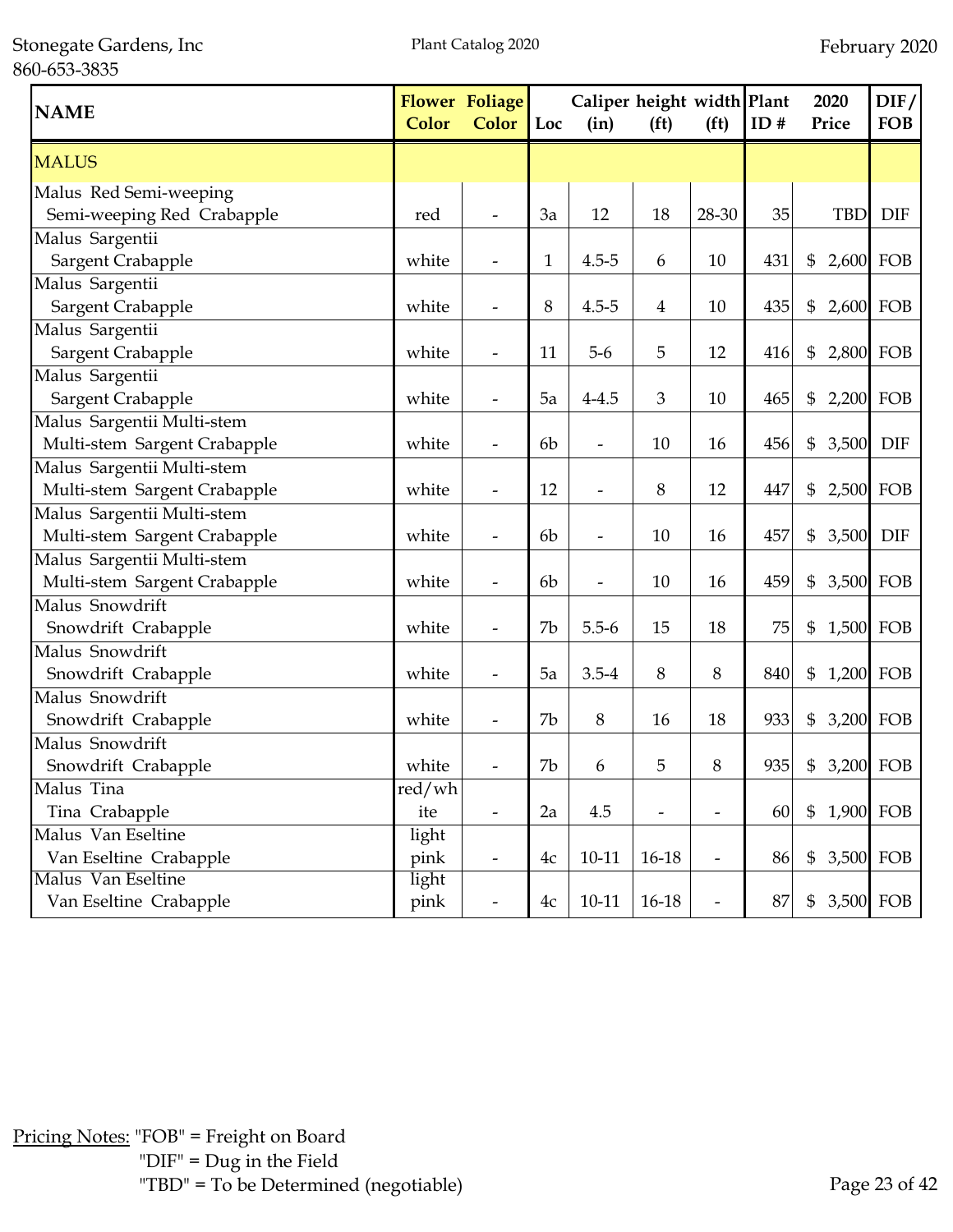| <b>NAME</b>                         | Color | <b>Flower Foliage</b><br><b>Color</b> | $\blacksquare$ Loc | Caliper height width Plant<br>(in) | (f <sup>t</sup> )        | (f <sup>t</sup> )        | ID# |                | 2020<br>Price | DIF/<br><b>FOB</b> |
|-------------------------------------|-------|---------------------------------------|--------------------|------------------------------------|--------------------------|--------------------------|-----|----------------|---------------|--------------------|
| <b>MALUS</b>                        |       |                                       |                    |                                    |                          |                          |     |                |               |                    |
| Malus<br>Crabapple                  | white |                                       | 6 <sub>b</sub>     | 9                                  | 20                       | $\overline{\phantom{0}}$ | 69  | \$             | 3,500         | FOB                |
| Malus American Beauty               |       |                                       |                    |                                    |                          |                          |     |                |               |                    |
| American Beauty Crabapple           | pink  | $\overline{\phantom{a}}$              | 2c                 | $7.5 - 8$                          | 20                       | 18                       | 57  | \$             | 3,500 FOB     |                    |
| Malus Louisa weeping                |       |                                       |                    |                                    |                          |                          |     |                |               |                    |
| Weeping Louisa Crabapple            | pink  | $\overline{\phantom{a}}$              | 2 <sub>b</sub>     | $5-6$                              | 5                        | 12-14                    | 61  | \$             | 2,850 FOB     |                    |
| Malus Prairie Fire                  | dark  |                                       |                    |                                    |                          |                          |     |                |               |                    |
| Prairie Fire Crabapple              | pink  | $\overline{\phantom{a}}$              | 2c                 | 7.5                                | 16                       | 16                       | 56  | \$             | 3,200 FOB     |                    |
| Malus domestica Cortland            |       |                                       |                    |                                    |                          |                          |     |                |               |                    |
| Cortland Apple                      | white | $\overline{\phantom{a}}$              | 6a                 | 3.5                                | $\overline{\phantom{0}}$ | -                        | 811 | \$             | 950           | FOB                |
| Malus domestica Macoun              |       |                                       |                    |                                    |                          |                          |     |                |               |                    |
| Macoun Apple                        | white |                                       | 5 <sub>b</sub>     |                                    |                          | -                        | 159 | $\mathfrak{S}$ | 850           | FOB                |
| Malus domestica Macoun              |       |                                       |                    |                                    |                          |                          |     |                |               |                    |
| Macoun Apple                        | white |                                       | 6a                 | 3                                  |                          | $\overline{\phantom{0}}$ | 920 | $\mathfrak{S}$ |               | <b>850 FOB</b>     |
| Malus domestica                     |       |                                       |                    |                                    |                          |                          |     |                |               |                    |
| Apple                               | white |                                       | 6a                 | $4 - 4.5$                          |                          | -                        | 454 | \$             | 1,100 FOB     |                    |
| Malus domestica                     |       |                                       |                    |                                    |                          |                          |     |                |               |                    |
| Apple                               | white |                                       | 12                 |                                    |                          | -                        | 732 | \$             | 375           | FOB                |
| <b>MORUS</b>                        |       |                                       |                    |                                    |                          |                          |     |                |               |                    |
| Morus Alba Chapparal                |       |                                       |                    |                                    |                          |                          |     |                |               |                    |
| weeping Chapparal Mulberry          |       |                                       | 8                  | $6 - 6.5$                          | 8                        | 12                       | 763 | \$             | 3,500 FOB     |                    |
| Morus Alba Chapparal                |       |                                       |                    |                                    |                          |                          |     |                |               |                    |
| weeping Chapparal Mulberry          |       |                                       | 8                  | 6                                  | 8                        | 12                       | 764 | \$             | 3,200 FOB     |                    |
| <b>MYRICA</b>                       |       |                                       |                    |                                    |                          |                          |     |                |               |                    |
| Myrica Cerifera                     |       |                                       |                    |                                    |                          |                          |     |                |               |                    |
| Bayberry                            |       |                                       | 4 <sub>b</sub>     |                                    | 12                       |                          | 497 | \$             | 1,800         | FOB                |
| <b>NYSSA</b>                        |       |                                       |                    |                                    |                          |                          |     |                |               |                    |
| Nyssa sylvatica horizontalis        |       |                                       |                    |                                    |                          |                          |     |                |               |                    |
| Horizontal Black Gum Tupelo         |       |                                       | 7b                 | $\overline{4}$                     | $\, 8$                   | $10 - 12$                | 800 | $\mathfrak{S}$ | 2,200 FOB     |                    |
| Nyssa sylvatica Weeping             |       |                                       |                    |                                    |                          |                          |     |                |               |                    |
| Weeping Autumn Cascade Black Tupelo |       |                                       | 12                 | $3 - 3.5$                          | 8                        | 10                       | 736 | \$             | 1,250 FOB     |                    |
| Nyssa sylvatica Weeping             |       |                                       |                    |                                    |                          |                          |     |                |               |                    |
| Weeping Autumn Cascade Black Tupelo |       |                                       | 11                 | $3 - 3.5$                          | $\overline{7}$           | -                        | 130 | \$             |               | 1,250 FOB          |

Pricing Notes: "FOB" = Freight on Board "DIF" = Dug in the Field "TBD" = To be Determined (negotiable) Page 24 of 42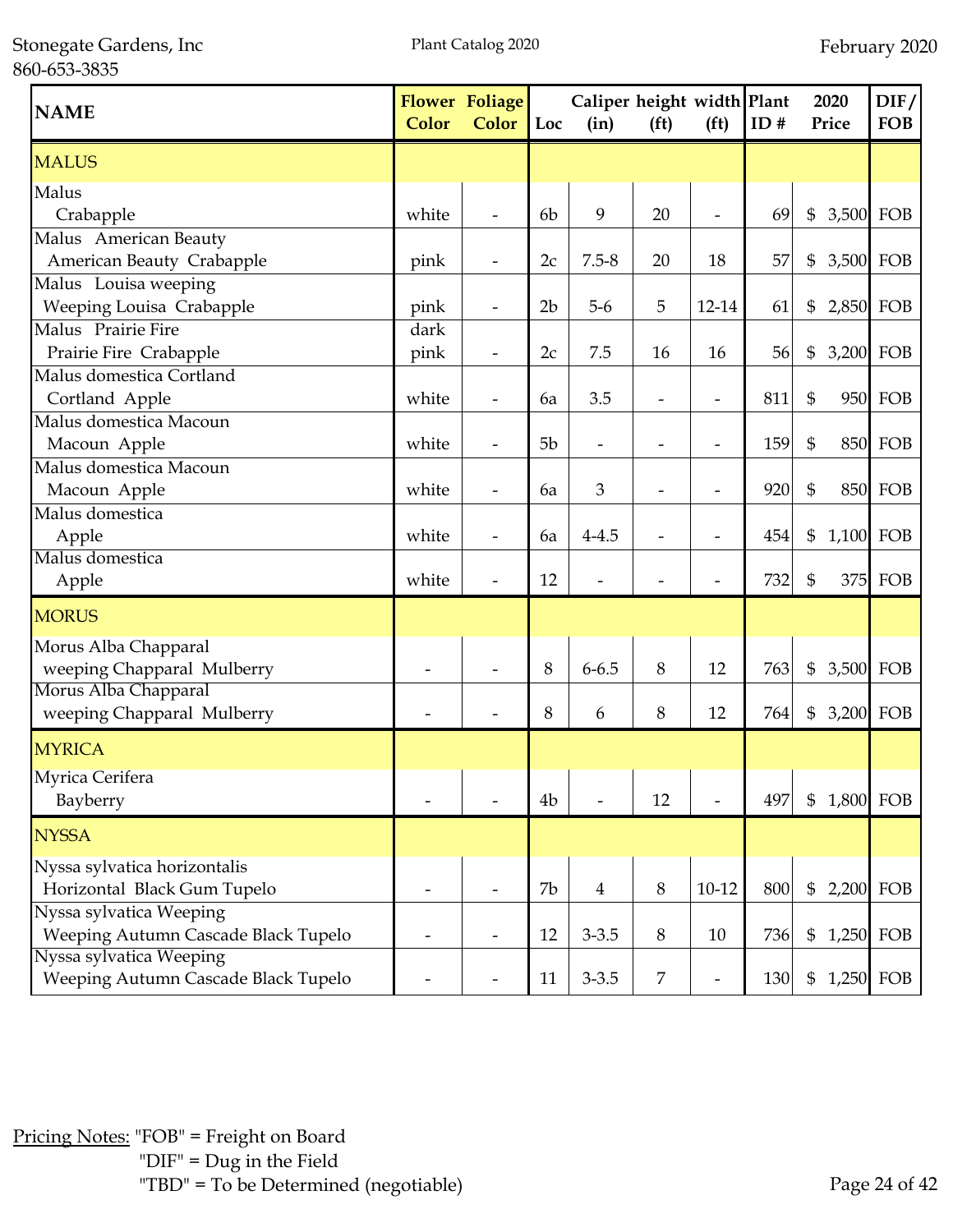| <b>NAME</b>              | Color | <b>Flower Foliage</b><br><b>Color</b> | Loc | Caliper height width Plant<br>(in) | (f <sup>t</sup> ) | (f <sup>t</sup> )        | ID# | 2020<br>Price   | DIF/<br><b>FOB</b> |
|--------------------------|-------|---------------------------------------|-----|------------------------------------|-------------------|--------------------------|-----|-----------------|--------------------|
| <b>PARROTIA</b>          |       |                                       |     |                                    |                   |                          |     |                 |                    |
| Parrotia persica Vanessa |       |                                       |     |                                    |                   |                          |     |                 |                    |
| Vanessa Persian Ironwood |       |                                       | 4a  |                                    | $7 - 8$           | $\overline{\phantom{a}}$ | 81  | \$<br>1,200 FOB |                    |
| Parrotia persica         |       |                                       |     |                                    |                   |                          |     |                 |                    |
| Persian Ironwood         |       |                                       | 2c  |                                    | 12-14             | ÷                        | 747 | \$<br>2,800 FOB |                    |
| Parrotia persica         |       |                                       |     |                                    |                   |                          |     |                 |                    |
| Persian Ironwood         |       |                                       | 12  |                                    | $6 - 7$           | $\overline{\phantom{0}}$ | 875 | \$<br>1,200 FOB |                    |
| Parrotia persica         |       |                                       |     |                                    |                   |                          |     |                 |                    |
| Persian Ironwood         |       |                                       | 4a  |                                    | $7 - 8$           | $\overline{\phantom{a}}$ | 137 | \$<br>1,200 FOB |                    |
| PHELLODENDRON            |       |                                       |     |                                    |                   |                          |     |                 |                    |
| Phellodendron amurense   |       |                                       |     |                                    |                   |                          |     |                 |                    |
| Armur Corktree           |       |                                       | 7b  | $7 - 7.5$                          | 18                | 20                       | 745 | \$              | 4,200 FOB          |
| Phellodendron amurense   |       |                                       |     |                                    |                   |                          |     |                 |                    |
| Armur Corktree           |       |                                       | 3c  | 8                                  |                   | $\overline{\phantom{0}}$ | 557 | <b>TBD</b>      | <b>DIF</b>         |
| Phellodendron amurense   |       |                                       |     |                                    |                   |                          |     |                 |                    |
| Armur Corktree           |       |                                       | 12  | $8-9$                              | 16                | 20                       | 708 | <b>TBD</b>      | <b>DIF</b>         |
| Phellodendron amurense   |       |                                       |     |                                    |                   |                          |     |                 |                    |
| Armur Corktree           |       |                                       | 12  | 9                                  |                   | -                        | 710 | \$<br>3,500     | <b>DIF</b>         |
| Phellodendron amurense   |       |                                       |     |                                    |                   |                          |     |                 |                    |
| Armur Corktree           |       |                                       | 12  | 12                                 |                   |                          | 711 | <b>TBD</b>      | <b>DIF</b>         |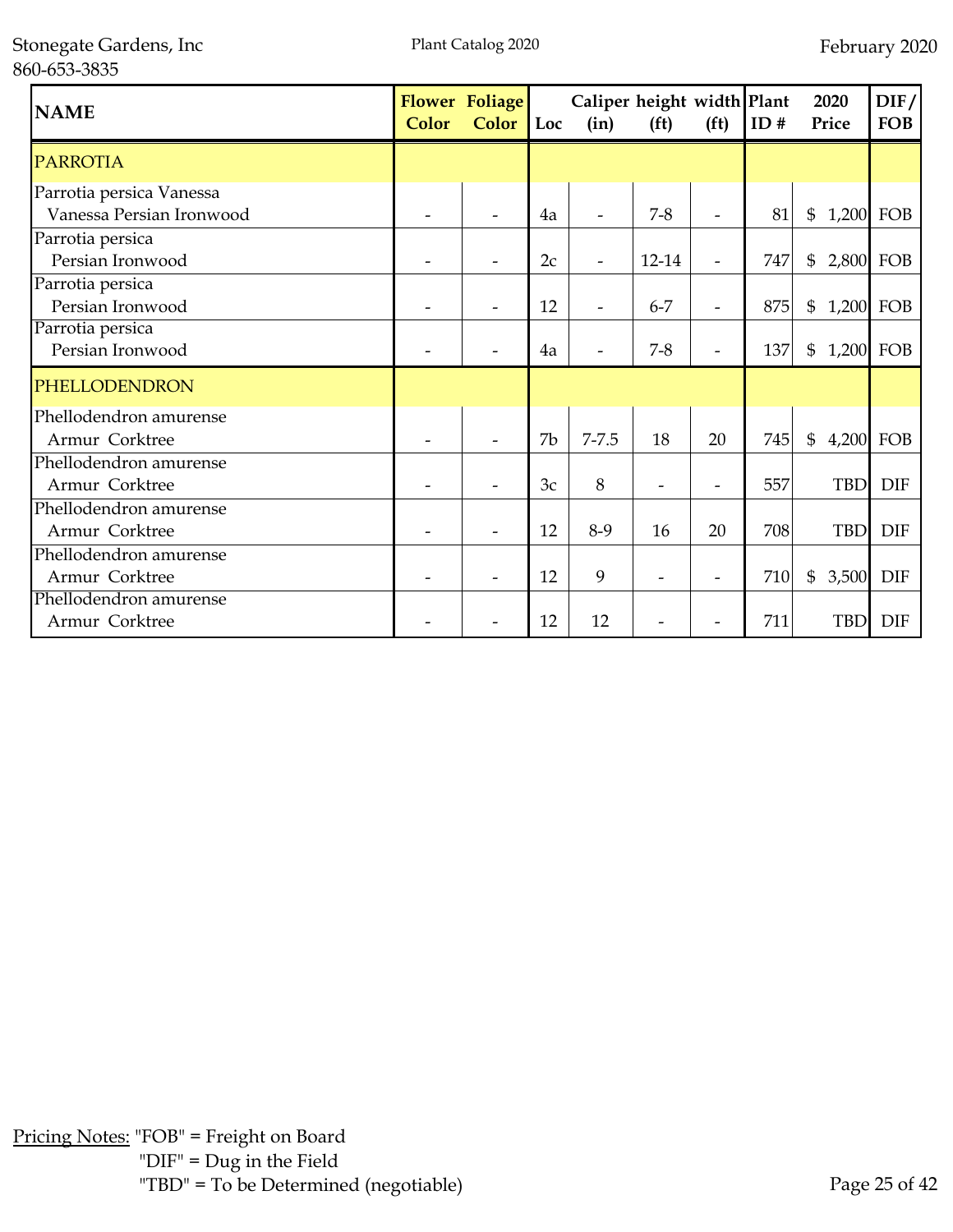Stonegate Gardens, Inc 860-653-3835

| <b>NAME</b>                   | Color | Flower Foliage<br><b>Color</b> | Loc            | Caliper height width Plant<br>(in) | (f <sup>t</sup> ) | (f <sup>t</sup> )        | ID#              | 2020<br>Price               | DIF/<br><b>FOB</b> |
|-------------------------------|-------|--------------------------------|----------------|------------------------------------|-------------------|--------------------------|------------------|-----------------------------|--------------------|
| <b>PICEA</b>                  |       |                                |                |                                    |                   |                          |                  |                             |                    |
| Picea abies Conica            |       |                                |                |                                    |                   |                          |                  |                             |                    |
| Dwarf Alberta Spruce          |       |                                | 1              | $\frac{1}{2}$                      | 10                | $\overline{\phantom{a}}$ | 206              | $\mathfrak{S}$<br>1,100 FOB |                    |
| Picea abies Conica            |       |                                |                |                                    |                   |                          |                  |                             |                    |
| Dwarf Alberta Spruce          |       |                                | 3 <sub>b</sub> |                                    | 14                | $\overline{\phantom{m}}$ | 268              | 1,600 FOB<br>\$             |                    |
| Picea abies Conica            |       |                                |                |                                    |                   |                          |                  |                             |                    |
| Dwarf Alberta Spruce          |       |                                | 4 <sub>b</sub> | $\overline{\phantom{a}}$           | 12                | $\overline{\phantom{m}}$ | 347              | $\$\$<br>1,100 FOB          |                    |
| Picea abies Conica            |       |                                |                |                                    |                   |                          |                  |                             |                    |
| Dwarf Alberta Spruce          |       |                                | 3a             | $\overline{\phantom{a}}$           | 7                 | $\overline{\phantom{a}}$ | 549              | 1,100 FOB<br>$\$\$          |                    |
| Picea abies Conica            |       |                                |                |                                    |                   |                          |                  |                             |                    |
| Dwarf Alberta Spruce          |       |                                | 7a             | $\overline{\phantom{a}}$           | 9                 | $\overline{\phantom{a}}$ | 606              | \$<br>1,100 FOB             |                    |
| Picea abies Conica            |       |                                |                |                                    |                   |                          |                  |                             |                    |
| Dwarf Alberta Spruce          |       |                                | 11             | $\overline{\phantom{a}}$           | 10                | $\overline{\phantom{a}}$ | 646              | \$ 1,100 FOB                |                    |
| Picea abies Conica            |       |                                |                |                                    |                   |                          |                  |                             |                    |
| Dwarf Alberta Spruce          |       |                                | 11             | $\overline{a}$                     | $9 - 10$          | $\overline{\phantom{m}}$ | 682              | \$<br>1,100 FOB             |                    |
| Picea abies Conica            |       |                                |                |                                    |                   |                          |                  |                             |                    |
| Dwarf Alberta Spruce          |       |                                | 9              |                                    | 10                | $\overline{\phantom{a}}$ | 806              | 1,100 FOB<br>$\mathfrak{S}$ |                    |
| Picea abies Conica            |       |                                |                |                                    |                   |                          |                  |                             |                    |
| Dwarf Alberta Spruce          |       |                                | 2 <sub>b</sub> |                                    | 12                | 8                        | 948              | \$                          | 1,200 FOB          |
| Picea abies Conica            |       |                                |                |                                    |                   |                          |                  |                             |                    |
| Dwarf Alberta Spruce          |       |                                | 5a             |                                    | 9                 |                          | $\boldsymbol{0}$ | \$                          | 1,100 FOB          |
| Picea abies f. pendula        |       |                                |                |                                    |                   |                          |                  |                             |                    |
| Weeping Norway Spruce         |       |                                | 6c             | 5.5                                | 6                 | 15                       | 386              | \$                          | 4,200 FOB          |
| Picea abies f. pendula        |       |                                |                |                                    |                   |                          |                  |                             |                    |
| Weeping Norway Spruce         |       |                                | 6c             | $\overline{\phantom{a}}$           | 22                | $\overline{\phantom{a}}$ | 666              | \$<br>3,500 FOB             |                    |
| Picea abies f. pendula        |       |                                |                |                                    |                   |                          |                  |                             |                    |
| Weeping Norway Spruce         |       |                                | 6 <sub>b</sub> | 3.5                                | 7                 | 8                        | 303              | 2,500 FOB<br>\$             |                    |
| Picea abies Farnsburg dwarf   |       |                                |                |                                    |                   |                          |                  |                             |                    |
| Dwarf Farnsburg Norway Spruce |       |                                | 9              |                                    | 8                 | 10                       | 773              | 3,500 FOB<br>$\$\$          |                    |
| Picea abies Farnsburg dwarf   |       |                                |                |                                    |                   |                          |                  |                             |                    |
| Dwarf Farnsburg Norway Spruce |       |                                | 9              | $\qquad \qquad \blacksquare$       | 8                 | 10                       | 771              | \$                          | 3,500 FOB          |
| Picea abies fastigiata        |       |                                |                |                                    |                   |                          |                  |                             |                    |
| Fastigiate Norway Spruce      |       | $\overline{\phantom{0}}$       | 6c             | $\overline{\phantom{a}}$           | 25                | $\overline{\phantom{a}}$ | 680              | $\$\$<br>3,200 FOB          |                    |
| Picea abies Nidiformis        |       |                                |                |                                    |                   |                          |                  |                             |                    |
| <b>Bird's Nest Spruce</b>     |       |                                | $\mathbf{1}$   | $\overline{\phantom{a}}$           | $1.5 - 2$         | $8-9$                    | 346              | \$                          | 2,500 FOB          |
| Picea abies f. pendula        |       |                                |                |                                    |                   |                          |                  |                             |                    |
| <b>Weeping Norway Spruce</b>  |       |                                | 3 <sub>b</sub> |                                    |                   |                          | 228              | \$                          | 1,250 FOB          |

Pricing Notes: "FOB" = Freight on Board "DIF" = Dug in the Field "TBD" = To be Determined (negotiable) Page 26 of 42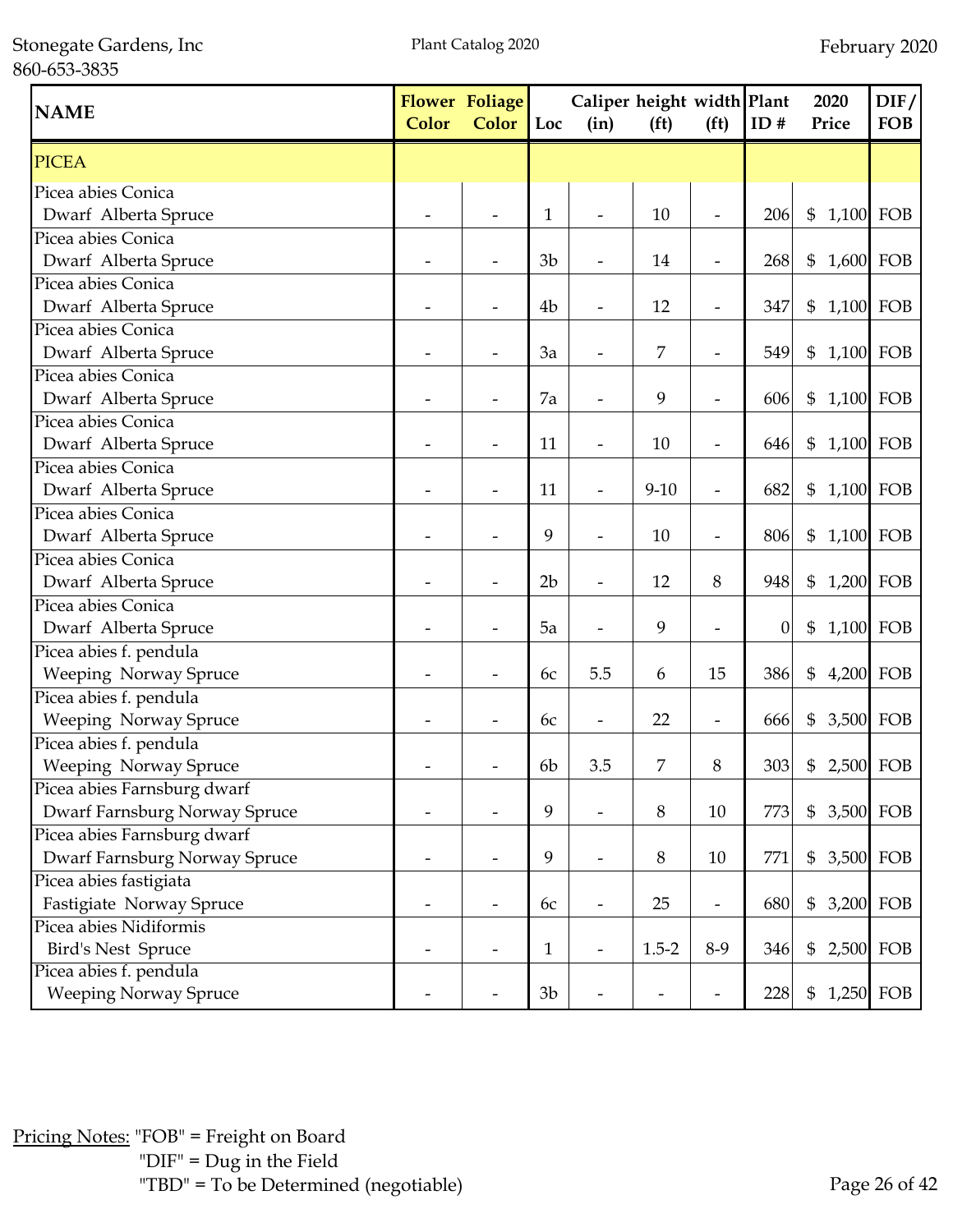Stonegate Gardens, Inc 860-653-3835

| <b>NAME</b>                       | <b>Color</b> | <b>Flower Foliage</b><br>Color | Loc            | Caliper height width Plant<br>(in) | (f <sup>t</sup> ) | (f <sup>t</sup> )        | ID#              | 2020<br>Price      | DIF/<br><b>FOB</b> |
|-----------------------------------|--------------|--------------------------------|----------------|------------------------------------|-------------------|--------------------------|------------------|--------------------|--------------------|
| PICEA                             |              |                                |                |                                    |                   |                          |                  |                    |                    |
| Picea abies Witch's Broom         |              |                                |                |                                    |                   |                          |                  |                    |                    |
| Witch's Broom Dwarf Norway Spruce |              |                                | 2 <sub>b</sub> |                                    | 20                | 25                       | 232              | <b>TBD</b>         | <b>DIF</b>         |
| Picea abies Witch's Broom         |              |                                |                |                                    |                   |                          |                  |                    |                    |
| Witch's Broom Dwarf Norway Spruce |              |                                | 12             |                                    | 4.5               | 8                        | 369              | 2,200 FOB<br>\$    |                    |
| Picea abies Witch's Broom         |              |                                |                |                                    |                   |                          |                  |                    |                    |
| Witch's Broom Dwarf Norway Spruce |              |                                | 1              | $\overline{a}$                     | 14-16             | 18-20                    | 210              | <b>TBD</b>         | <b>DIF</b>         |
| Picea omorika Nana                |              |                                |                |                                    |                   |                          |                  |                    |                    |
| Dwarf Serbian Spruce              |              |                                | 3c             |                                    | 3.5               | 3.5                      | 565              | $1,250$ FOB<br>\$  |                    |
| Picea omorika Pendula             |              |                                |                |                                    |                   |                          |                  |                    |                    |
| Weeping Serbian Spruce            |              |                                | 6c             | $\overline{\phantom{0}}$           | 28                | $\overline{\phantom{m}}$ | 251              | \$<br>3,500 FOB    |                    |
| Picea omorika Pendula             |              |                                |                |                                    |                   |                          |                  |                    |                    |
| Weeping Serbian Spruce            |              |                                | 6c             |                                    | $9 - 10$          | $\overline{\phantom{m}}$ | 479              | \$                 | 2,200 FOB          |
| Picea omorika                     |              |                                |                |                                    |                   |                          |                  |                    |                    |
| Serbian Spruce                    |              |                                | 7c             |                                    | 8                 | $\overline{\phantom{a}}$ | $\boldsymbol{0}$ | \$                 | <b>850 FOB</b>     |
| Picea orientalis Aurea            |              |                                |                |                                    |                   |                          |                  |                    |                    |
| Golden Oriental Spruce            |              |                                | 12             |                                    | 4                 |                          | 962              | $\mathfrak{S}$     | 350 FOB            |
| Picea orientalis                  |              |                                |                |                                    |                   |                          |                  |                    |                    |
| Oriental Spruce                   |              |                                | 6c             |                                    | 18                |                          | 818              | \$                 | 3,200 FOB          |
| Picea orientalis                  |              |                                |                |                                    |                   |                          |                  |                    |                    |
| Oriental Spruce                   |              |                                | 6c             |                                    | 20                |                          | 824              | \$<br>3,200 FOB    |                    |
| Picea orientalis                  |              |                                |                |                                    |                   |                          |                  |                    |                    |
| Oriental Spruce                   |              |                                | 1              |                                    | 12-14             |                          | 524              | \$                 | 3,200 FOB          |
| Picea orientalis                  |              |                                |                |                                    |                   |                          |                  |                    |                    |
| Oriental Spruce                   |              |                                | 2a             |                                    | 14-16             | ÷                        | 619              | \$                 | 3,000 FOB          |
| Picea orientalis                  |              |                                |                |                                    |                   |                          |                  |                    |                    |
| Oriental Spruce                   |              |                                | 1              |                                    | $9 - 10$          |                          | 202              | 1,500 FOB<br>\$    |                    |
| Picea pungens Fat Albert          |              |                                |                |                                    |                   |                          |                  |                    |                    |
| Fat Albert Colorado Blue Spruce   |              |                                | 7a             |                                    | 6                 | $\overline{\phantom{a}}$ | 630              | $\$\$<br>1,500 FOB |                    |
| Picea pungens Montgomery          |              |                                |                |                                    |                   |                          |                  |                    |                    |
| Montgomery Colorado Blue Spruce   |              |                                | 3 <sub>b</sub> | $\overline{a}$                     | 16                | 12                       | 269              | \$                 | 4,200 FOB          |
| Picea pungens Montgomery          |              |                                |                |                                    |                   |                          |                  |                    |                    |
| Montgomery Colorado Blue Spruce   |              | $\overline{\phantom{a}}$       | 3c             | $\overline{a}$                     | 12                | 12                       | 271              | \$                 | 4,200 FOB          |
| Picea pungens Montgomery          |              |                                |                |                                    |                   |                          |                  |                    |                    |
| Montgomery Colorado Blue Spruce   |              |                                | 12             |                                    | 10                | 12                       | 280              | \$                 | 3,800 FOB          |
| Picea pungens Montgomery          |              |                                |                |                                    |                   |                          |                  |                    |                    |
| Montgomery Colorado Blue Spruce   |              |                                | 7a             |                                    | $12-13$           | 13                       | 631              | \$                 | 4,200 FOB          |

Pricing Notes: "FOB" = Freight on Board "DIF" = Dug in the Field "TBD" = To be Determined (negotiable) Page 27 of 42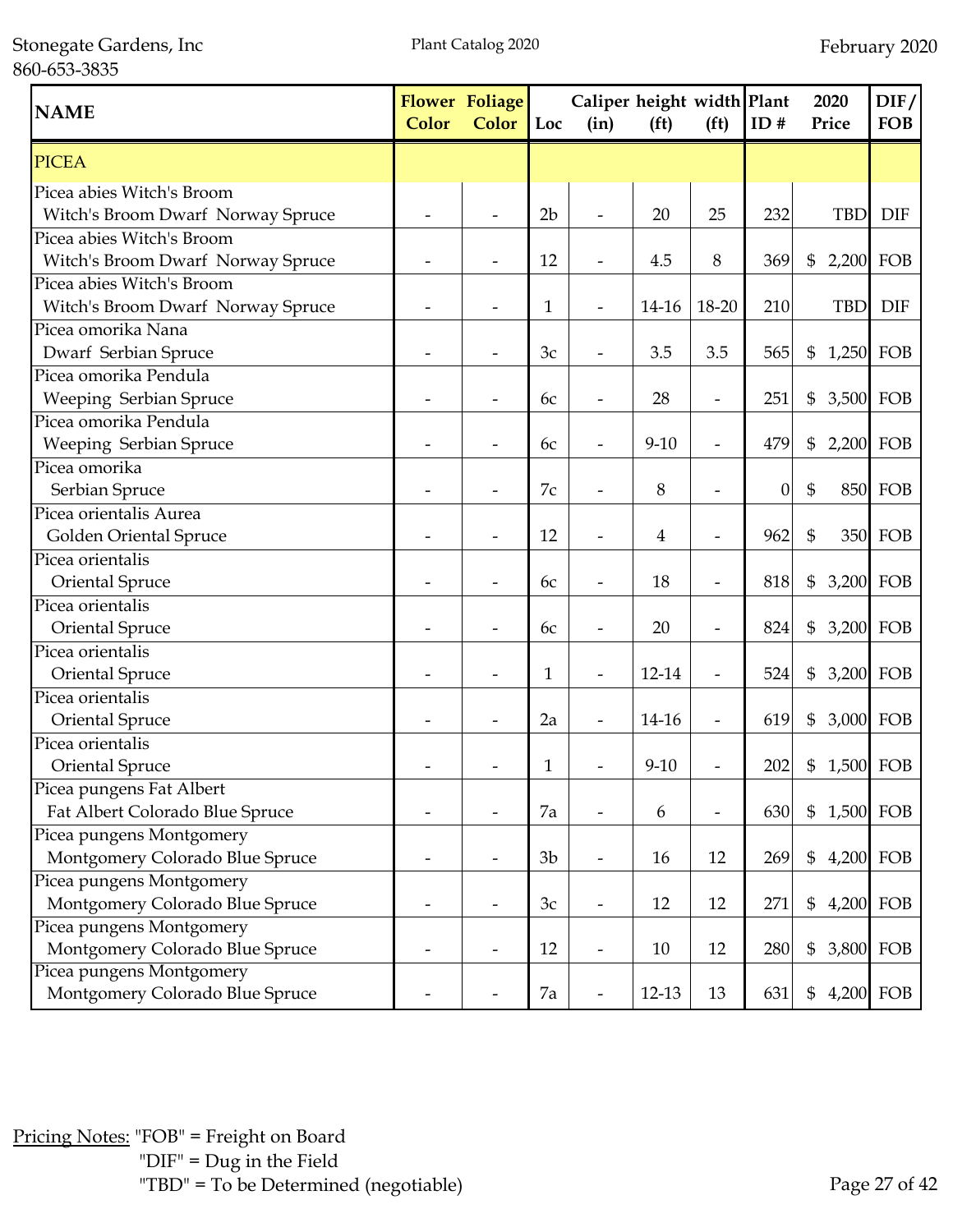Stonegate Gardens, Inc 860-653-3835

| <b>NAME</b>                             | <b>Color</b> | <b>Flower Foliage</b><br><b>Color</b> | Loc            | Caliper height width Plant<br>(in) | (f <sup>t</sup> ) | (f <sup>t</sup> ) | ID# | 2020<br>Price   | DIF/<br><b>FOB</b> |
|-----------------------------------------|--------------|---------------------------------------|----------------|------------------------------------|-------------------|-------------------|-----|-----------------|--------------------|
| <b>PICEA</b>                            |              |                                       |                |                                    |                   |                   |     |                 |                    |
| Picea pungens Montgomery                |              |                                       |                |                                    |                   |                   |     |                 |                    |
| Montgomery Colorado Blue Spruce         |              |                                       | 5a             |                                    | 16                | 10                | 146 | \$<br>3,200 FOB |                    |
| Picea pungens Montgomery                |              |                                       |                |                                    |                   |                   |     |                 |                    |
| Montgomery Colorado Blue Spruce         |              |                                       | 2a             |                                    | 12                | 10                | 237 | \$<br>3,500 FOB |                    |
| Picea pungens Montgomery                |              |                                       |                |                                    |                   |                   |     |                 |                    |
| Montgomery Colorado Blue Spruce         |              |                                       | 4a             |                                    | 13                |                   | 282 | \$<br>2,900 FOB |                    |
| Picea pungens Montgomery                |              |                                       |                |                                    |                   |                   |     |                 |                    |
| Montgomery Colorado Blue Spruce         |              |                                       | 4a             |                                    | 8                 | 10                | 285 | \$              | 2,900 FOB          |
| Picea pungens Montgomery                |              |                                       |                |                                    |                   |                   |     |                 |                    |
| Montgomery Colorado Blue Spruce         |              | $\overline{\phantom{0}}$              | 7b             |                                    | 12-14             | $\overline{a}$    | 352 | \$<br>3,200 FOB |                    |
| Picea pungens Montgomery                |              |                                       |                |                                    |                   |                   |     |                 |                    |
| Montgomery Colorado Blue Spruce         |              |                                       | 3c             |                                    |                   | $\overline{a}$    | 564 | \$<br>4,200 FOB |                    |
| Picea pungens Pendula                   |              |                                       |                |                                    |                   |                   |     |                 |                    |
| Weeping Colorado Blue Spruce            |              |                                       | 6a             |                                    | 3                 | 6                 | 600 | \$<br>485       | FOB                |
| Picea pungens Pendula                   |              |                                       |                |                                    |                   |                   |     |                 |                    |
| Fastigiate Weeping Colorado Blue Spruce |              |                                       | 6c             |                                    | $10-12$           | -                 | 323 | \$<br>1,500 FOB |                    |
| Picea pungens Pendula                   |              |                                       |                |                                    |                   |                   |     |                 |                    |
| Weeping Colorado Blue Spruce            |              |                                       | 6c             |                                    | 16                | ÷                 | 640 | \$<br>1,200 FOB |                    |
| Picea pungens Pendula                   |              |                                       |                |                                    |                   |                   |     |                 |                    |
| Contorted Weeping Colorado Blue Spruce  |              | $\overline{\phantom{0}}$              | 6с             | 4.5                                | 6                 | 7                 | 667 | \$<br>1,100 FOB |                    |
| Picea pungens Pendula                   |              |                                       |                |                                    |                   |                   |     |                 |                    |
| Weeping Colorado Blue Spruce            |              | $\overline{\phantom{0}}$              | 6с             | $\overline{\phantom{0}}$           | 10                | 10                | 820 | \$<br>2,500 FOB |                    |
| Picea pungens Pendula                   |              |                                       |                |                                    |                   |                   |     |                 |                    |
| Weeping Colorado Blue Spruce            |              |                                       | 6c             | 5.5                                | 8                 | 8                 | 822 | \$              | 2,200 FOB          |
| Picea pungens                           |              |                                       |                |                                    |                   |                   |     |                 |                    |
| Colorado Blue Spruce                    |              |                                       | 4 <sub>b</sub> | -                                  | $10-12$           | $\overline{a}$    | 847 | \$<br>1,100 FOB |                    |
| Picea pungens                           |              |                                       |                |                                    |                   |                   |     |                 |                    |
| Colorado Blue Spruce                    |              |                                       | 2 <sub>b</sub> | 6.5                                | 10                | 14                | 996 | 1,100 FOB<br>\$ |                    |

Pricing Notes: "FOB" = Freight on Board "DIF" = Dug in the Field "TBD" = To be Determined (negotiable) Page 28 of 42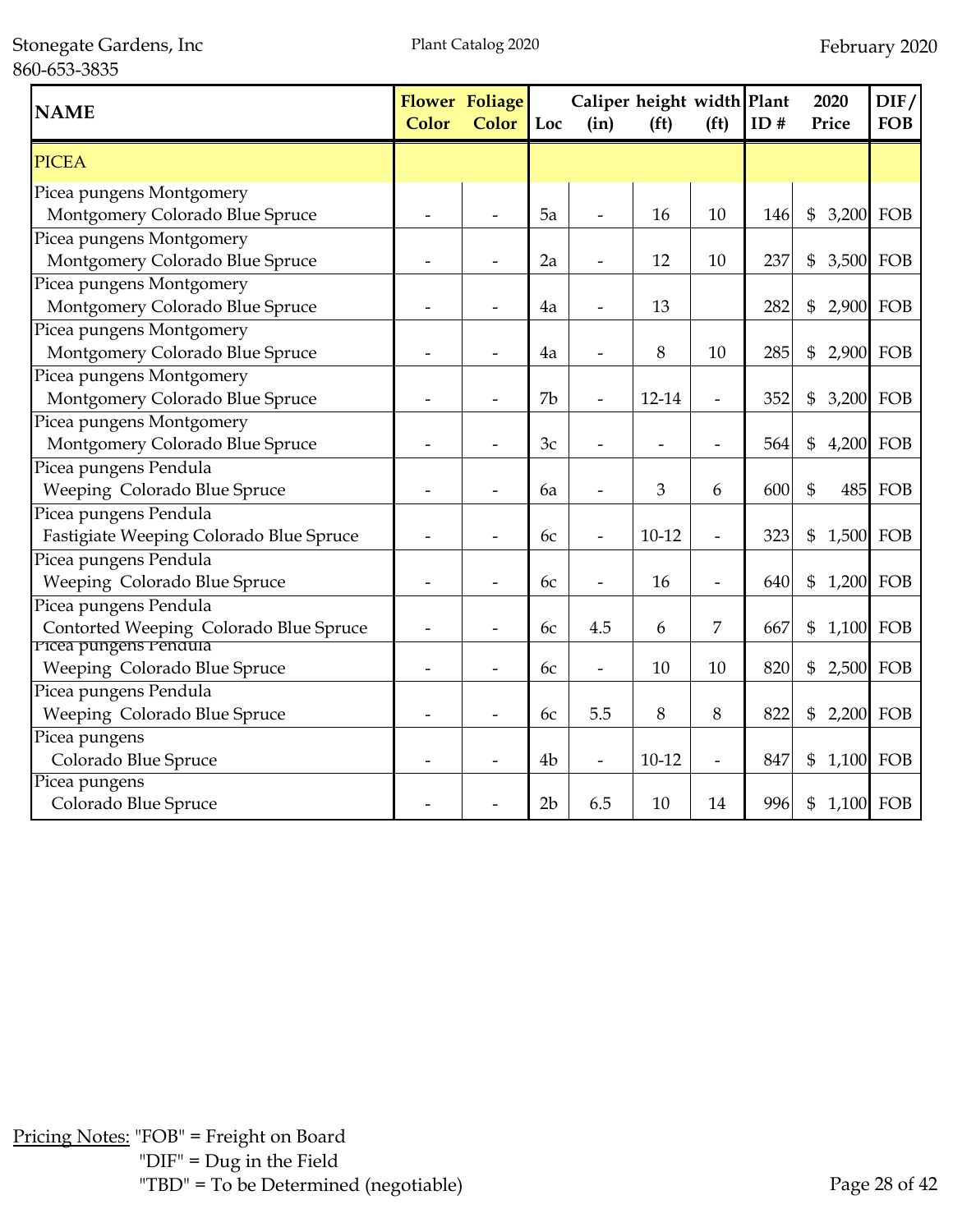Stonegate Gardens, Inc 860-653-3835

| <b>NAME</b>                                               | <b>Color</b> | <b>Flower Foliage</b><br><b>Color</b> | Loc            | Caliper height width Plant<br>(in) | (f <sup>t</sup> ) | (f <sup>t</sup> )        | ID# | 2020<br>Price  | DIF/<br><b>FOB</b> |
|-----------------------------------------------------------|--------------|---------------------------------------|----------------|------------------------------------|-------------------|--------------------------|-----|----------------|--------------------|
| <b>PIERIS</b>                                             |              |                                       |                |                                    |                   |                          |     |                |                    |
| Pieris japonica<br>Japanese Andromeda                     |              |                                       | 1              |                                    | 8                 | $\overline{\phantom{0}}$ | 882 | \$<br>1,250    | FOB                |
| Pieris japonica<br>Japanese Andromeda                     |              |                                       | 1              |                                    | 8                 |                          | 984 | \$             | 1,250 FOB          |
| <b>PINUS</b>                                              |              |                                       |                |                                    |                   |                          |     |                |                    |
| Pinus bungeana<br>Lacebark Pine                           |              |                                       | 5c             | $\overline{\phantom{a}}$           | 28-30             | ÷                        | 166 | \$<br>4,500    | FOB                |
| Pinus bungeana<br>Lacebark Pine                           |              |                                       | 4 <sub>b</sub> | 9                                  | 26                | $\overline{\phantom{0}}$ | 289 | 3,200<br>\$    | FOB                |
| Pinus bungeana<br>Lacebark Pine                           |              |                                       | 12             | $\overline{\phantom{0}}$           | 30                | 22                       | 702 | <b>TBD</b>     | <b>DIF</b>         |
| Pinus bungeana<br>Lacebark Pine                           |              |                                       | 7c             |                                    | $8-9$             | $\overline{\phantom{a}}$ | 909 | \$             | 1,100 FOB          |
| Pinus bungeana<br>Lacebark Pine                           |              |                                       | 7b             |                                    | 7                 | Ĭ.                       | 916 | \$             | 1,100 FOB          |
| Pinus flexilis<br>Limber Pine                             |              |                                       | 3c             | 12                                 | 28-35             | $\overline{\phantom{m}}$ | 999 | <b>TBD</b>     | <b>DIF</b>         |
| Pinus nigra Oregon Green<br>Oregon Green Austrian Pine    |              |                                       | 2a             |                                    | 5                 | 8                        | 766 | \$             | 1,100 FOB          |
| Pinus nigra Oregon Green<br>Oregon Green Austrian Pine    |              |                                       | 6a             |                                    | 7                 | 8                        | 769 | \$             | 2,500 FOB          |
| Pinus parviflora Bergmans<br>Bergmans Japanese White Pine |              |                                       | 5 <sub>b</sub> |                                    | $8-10$            |                          | 153 | \$             | 1,100 FOB          |
| Pinus parviflora Bergmans<br>Bergmans Japanese White Pine |              |                                       | 12             |                                    |                   |                          | 926 | \$             | 1,100 FOB          |
| Pinus parviflora f. glauca<br>Japanese White Pine         |              |                                       | 8              |                                    | 18                | 16                       | 611 | \$             | 3,500 FOB          |
| Pinus parviflora f. glauca<br>Japanese White Pine         |              |                                       | 2c             | 8                                  | $20 - 22$         | $26 - 28$                | 223 | $\$\$<br>7,850 | DIF                |
| Pinus parviflora f. glauca<br>Japanese White Pine         |              |                                       | 6a             | $\overline{\phantom{a}}$           | $20 - 22$         | $22 - 24$                | 687 | \$<br>8,500    | DIF                |
| Pinus parviflora f. glauca<br>Japanese White Pine         |              |                                       | 7a             | 10                                 | 24                | 26                       | 743 | \$<br>7,900    | DIF                |
| Pinus parviflora f. glauca<br>Japanese White Pine         |              |                                       | 6b             | $\overline{\phantom{a}}$           | 24                | 24                       | 839 | \$             | 2,250 FOB          |

Pricing Notes: "FOB" = Freight on Board "DIF" = Dug in the Field "TBD" = To be Determined (negotiable) Page 29 of 42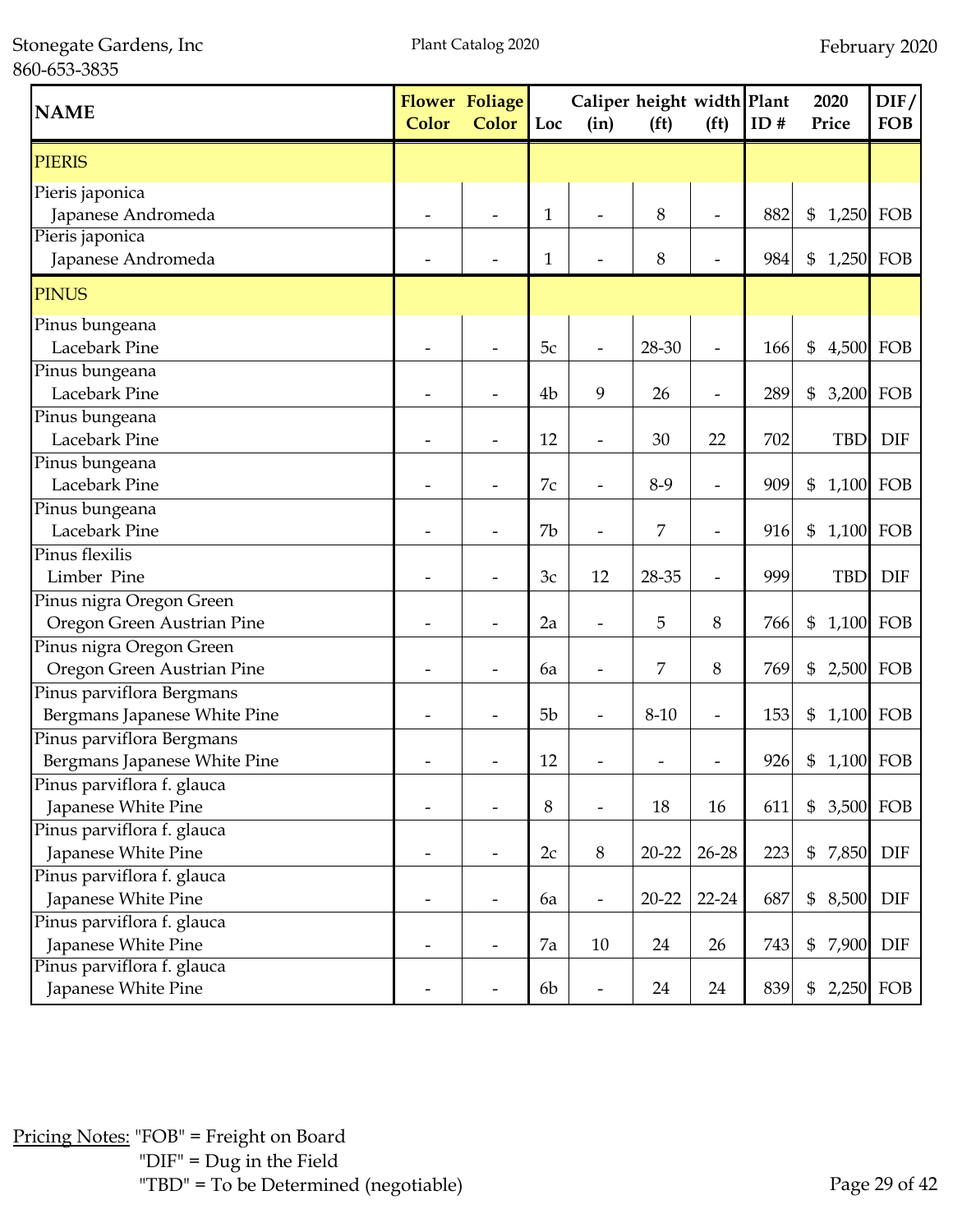Stonegate Gardens, Inc 860-653-3835

| <b>NAME</b>                                       | <b>Color</b> | <b>Flower Foliage</b><br><b>Color</b> | Loc            | Caliper height width Plant<br>(in) | (f <sup>t</sup> ) | (f <sup>t</sup> )        | ID# | 2020<br>Price   | DIF/<br><b>FOB</b> |
|---------------------------------------------------|--------------|---------------------------------------|----------------|------------------------------------|-------------------|--------------------------|-----|-----------------|--------------------|
| <b>PINUS</b>                                      |              |                                       |                |                                    |                   |                          |     |                 |                    |
| Pinus parviflora f. glauca<br>Japanese White Pine |              |                                       | 5 <sub>b</sub> | $\overline{a}$                     | 20                | 20                       | 157 | \$              | 3,200 FOB          |
| Pinus parviflora f. glauca                        |              |                                       |                |                                    |                   |                          |     |                 |                    |
| Japanese White Pine                               |              |                                       | 5 <sub>b</sub> |                                    | 20                | 15                       | 158 | \$              | 2,850 FOB          |
| Pinus parviflora f. glauca                        |              |                                       |                |                                    |                   |                          |     |                 |                    |
| Japanese White Pine                               |              | $\overline{\phantom{0}}$              | 3c             | $\overline{\phantom{0}}$           | $10 - 12$         | $\overline{\phantom{a}}$ | 276 | \$<br>1,100 FOB |                    |
| Pinus parviflora f. glauca                        |              |                                       |                |                                    |                   |                          |     |                 |                    |
| Japanese White Pine                               |              |                                       | 3a             |                                    | $8 - 10$          | $\overline{\phantom{a}}$ | 591 | \$<br>1,100 FOB |                    |
| Pinus parviflora f. glauca                        |              |                                       |                |                                    |                   |                          |     |                 |                    |
| Japanese White Pine                               |              |                                       | 4a             |                                    | $8 - 10$          | $\overline{\phantom{a}}$ | 618 | \$              | 1,100 FOB          |
| Pinus parviflora f. glauca                        |              |                                       |                |                                    |                   |                          |     |                 |                    |
| Japanese White Pine                               |              |                                       | 3c             | $\overline{\phantom{0}}$           | $7 - 8$           | $\overline{\phantom{a}}$ | 643 | \$<br>1,100     | FOB                |
| Pinus parviflora f. glauca                        |              |                                       |                |                                    |                   |                          |     |                 |                    |
| Japanese White Pine                               | -            |                                       | 11             | $6 - 6.5$                          | 18                | $\overline{a}$           | 647 | \$              | 3,500 FOB          |
| Pinus parviflora f. glauca                        |              |                                       |                |                                    |                   |                          |     |                 |                    |
| Japanese White Pine                               |              |                                       | 6 <sub>b</sub> |                                    | 9                 | -                        | 663 | \$<br>1,250 FOB |                    |
| Pinus parviflora f. glauca                        |              |                                       |                |                                    |                   |                          |     |                 |                    |
| Japanese White Pine                               |              |                                       | 6с             | $\overline{\phantom{a}}$           | 16-18             | $\overline{\phantom{a}}$ | 819 | \$<br>2,500 FOB |                    |
| Pinus parviflora f. glauca                        |              |                                       |                |                                    |                   |                          |     |                 |                    |
| Japanese White Pine                               |              |                                       | 6c             | 6                                  | $20 - 22$         | $\overline{\phantom{a}}$ | 832 | \$              | 2,500 FOB          |
| Pinus parviflora f. glauca                        |              |                                       |                |                                    |                   |                          |     |                 |                    |
| Japanese White Pine                               |              |                                       | 6c             | 6                                  | 16                | $\overline{\phantom{a}}$ | 833 | \$              | 1,500 FOB          |
| Pinus parviflora f. glauca                        |              |                                       |                |                                    |                   |                          |     |                 |                    |
| Japanese White Pine                               |              | $\overline{\phantom{a}}$              | 6 <sub>b</sub> | $\overline{\phantom{a}}$           | 18                | 16                       | 838 | \$<br>1,500 FOB |                    |
| Pinus parviflora f. glauca                        |              |                                       |                |                                    |                   |                          |     |                 |                    |
| Japanese White Pine                               |              |                                       | 3 <sub>b</sub> |                                    | 10                | $\frac{1}{2}$            | 956 | \$<br>1,100 FOB |                    |
| Pinus parviflora f. glauca                        |              |                                       |                |                                    |                   |                          |     |                 |                    |
| Two Stem Japanese White Pine                      |              |                                       | 10             |                                    | 20                | 16                       | 967 | \$              | 2,850 FOB          |
| Pinus parviflora f. glauca                        |              |                                       |                |                                    |                   |                          |     |                 |                    |
| Japanese White Pine                               |              |                                       | 2c             |                                    | $8-9$             |                          | 993 | 1,200 FOB<br>\$ |                    |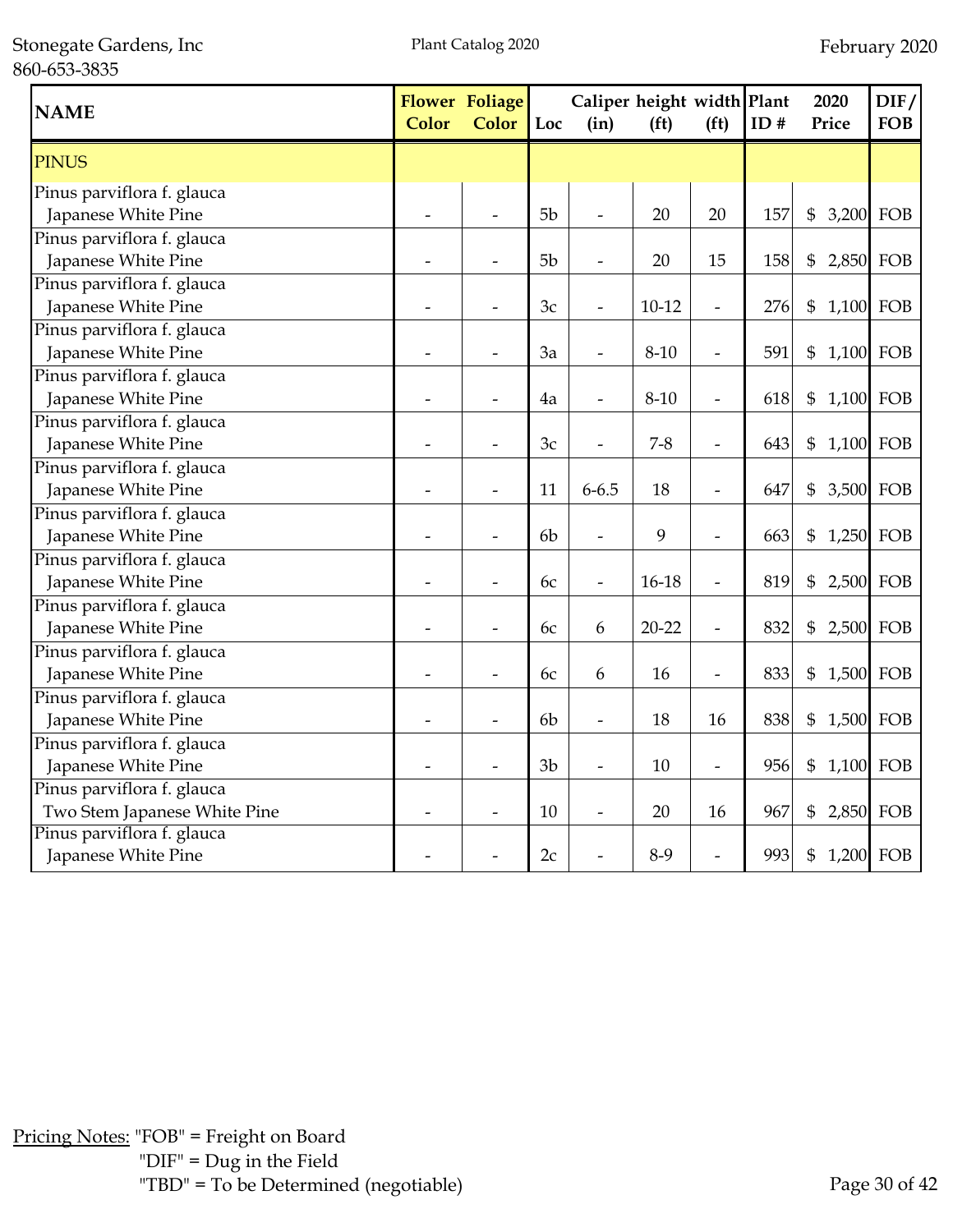Stonegate Gardens, Inc 860-653-3835

| <b>NAME</b>                                                         | <b>Color</b>             | <b>Flower Foliage</b><br><b>Color</b> | Loc            | Caliper height width Plant<br>(in) | (f <sup>t</sup> ) | (f <sup>t</sup> )        | ID# | 2020<br>Price                      | DIF/<br><b>FOB</b> |
|---------------------------------------------------------------------|--------------------------|---------------------------------------|----------------|------------------------------------|-------------------|--------------------------|-----|------------------------------------|--------------------|
| <b>PINUS</b>                                                        |                          |                                       |                |                                    |                   |                          |     |                                    |                    |
| Pinus parviflora f. glauca Bergmans<br>Bergmans Japanese White Pine |                          |                                       | 12             | $\overline{\phantom{a}}$           | $10-12$           | $\overline{a}$           | 770 | $\boldsymbol{\mathsf{S}}$<br>1,100 | FOB                |
| Pinus parviflora f. glauca Bergmans<br>Bergmans Japanese White Pine |                          |                                       | 12             |                                    | $10-12$           | $\overline{\phantom{a}}$ | 876 | \$<br>1,100 FOB                    |                    |
| Pinus strobus Brevifolia<br>Brevifola Pine                          |                          |                                       | 4 <sub>b</sub> | $\overline{\phantom{a}}$           | $10-12$           | $\overline{\phantom{a}}$ | 309 | \$<br>3,200                        | FOB                |
| Pinus strobus Brevifolia<br>Brevifola Pine                          |                          |                                       | 4c             | 7                                  | 10                | 10                       | 305 | \$<br>3,200 FOB                    |                    |
| Pinus strobus Fastigiata<br>Columnar Eastern White Pine             |                          |                                       | 5a             |                                    | 36-38             | $\overline{\phantom{a}}$ | 332 | <b>TBD</b>                         | <b>DIF</b>         |
| Pinus strobus Fastigiata<br>Columnar Eastern White Pine             |                          |                                       | 4a             |                                    | 38-40             | $\overline{\phantom{a}}$ | 176 | <b>TBD</b>                         | <b>DIF</b>         |
| Pinus strobus Fastigiata<br>Columnar Eastern White Pine             |                          |                                       | 11             |                                    | 34                | 10                       | 678 | \$<br>3,200                        | <b>DIF</b>         |
| Pinus strobus Fastigiata<br>Columnar Eastern White Pine             |                          |                                       | 2a             |                                    | $10-12$           |                          | 869 | \$<br>1,200                        | FOB                |
| Pinus strobus Fastigiata<br>Columnar Eastern White Pine             |                          |                                       | 3 <sub>b</sub> |                                    | 16-18             |                          | 955 | \$<br>1,100                        | FOB                |
| Pinus strobus John's Find<br>John's Find White Pine                 |                          |                                       | $\mathbf{1}$   |                                    | $\overline{4}$    |                          | 941 | $\mathfrak{S}$<br>850              | FOB                |
| Pinus strobus Nana<br>Dwarf Eastern White Pine                      |                          |                                       | 2 <sub>b</sub> |                                    | 24                | 24                       | 225 | <b>TBD</b>                         | <b>DIF</b>         |
| Pinus strobus Nana<br>Dwarf Eastern White Pine                      |                          |                                       | 6 <sub>b</sub> |                                    | $10 - 18$         | 14                       | 455 | \$<br>3,850                        | FOB                |
| Pinus strobus Nana<br>Dwarf Eastern White Pine                      |                          |                                       | 7b             |                                    | 14                | 14                       | 637 | 3,850<br>\$                        | <b>DIF</b>         |
| Pinus strobus Nana<br>Dwarf Eastern White Pine                      | $\overline{\phantom{a}}$ | $\overline{\phantom{a}}$              | 7b             | $\overline{\phantom{a}}$           | 12                | 14                       | 638 | \$<br>3,850                        | DIF                |
| Pinus strobus Nana<br>Dwarf Eastern White Pine                      | $\overline{\phantom{a}}$ | $\overline{\phantom{a}}$              | 7a             | $\overline{\phantom{a}}$           | 8                 | 14                       | 639 | \$<br>3,850                        | <b>DIF</b>         |
| Pinus strobus Nana<br>Dwarf Eastern White Pine                      |                          |                                       | 7a             |                                    | 10                | 16                       | 994 | \$<br>3,850                        | DIF                |

Pricing Notes: "FOB" = Freight on Board "DIF" = Dug in the Field "TBD" = To be Determined (negotiable) Page 31 of 42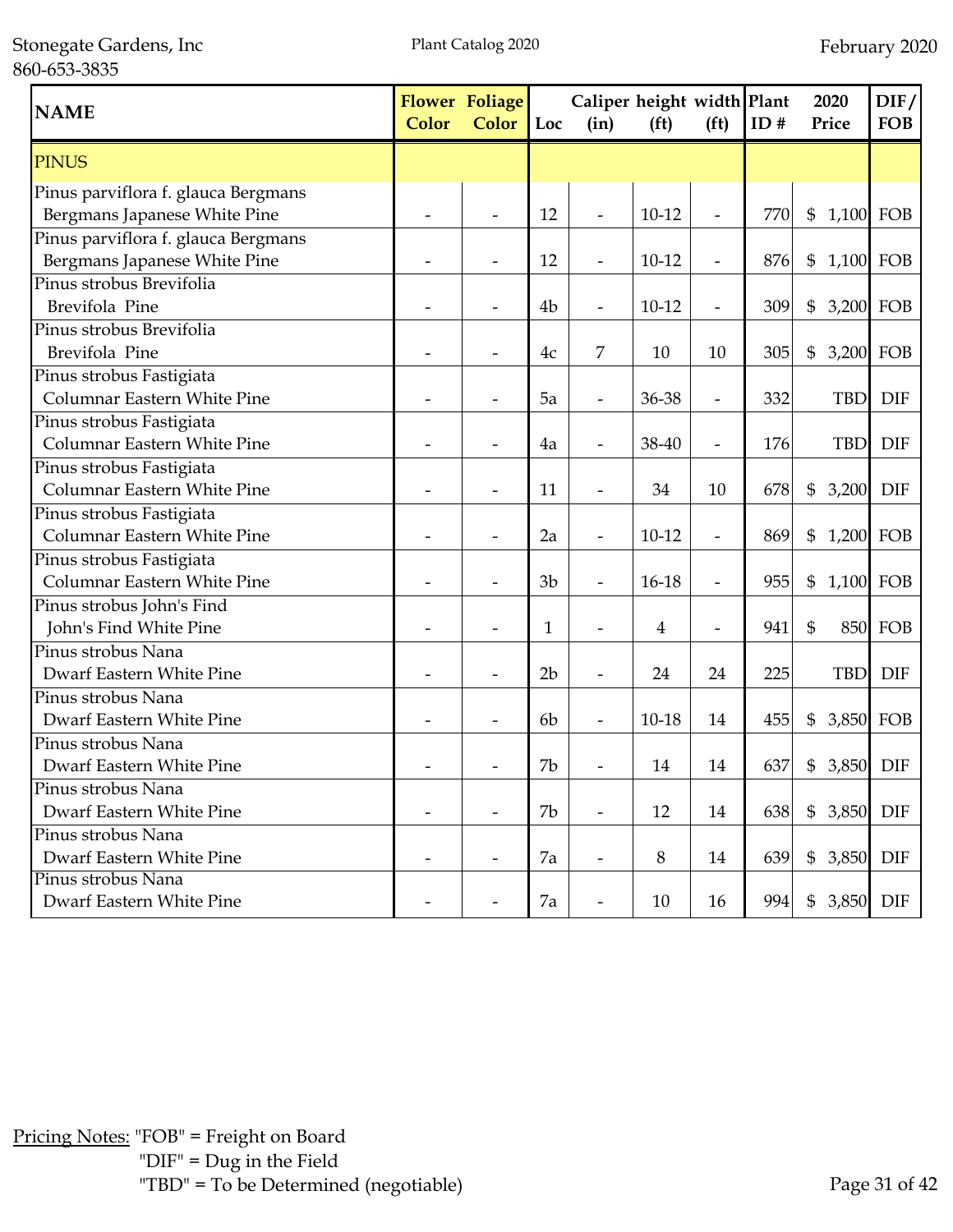Stonegate Gardens, Inc 860-653-3835

| <b>NAME</b>                | <b>Color</b>   | <b>Flower Foliage</b><br>Color | Loc | Caliper height width Plant<br>(in) | (f <sup>t</sup> )        | (f <sup>t</sup> )        | ID# | 2020<br>Price              |            | DIF/<br><b>FOB</b> |
|----------------------------|----------------|--------------------------------|-----|------------------------------------|--------------------------|--------------------------|-----|----------------------------|------------|--------------------|
| <b>PINUS</b>               |                |                                |     |                                    |                          |                          |     |                            |            |                    |
| Pinus strobus Pendula      |                |                                |     |                                    |                          |                          |     |                            |            |                    |
| Weeping Eastern White Pine |                |                                | 1   | 12                                 | 12-14                    | $16-18$                  | 219 | $\boldsymbol{\mathsf{\$}}$ | 4,200      | FOB                |
| Pinus strobus Pendula      |                |                                |     |                                    |                          |                          |     |                            |            |                    |
| Weeping Eastern White Pine |                |                                | 3a  | 10                                 |                          | $\overline{a}$           | 248 | $\frac{6}{5}$              | 4,200      | <b>DIF</b>         |
| Pinus strobus Pendula      |                |                                |     |                                    |                          |                          |     |                            |            |                    |
| Weeping Eastern White Pine |                |                                | 5c  | 10                                 | $\overline{\phantom{a}}$ | $\overline{\phantom{a}}$ | 163 |                            | <b>TBD</b> | FOB                |
| Pinus strobus Pendula      |                |                                |     |                                    |                          |                          |     |                            |            |                    |
| Weeping Eastern White Pine |                |                                | 3a  | 12                                 | $\overline{\phantom{0}}$ | $\overline{a}$           | 247 | \$                         | 4,200      | <b>DIF</b>         |
| Pinus strobus Pendula      |                |                                |     |                                    |                          |                          |     |                            |            |                    |
| Weeping Eastern White Pine |                |                                | 3c  | 8                                  | $\overline{\phantom{0}}$ | $\overline{\phantom{a}}$ | 277 |                            | <b>TBD</b> | FOB                |
| Pinus strobus Pendula      |                |                                |     |                                    |                          |                          |     |                            |            |                    |
| Weeping Eastern White Pine |                |                                | 9   | 12                                 | $\overline{\phantom{0}}$ | $\overline{\phantom{0}}$ | 279 |                            | <b>TBD</b> | FOB                |
| Pinus strobus Pendula      |                |                                |     |                                    |                          |                          |     |                            |            |                    |
| Weeping Eastern White Pine |                |                                | 9   | 12                                 |                          | $\overline{\phantom{0}}$ | 312 |                            | <b>TBD</b> | FOB                |
| Pinus strobus Pendula      |                |                                |     |                                    |                          |                          |     |                            |            |                    |
| Weeping Eastern White Pine |                |                                | 7c  | $12 - 13$                          |                          |                          | 365 |                            | <b>TBD</b> | FOB                |
| Pinus strobus Pendula      |                |                                |     |                                    |                          |                          |     |                            |            |                    |
| Weeping Eastern White Pine |                |                                | 8   | $12 - 13$                          |                          |                          | 605 |                            |            | TBD FOB            |
| Pinus strobus Pendula      |                |                                |     |                                    |                          |                          |     |                            |            |                    |
| Weeping Eastern White Pine |                |                                | 3a  | 12                                 |                          |                          | 760 | \$                         |            | 4,200 FOB          |
| Pinus strobus Pendula      |                |                                |     |                                    |                          |                          |     |                            |            |                    |
| Weeping Eastern White Pine |                |                                | 5c  | 12-14                              |                          |                          | 879 |                            | <b>TBD</b> | FOB                |
| Pinus strobus Pendula      |                |                                |     |                                    |                          |                          |     |                            |            |                    |
| Weeping Eastern White Pine |                |                                | 5c  | 12-14                              |                          |                          | 880 |                            | <b>TBD</b> | FOB                |
| Pinus strobus              |                |                                |     |                                    |                          |                          |     |                            |            |                    |
| <b>White Pine</b>          |                |                                | 4c  |                                    | $6 - 7$                  |                          | 29  | \$                         |            | <b>550 FOB</b>     |
| Pinus strobus              |                |                                |     |                                    |                          |                          |     |                            |            |                    |
| Screening White Pine       |                |                                | 6b  | $\overline{\phantom{a}}$           | $6 - 8$                  | $\overline{\phantom{m}}$ | 143 | $\mathbb{S}$               |            | <b>550 FOB</b>     |
| Pinus sylvestris waterii   |                |                                |     |                                    |                          |                          |     |                            |            |                    |
| <b>Waterii Scots Pine</b>  | $\overline{a}$ |                                | 6c  | $\overline{\phantom{a}}$           | 6                        | $\frac{1}{2}$            | 761 | \$                         |            | 1,250 FOB          |
| Pinus                      |                |                                |     |                                    |                          |                          |     |                            |            |                    |
| <b>Limber Pine</b>         |                |                                | 5b  | $\overline{\phantom{a}}$           | 7                        |                          | 145 | $\boldsymbol{\mathsf{\$}}$ |            | <b>850 FOB</b>     |

Pricing Notes: "FOB" = Freight on Board "DIF" = Dug in the Field "TBD" = To be Determined (negotiable) Page 32 of 42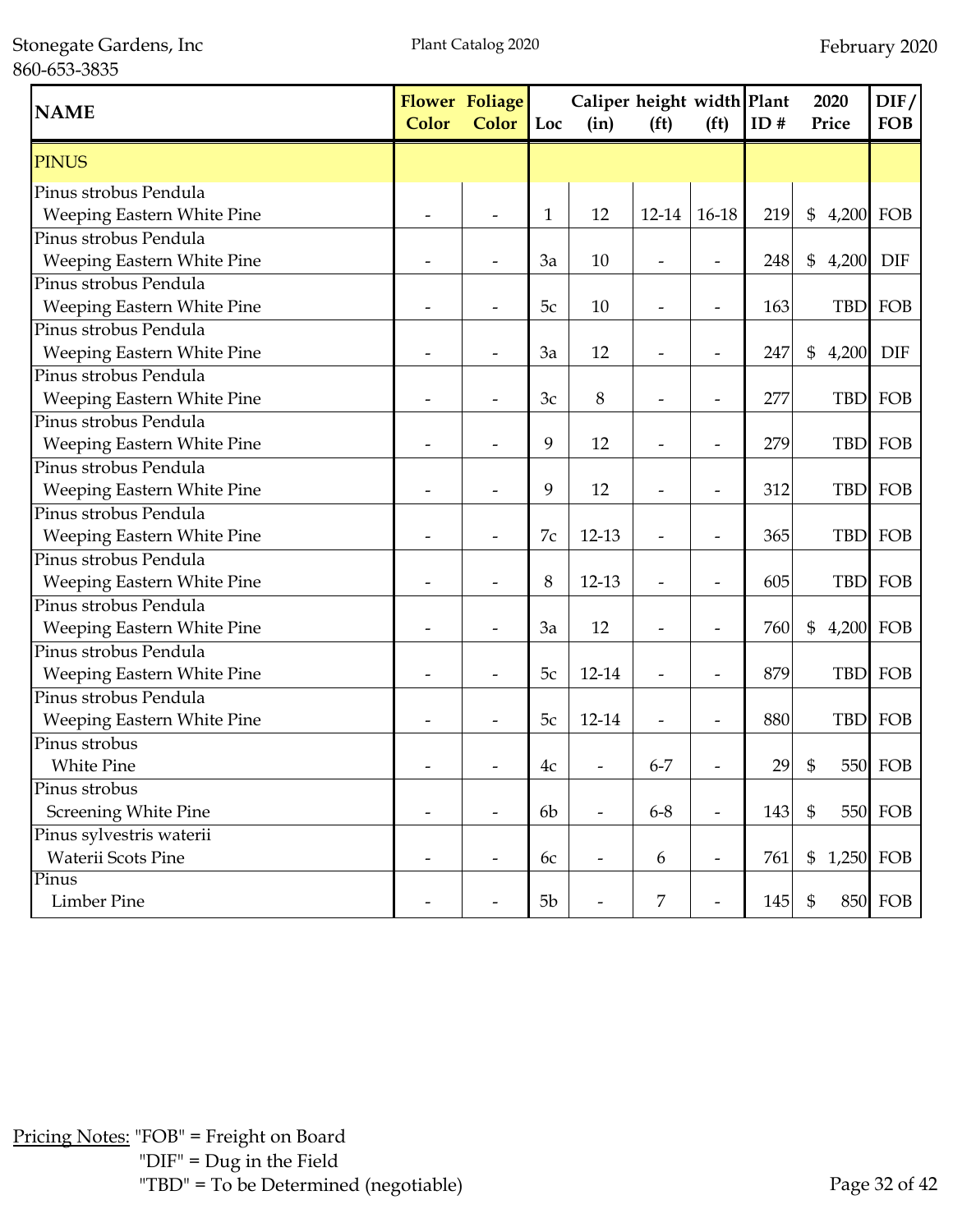Stonegate Gardens, Inc 860-653-3835

| <b>NAME</b>                                                            | <b>Color</b>  | <b>Flower Foliage</b><br>Color | Loc            | Caliper height width Plant<br>(in) | (f <sup>t</sup> )        | (f <sup>t</sup> )        | ID# | 2020<br>Price  | DIF/<br><b>FOB</b> |
|------------------------------------------------------------------------|---------------|--------------------------------|----------------|------------------------------------|--------------------------|--------------------------|-----|----------------|--------------------|
| <b>PRUNUS</b>                                                          |               |                                |                |                                    |                          |                          |     |                |                    |
| Prunus okame<br>okame pink Cherry                                      | pink          |                                | 1              | 5.5                                |                          |                          | 491 | $\$\$<br>3,200 | FOB                |
| Prunus okame<br>okame pink Cherry                                      | pink          | $\overline{\phantom{a}}$       | 1              | 6                                  | $\overline{\phantom{a}}$ | $\overline{\phantom{0}}$ | 858 | \$             | 3,200 FOB          |
| Prunus pendula Snow Fountain<br>Snow Fountain Cherry                   | light<br>pink | $\overline{\phantom{a}}$       | 3a             | 5.5                                | $\overline{\phantom{a}}$ | $\overline{\phantom{0}}$ | 780 | $\$\$<br>3,500 | FOB                |
| Prunus pendula Snow Fountain<br>Snow Fountain Cherry                   | white         | $\overline{\phantom{a}}$       | 7b             | 5.5                                | $\overline{\phantom{a}}$ | $\overline{\phantom{a}}$ | 389 | \$             | 3,500 FOB          |
| Prunus pendula Snow Fountain standard<br>Standard Snow Fountain Cherry | white         | $\overline{\phantom{a}}$       | $\mathbf{1}$   | 5                                  | 6                        | $\overline{\phantom{a}}$ | 894 | \$             | 3,200 FOB          |
| Prunus<br>Cherry                                                       | pink          |                                | 4 <sub>b</sub> | $5 - 5.5$                          | 12-14                    | $\overline{\phantom{a}}$ | 423 | $\mathfrak{S}$ | <b>500 FOB</b>     |
| Prunus<br>Cherry                                                       | pink          |                                | 3a             | $3 - 3.5$                          |                          |                          | 501 | \$             | 2,800 FOB          |
| <b>PSEUDOLARIX</b>                                                     |               |                                |                |                                    |                          |                          |     |                |                    |
| Pseudolarix amabilis<br>Golden Larch                                   |               |                                | 3a             | $8-9$                              | 24-26                    | $\overline{\phantom{0}}$ | 599 | $\$\$<br>3,800 | <b>DIF</b>         |
| Pseudolarix amabilis<br>Golden Larch                                   |               |                                | 11             | 8                                  | 26                       | $\overline{\phantom{a}}$ | 799 | $\$\$<br>2,800 | FOB                |
| Pseudolarix amabilis<br>Golden Larch                                   |               |                                | 12             | 4                                  | 8                        | 6                        | 85  | \$             | 1,200 FOB          |
| Pseudolarix amabilis<br>Golden Larch                                   |               |                                | 12             | 10                                 | 28                       | $\overline{\phantom{a}}$ | 738 | \$             | 3,000 FOB          |
| Pseudolarix amabilis<br>Golden Larch                                   |               |                                | 7c             | 8                                  | 26                       |                          | 798 | \$             | 3,200 FOB          |
| <b>PYRUS</b>                                                           |               |                                |                |                                    |                          |                          |     |                |                    |
| Pyrus Asian espalier<br>Espalier 2-tier Asian Pear                     | white         |                                | 6 <sub>b</sub> | 2.5                                | $6 - 7$                  | $\overline{\phantom{a}}$ | 919 | \$ 1,200 FOB   |                    |
| Pyrus calleryana Cleveland Select<br>Cleveland Select Pear             | white         | $\overline{\phantom{a}}$       | 3a             | $5.5 - 6$                          | 18-20                    | $\overline{\phantom{a}}$ | 777 | $\mathfrak{S}$ | 3,500 FOB          |
| Pyrus pyrifolia<br>Asian Pear                                          | white         |                                | 3 <sub>b</sub> | $5.5 - 6$                          | 16-18                    | $\overline{\phantom{a}}$ | 407 | $\mathfrak{S}$ | 3,200 FOB          |

Pricing Notes: "FOB" = Freight on Board "DIF" = Dug in the Field "TBD" = To be Determined (negotiable) Page 33 of 42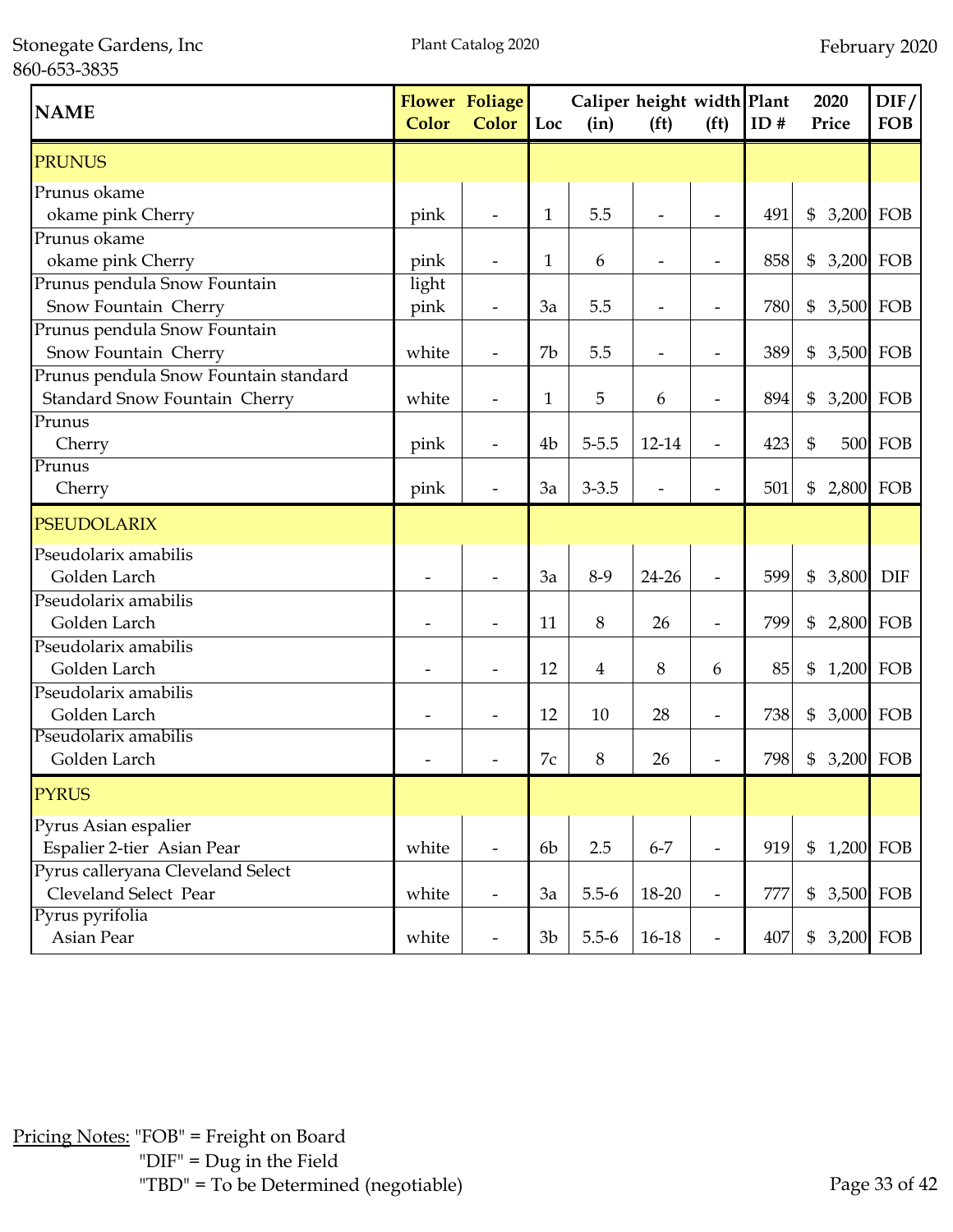Stonegate Gardens, Inc 860-653-3835

| <b>NAME</b>                                                    | <b>Color</b> | <b>Flower Foliage</b><br><b>Color</b> | Loc | Caliper height width Plant<br>(in) | (f <sup>t</sup> ) | (f <sup>t</sup> )        | ID# |                | 2020<br>Price | DIF/<br><b>FOB</b> |
|----------------------------------------------------------------|--------------|---------------------------------------|-----|------------------------------------|-------------------|--------------------------|-----|----------------|---------------|--------------------|
| <b>QUERCUS</b>                                                 |              |                                       |     |                                    |                   |                          |     |                |               |                    |
| Quercus coccinea<br>Scarlet Oak                                |              |                                       | 3a  | $10 - 11$                          |                   |                          | 681 | \$             | 8,000         | <b>DIF</b>         |
| <b>RHODODENDRON</b>                                            |              |                                       |     |                                    |                   |                          |     |                |               |                    |
| Rhododendron Malta<br>Malta Rhododendron                       |              |                                       | 3a  |                                    | $4 - 4.5$         |                          | 787 | \$             |               | 425 FOB            |
| Rhododendron P.J.M.<br>P.J.M. Rhododendron                     | purple       |                                       | 1   |                                    | $6 - 7$           | $\overline{\phantom{0}}$ | 899 | $\mathfrak{S}$ |               | 385 FOB            |
| Rhododendron Wilsonii<br>Wilson Rhododendron                   |              |                                       | 1   |                                    | $4 - 4.5$         | $4 - 4.5$                | 100 | \$             |               | <b>550 FOB</b>     |
| Rhododendron Wilsonii<br>Wilson Rhododendron                   |              |                                       | 7c  |                                    | 3                 | 5                        | 366 | $\mathfrak{S}$ |               | <b>250 FOB</b>     |
| Rhododendron<br>Rhododendron                                   |              |                                       | 2a  |                                    |                   | 5.5                      | 849 | $\mathfrak{S}$ |               | <b>550 FOB</b>     |
| <b>SASSAFRAS</b>                                               |              |                                       |     |                                    |                   |                          |     |                |               |                    |
| Sassafras albidum<br>Sassafras<br>Sassafras albidum            |              |                                       | 3c  | $7.5 - 8$                          | 22                |                          | 126 | \$             | 3,800 FOB     |                    |
| Sassafras                                                      |              |                                       | 7b  | $4.5 - 5$                          | 16                |                          | 40  | \$             | 2,500 FOB     |                    |
| <b>SCIADOPITYS</b>                                             |              |                                       |     |                                    |                   |                          |     |                |               |                    |
| Sciadopitys verticillata Wintergreen<br>Japanese Umbrella Pine |              |                                       | 3c  |                                    | 10                |                          | 529 | \$             | 3,500 FOB     |                    |
| Sciadopitys verticillata Wintergreen<br>Japanese Umbrella Pine |              |                                       | 3c  |                                    | $9 - 10$          |                          | 957 | \$             | 1,600         | FOB                |
| Sciadopitys verticillata Wintergreen<br>Japanese Umbrella Pine |              |                                       | 11  |                                    | $11 - 12$         |                          | 224 | $\mathfrak{S}$ |               | 1,500 FOB          |
| Sciadopitys verticillata Wintergreen<br>Japanese Umbrella Pine |              |                                       | 3a  |                                    | $9 - 10$          | $\overline{\phantom{0}}$ | 908 | $\$\$          |               | 2,500 FOB          |
| Sciadopitys verticillata<br>Japanese Umbrella Pine             |              |                                       | 1   | $\overline{\phantom{a}}$           | $15-16$           |                          | 511 | $\mathfrak{S}$ | 1,500 FOB     |                    |

Pricing Notes: "FOB" = Freight on Board "DIF" = Dug in the Field "TBD" = To be Determined (negotiable) Page 34 of 42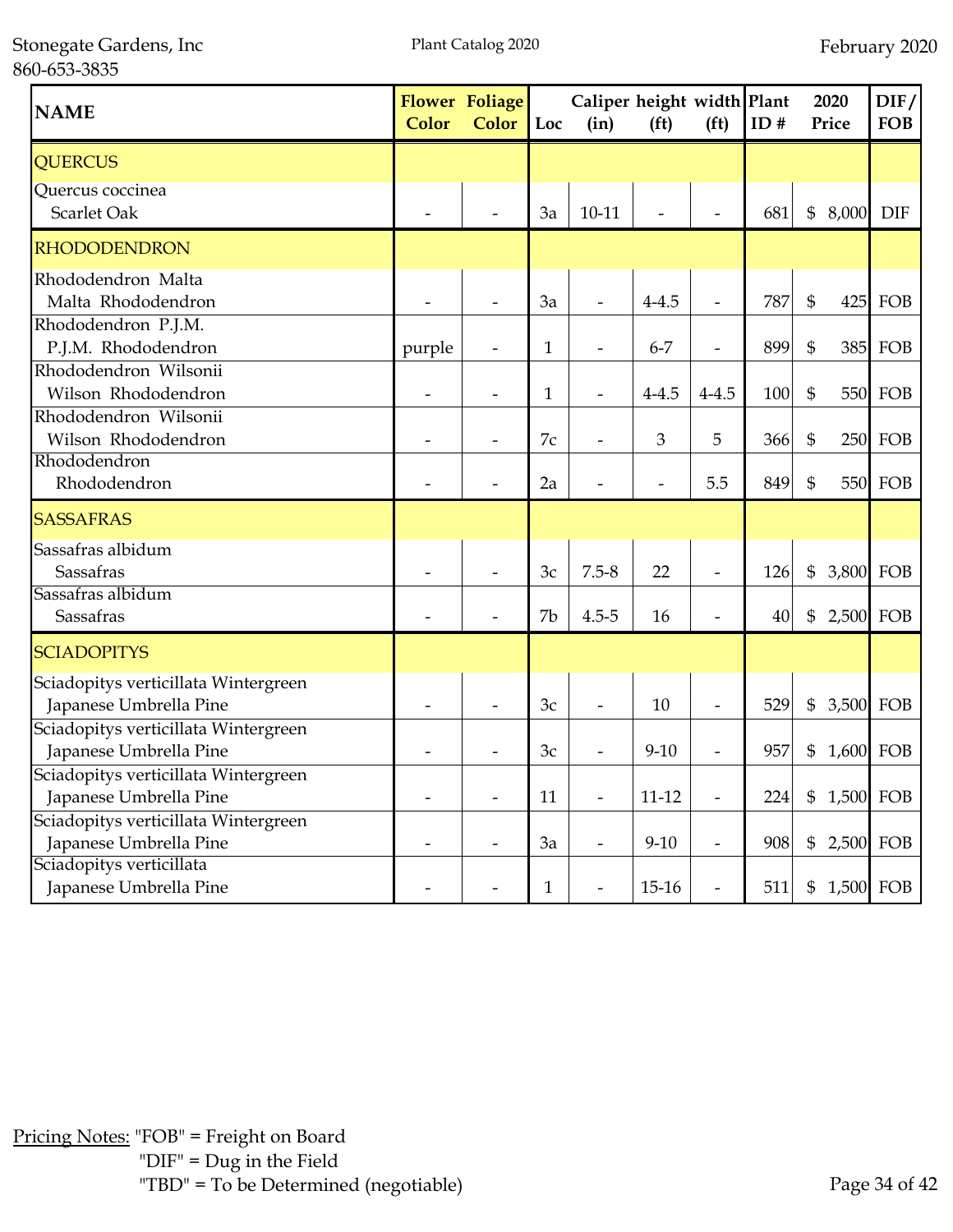Stonegate Gardens, Inc 860-653-3835

| <b>NAME</b>                                                     | <b>Color</b>    | <b>Flower Foliage</b><br><b>Color</b> | Loc | Caliper height width Plant<br>(in) | (f <sup>t</sup> ) | (f <sup>t</sup> )        | ID#  | 2020<br>Price               | DIF/<br><b>FOB</b> |
|-----------------------------------------------------------------|-----------------|---------------------------------------|-----|------------------------------------|-------------------|--------------------------|------|-----------------------------|--------------------|
| <b>STEWARTIA</b>                                                |                 |                                       |     |                                    |                   |                          |      |                             |                    |
| Stewartia pseudocamellia<br>Japanese Stewartia                  | white           |                                       | 2a  | $3 - 3.5$                          |                   |                          | 313  | $\$\$                       | 1,800 FOB          |
| Stewartia Korean<br>Korean Stewartia                            |                 |                                       | 1   | 3.5                                | 10                | $\overline{\phantom{a}}$ | 890  | \$                          | 3,800 FOB          |
| Stewartia Korean<br>Korean Stewartia                            |                 |                                       | 2   | $3.5 - 4$                          | $10 - 12$         | $\overline{a}$           | 986  | \$<br>3,800                 | FOB                |
| Stewartia<br>Single Stem Stewartia                              |                 |                                       | 8   | $4 - 4.5$                          | 16                | $\overline{\phantom{a}}$ | 24   | \$                          | 3,800 FOB          |
| Stewartia<br>Single Stem Stewartia                              |                 |                                       | 8   | 3.5                                | 10                | $\overline{\phantom{a}}$ | 482  | \$                          | 3,500 FOB          |
| Stewartia<br>Stewartia                                          |                 |                                       | 6c  | 4                                  | 16                |                          | 1000 | \$                          | 3,800 FOB          |
| <b>SYRINGA</b>                                                  |                 |                                       |     |                                    |                   |                          |      |                             |                    |
| Syringa Meyeri Palbin<br>Dwarf Korean standard Lilac            | light<br>purple |                                       | 3a  | 2.5                                |                   |                          | 928  | $\$\$                       | 1,100 FOB          |
| Syringa Meyeri<br>Standard Korean Lilac                         | purple          | $\overline{\phantom{a}}$              | 11  | 3                                  |                   | ÷                        | 579  | $\mathfrak{S}$<br>1,100 FOB |                    |
| Syringa Meyeri<br>Standard Meyer Lilac                          | light<br>purple | $\overline{\phantom{a}}$              | 6c  | $4 - 4.5$                          | 7                 | 8                        | 291  | \$                          | 2,500 FOB          |
| Syringa Miss Kim<br>Standard Miss Kim Lilac                     | light<br>purple | $\overline{\phantom{a}}$              | 3a  | $3 - 3.5$                          | 5                 | 5                        | 808  | $\$\$                       | 1,500 FOB          |
| Syringa Miss Kim<br>Miss Kim Lilac                              | light<br>purple | $\overline{\phantom{a}}$              | 6a  | $\overline{a}$                     | 5.5               | 6                        | 359  | \$                          | 950 FOB            |
| Syringa reticulata Clump<br>Clump Japanese Tree Lilac           | white           |                                       | 1   |                                    | 14-16             |                          | 533  | \$                          | 2,800 FOB          |
| Syringa reticulata Clump<br>Clump Japanese Tree Lilac           | white           | $\overline{\phantom{a}}$              | 2c  |                                    | 14-16             | $\overline{\phantom{m}}$ | 961  | $\$\$                       | 1,800 FOB          |
| Syringa reticulata Clump<br>Clump Japanese Tree Lilac           | white           | $\overline{\phantom{a}}$              | 11  | $\overline{\phantom{0}}$           | 16-18             | $\overline{\phantom{a}}$ | 845  | $\$\$                       | 1,800 FOB          |
| Syringa reticulata Clump<br>Clump Japanese Tree Lilac           | white           | $\overline{\phantom{a}}$              | 2a  | 4.5                                | 20                | 16                       | 510  | \$                          | 3,200 FOB          |
| Syringa reticulata Ivory Silk<br>Ivory Silk Japanese Tree Lilac | white           | $\overline{\phantom{a}}$              | 2a  | 3                                  |                   |                          | 265  | $\mathfrak{S}$              | 1,100 FOB          |

Pricing Notes: "FOB" = Freight on Board "DIF" = Dug in the Field "TBD" = To be Determined (negotiable) Page 35 of 42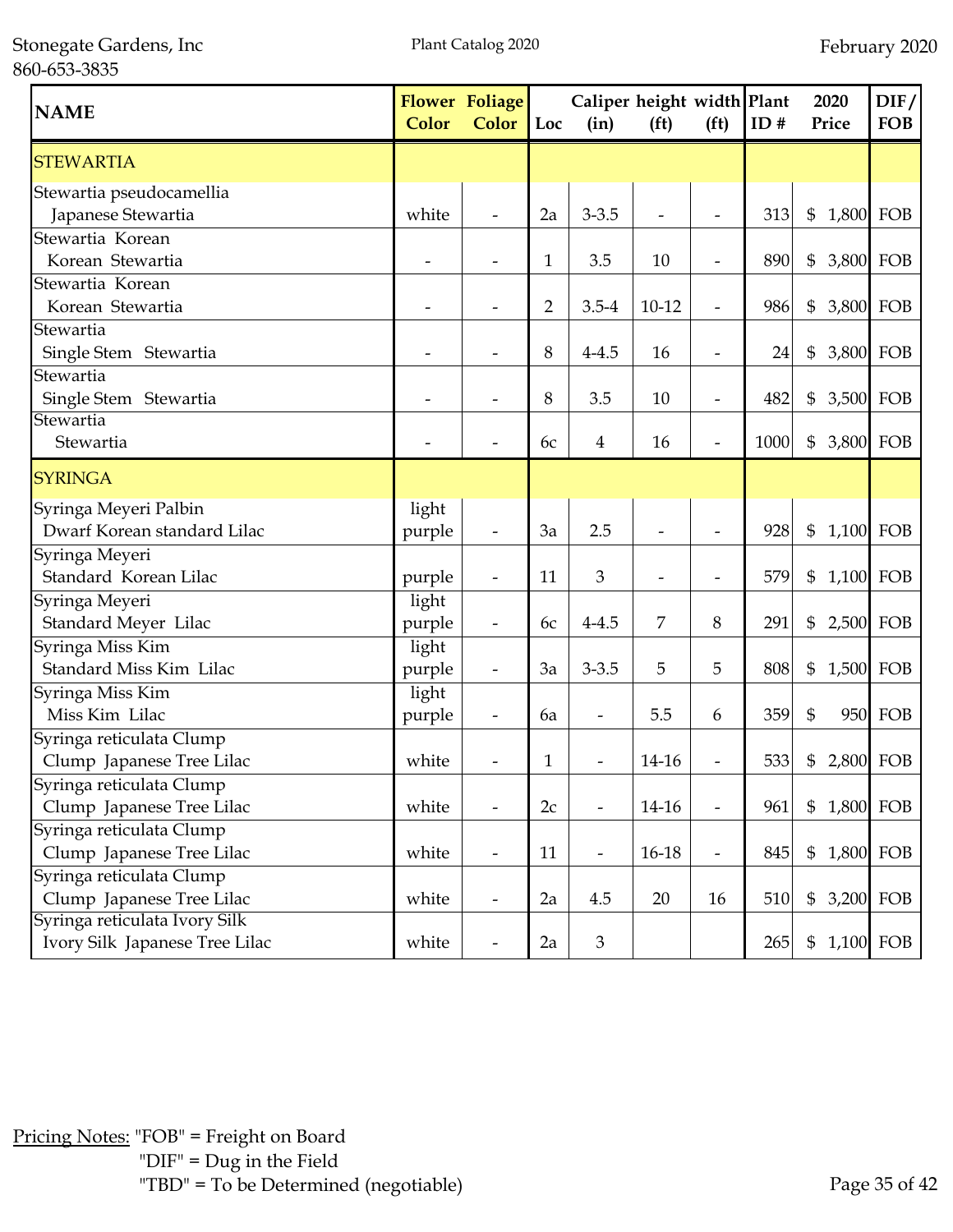Stonegate Gardens, Inc 860-653-3835

| <b>NAME</b>                                          | Color           | <b>Flower Foliage</b><br><b>Color</b> | Loc            | Caliper height width Plant<br>(in) | (f <sup>t</sup> )        | (f <sup>t</sup> )        | ID# | 2020<br>Price             | DIF/<br><b>FOB</b> |
|------------------------------------------------------|-----------------|---------------------------------------|----------------|------------------------------------|--------------------------|--------------------------|-----|---------------------------|--------------------|
| <b>SYRINGA</b>                                       |                 |                                       |                |                                    |                          |                          |     |                           |                    |
| Syringa reticulata<br>Japanese Tree Lilac            | white           |                                       | 6a             | $7 - 7.5$                          | 24-26                    | $\overline{a}$           | 122 | \$<br>3,200               | FOB                |
| Syringa reticulata<br>Japanese Tree Lilac            | white           | $\overline{\phantom{a}}$              | 7b             | $8-9$                              | $26 - 28$                | $\overline{\phantom{m}}$ | 363 | 4,100 FOB<br>\$           |                    |
| Syringa reticulata<br>Japanese Tree Lilac            | white           |                                       | 6a             | $5.5 - 6$                          |                          | $\overline{\phantom{0}}$ | 969 | \$<br>1,300 FOB           |                    |
| Syringa reticulata<br>Japanese Tree Lilac            | white           |                                       | 6a             | $5.5 - 6$                          |                          | $\overline{\phantom{a}}$ | 971 | \$<br>1,300 FOB           |                    |
| Syringa reticulata                                   |                 |                                       | 12             |                                    |                          | 12                       |     |                           |                    |
| Japanese Tree Lilac<br>Syringa reticulata            | white           |                                       |                |                                    | 8                        |                          | 731 | 1,100 FOB<br>\$           |                    |
| Japanese Tree Lilac<br>Syringa reticulata            | white           |                                       | 5a             | $\overline{4}$                     |                          |                          | 963 | \$<br>1,100 FOB           |                    |
| Japanese Tree Lilac<br>Syringa reticulata            | white           |                                       | 3c             | $2.5 - 3$                          |                          |                          | 965 | \$<br>1,100 FOB           |                    |
| Japanese Tree Lilac<br>Syringa reticulata            | white           |                                       | 5a             | 5.5                                |                          |                          | 973 | \$<br>1,300 FOB           |                    |
| Japanese Tree Lilac<br>Syringa reticulata            | white           |                                       | 5a             | 5.5                                |                          |                          | 974 | 1,200 FOB<br>\$           |                    |
| Japanese Tree Lilac                                  | white           |                                       | 5a             | 5                                  | $16 - 18$                | $\overline{a}$           | 975 | \$<br>1,200 FOB           |                    |
| Syringa vulgaris Pres Grevy<br>President Grevy Lilac | lilac<br>purple | $\overline{\phantom{a}}$              | 11             | $\overline{\phantom{a}}$           | $8-9$                    | 8                        | 452 | 1,250 FOB<br>\$           |                    |
| Syringa vulgaris Pres Grevy<br>President Grevy Lilac | lilac<br>purple | $\overline{\phantom{a}}$              | 11             | $\overline{\phantom{a}}$           | 7                        | $\overline{\phantom{a}}$ | 152 | \$                        | 750 FOB            |
| Syringa vulgaris Pres Grevy<br>President Grevy Lilac | lilac<br>purple | $\overline{\phantom{a}}$              | 2c             | $\overline{\phantom{0}}$           | $10-12$                  | $\overline{\phantom{m}}$ | 433 | \$<br>1,100 FOB           |                    |
| Syringa vulgaris Pres Grevy<br>President Grevy Lilac |                 |                                       | 3 <sub>b</sub> |                                    | $7 - 8$                  | $\overline{\phantom{a}}$ | 438 | $\mathbb{S}$              | FOB                |
| Syringa vulgaris Pres Grevy<br>President Grevy Lilac |                 |                                       | 3 <sub>b</sub> | $\overline{\phantom{0}}$           | $\overline{\phantom{a}}$ | $\overline{\phantom{a}}$ | 578 | $\boldsymbol{\mathsf{S}}$ | <b>550 FOB</b>     |
| Syringa vulgaris Pres Grevy<br>President Grevy Lilac | lilac<br>purple | $\overline{\phantom{a}}$              | 6b             | $\overline{\phantom{a}}$           | $6 - 7$                  | $\overline{\phantom{a}}$ | 815 | $\mathfrak{S}$            | 750 FOB            |
| Syringa vulgaris<br>Lilac                            | lilac<br>purple |                                       | 12             | $\overline{\phantom{a}}$           | 10                       | 10                       | 836 | \$                        | 1,500 FOB          |

Pricing Notes: "FOB" = Freight on Board "DIF" = Dug in the Field "TBD" = To be Determined (negotiable) Page 36 of 42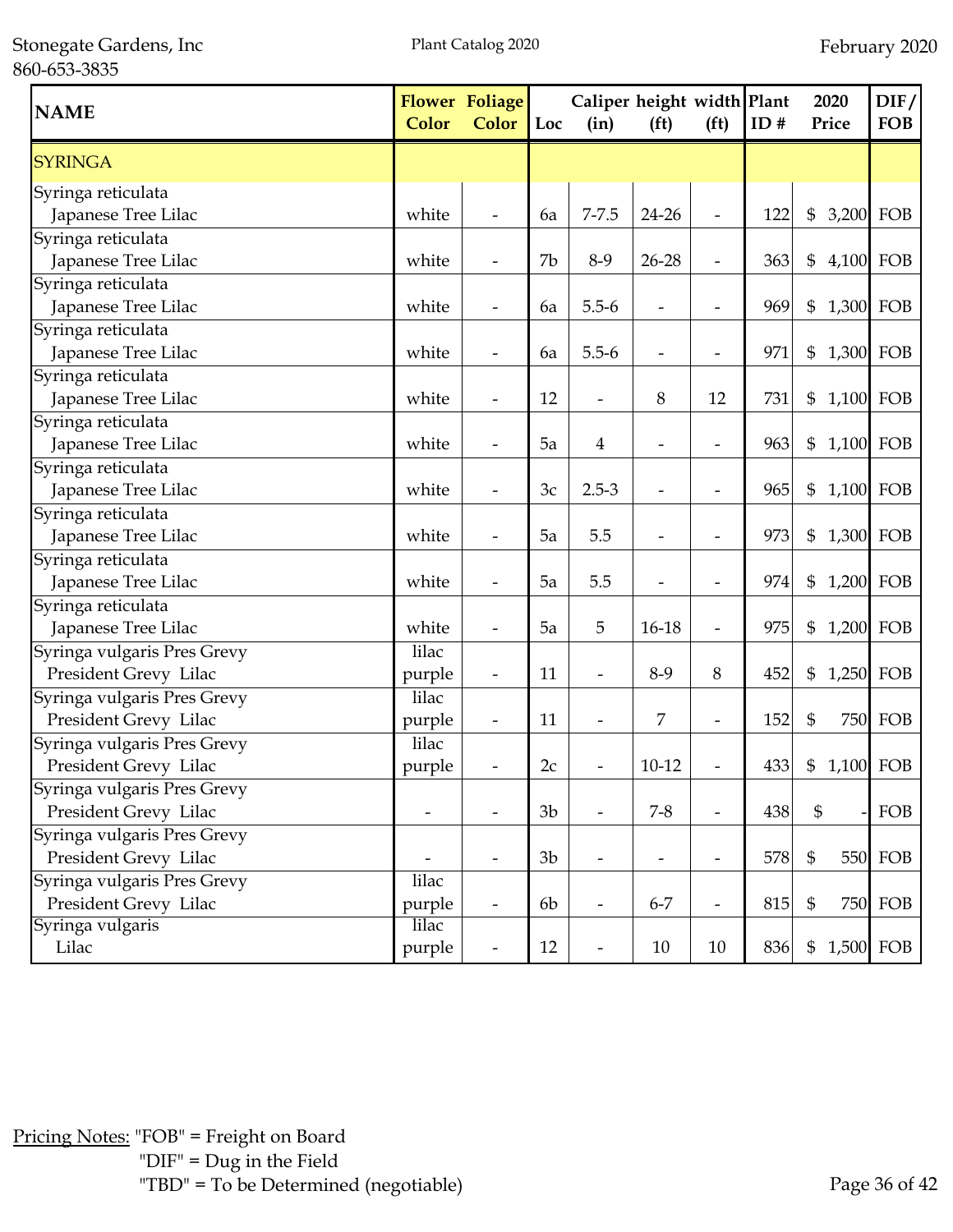Stonegate Gardens, Inc 860-653-3835

| <b>NAME</b>                                                   | <b>Color</b> | <b>Flower Foliage</b><br><b>Color</b><br>Loc<br>(in) |    | Caliper height width Plant<br>(f <sup>t</sup> )<br>(f <sup>t</sup> ) |                | ID#                      | 2020<br>Price | DIF/<br><b>FOB</b>      |                |
|---------------------------------------------------------------|--------------|------------------------------------------------------|----|----------------------------------------------------------------------|----------------|--------------------------|---------------|-------------------------|----------------|
| <b>TAXODIUM</b>                                               |              |                                                      |    |                                                                      |                |                          |               |                         |                |
| Taxodium distichum Shawnee Brave<br>Shawnee Brave Baldcypress |              |                                                      | 2a | 9                                                                    | 22-24          | $\overline{a}$           | 233           | \$<br>3,800             | <b>DIF</b>     |
| Taxodium distichum Shawnee Brave<br>Shawnee Brave Baldcypress |              |                                                      | 2c | 9                                                                    | $26 - 28$      | $\overline{\phantom{m}}$ | 222           | \$<br>3,800             | <b>DIF</b>     |
| Taxodium distichum Shawnee Brave<br>Shawnee Brave Baldcypress |              |                                                      | 3a | 10                                                                   | 30-35          | $\overline{\phantom{0}}$ | 601           | <b>TBD</b>              | <b>DIF</b>     |
| Taxodium distichum Shawnee Brave<br>Shawnee Brave Baldcypress |              |                                                      | 4c | 12                                                                   | 22             |                          | 192           | $\mathfrak{S}$<br>3,200 | <b>DIF</b>     |
| <b>TAXUS</b>                                                  |              |                                                      |    |                                                                      |                |                          |               |                         |                |
| Taxus baccata Adpressa Fowle<br>Midget Boxleaf English Yew    |              |                                                      | 9  |                                                                      | 6              | 10                       | 239           | \$<br>2,800             | FOB            |
| Taxus baccata Fastigiata<br>Columnar English Yew              |              |                                                      | 1  |                                                                      | 7              | $\overline{\mathbf{4}}$  | 211           | \$<br>1,500 FOB         |                |
| Taxus cuspidata Nana<br>Dwarf Japanese Yew                    |              |                                                      | 1  |                                                                      | $\overline{2}$ | 4                        | 208           | \$<br>1,100             | FOB            |
| Taxus cuspidata Nana<br>Dwarf Japanese Yew                    |              |                                                      | 1  |                                                                      | 2.5            | 4                        | 338           | $\mathfrak{S}$          | <b>850 FOB</b> |
| Taxus cuspidata Nana<br>Dwarf Japanese Yew                    |              |                                                      | 3a |                                                                      | 2.5            | $4 - 4.5$                | 401           | \$<br>750               | FOB            |
| Taxus cuspidata spreading<br>Spreading Japanese Yew           |              |                                                      | 11 |                                                                      | 5              | 16                       | 551           | $\mathfrak{S}$          | FOB            |
| Taxus x media columnar cultivar<br>Columnar Japanese Yew      |              |                                                      | 3a |                                                                      | 12-14          | $\overline{\phantom{a}}$ | 555           | \$<br>1,300 FOB         |                |
| Taxus x media columnar cultivar<br>Columnar Japanese Yew      |              |                                                      | 3a |                                                                      | $10 - 12$      | 3                        | 249           | \$<br>1,100 FOB         |                |
| Taxus x media columnar cultivar<br>Columnar Japanese Yew      |              |                                                      | 8a |                                                                      | 5              |                          | 530           | $\mathbb{S}$            | 850 FOB        |
| Taxus x media columnar cultivar<br>Columnar Japanese Yew      |              |                                                      | 6c |                                                                      | 10             | $\overline{a}$           | 594           | $\$\$<br>1,500 FOB      |                |
| Taxus x media columnar cultivar<br>Columnar Japanese Yew      |              |                                                      | 6a |                                                                      | $10-12$        | $\overline{\phantom{m}}$ | 688           | $\$\$<br>1,500 FOB      |                |

Pricing Notes: "FOB" = Freight on Board "DIF" = Dug in the Field "TBD" = To be Determined (negotiable) Page 37 of 42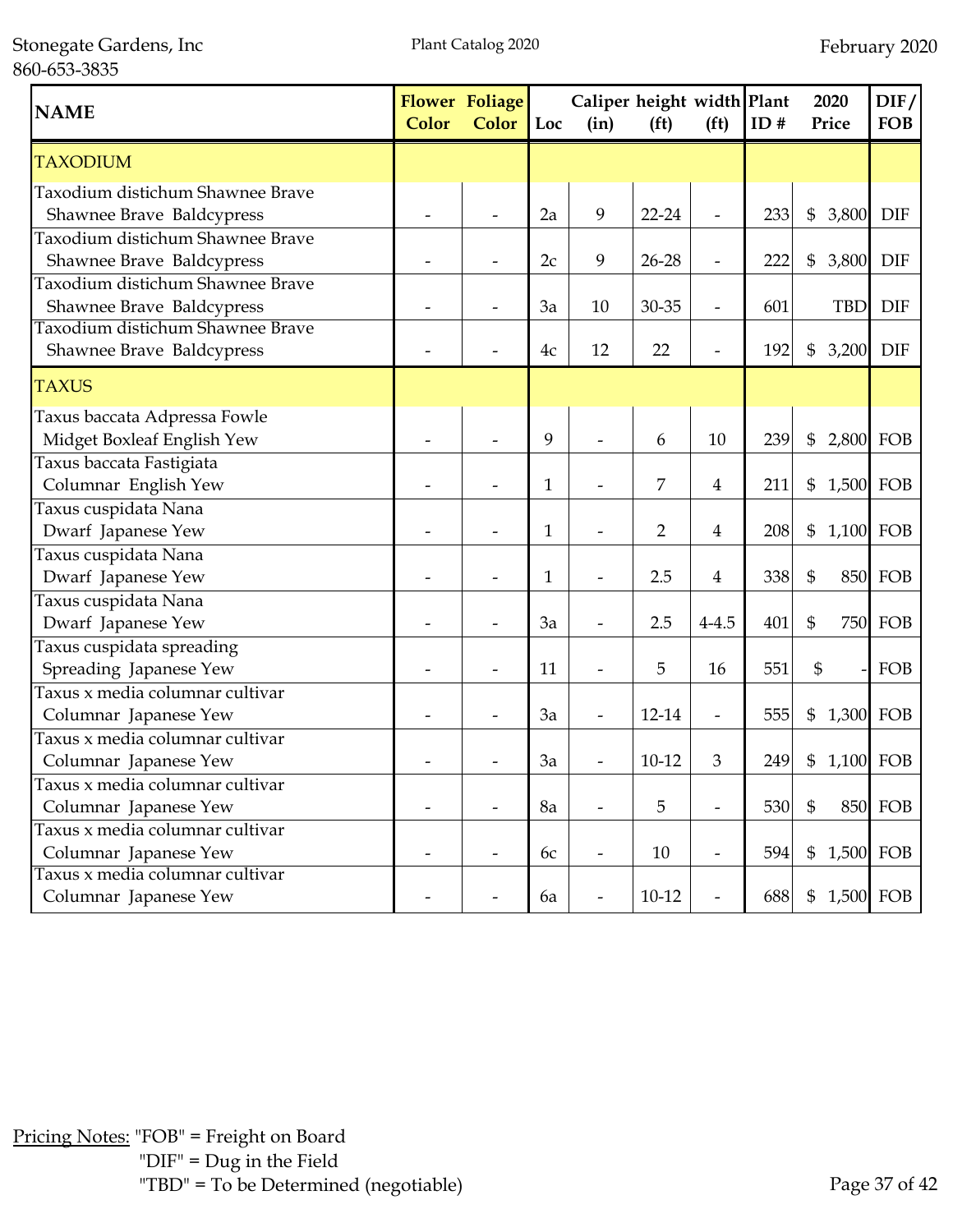Stonegate Gardens, Inc 860-653-3835

| <b>NAME</b>                  | <b>Flower Foliage</b><br><b>Color</b><br><b>Color</b> |                | Caliper height width Plant<br>Loc<br>(in) |  | (f <sup>t</sup> ) | (f <sub>t</sub> ) | ID#            | 2020<br>Price               | DIF/<br><b>FOB</b> |
|------------------------------|-------------------------------------------------------|----------------|-------------------------------------------|--|-------------------|-------------------|----------------|-----------------------------|--------------------|
| <b>TAXUS</b>                 |                                                       |                |                                           |  |                   |                   |                |                             |                    |
| Taxus x media Densiformis    |                                                       |                |                                           |  |                   |                   |                |                             |                    |
| Dense Spreading Yew          |                                                       |                | 12                                        |  | 8                 | 20                | 705            | 3,200 FOB<br>$\mathfrak{S}$ |                    |
| Taxus x media Densiformis    |                                                       |                |                                           |  |                   |                   |                |                             |                    |
| Dense Spreading Yew          |                                                       |                | 1                                         |  | 7                 | 14                | 217            | \$<br>1,200 FOB             |                    |
| Taxus x media Densiformis    |                                                       |                |                                           |  |                   |                   |                |                             |                    |
| Dense Spreading Yew          |                                                       |                | 3 <sub>b</sub>                            |  | 5                 | 10                | 258            | \$<br>1,500 FOB             |                    |
| Taxus x media Densiformis    |                                                       |                |                                           |  |                   |                   |                |                             |                    |
| Dense Spreading Yew          |                                                       | $\overline{a}$ | 7c                                        |  | 10                | 20                | 460            | \$<br>2,500 FOB             |                    |
| Taxus x media Densiformis    |                                                       |                |                                           |  |                   |                   |                |                             |                    |
| Dense Spreading Yew          |                                                       |                | 2a                                        |  | 10                | 18                | 654            | \$<br>$2,250$ FOB           |                    |
| Taxus x media Densiformis    |                                                       |                |                                           |  |                   |                   |                |                             |                    |
| Dense Spreading Yew          |                                                       |                | 12                                        |  | 3.5               | 8                 | 729            | 1,200 FOB<br>\$             |                    |
| Taxus x media Green Wave     |                                                       |                |                                           |  |                   |                   |                |                             |                    |
| Green Wave Japanese Yew      |                                                       |                | 1                                         |  | 14                | 24-26             | $\overline{2}$ | \$<br>3,200 FOB             |                    |
| Taxus x media Hicksii        |                                                       |                |                                           |  |                   |                   |                |                             |                    |
| Hicks Japanese Yew           |                                                       |                | $\mathbf{1}$                              |  | $11 - 12$         | $\overline{4}$    | 121            | \$<br>1,300 FOB             |                    |
| Taxus x media Nana           |                                                       |                |                                           |  |                   |                   |                |                             |                    |
| Dwarf Spreading Japanese Yew |                                                       |                | 2a                                        |  | 3                 | 7                 | 238            | \$<br>1,100 FOB             |                    |
| Taxus x media Nigra          |                                                       |                |                                           |  |                   |                   |                |                             |                    |
| Nigra Japanese Yew           |                                                       |                | 2 <sub>b</sub>                            |  | 10                | 14                | 229            | \$<br>2,800 FOB             |                    |
| Taxus x media                |                                                       |                |                                           |  |                   |                   |                |                             |                    |
| Japanese Yew                 |                                                       |                | 12                                        |  | 16                | 18                | 720            | \$<br>3,200                 | <b>DIF</b>         |
| Taxus x media                |                                                       |                |                                           |  |                   |                   |                |                             |                    |
| Japanese Yew                 |                                                       |                | 2a                                        |  | 7                 | 14                | 299            |                             | FOB                |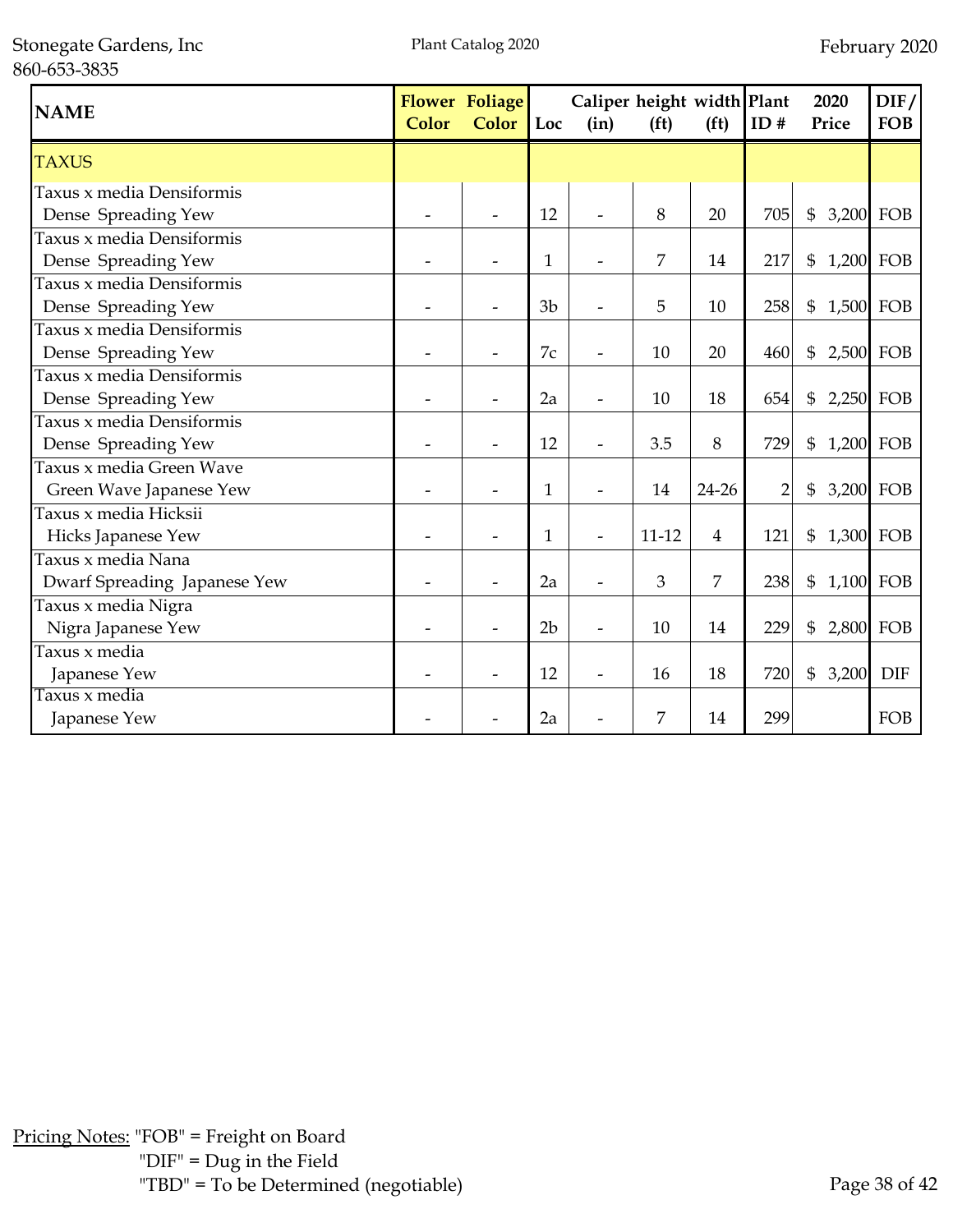Stonegate Gardens, Inc 860-653-3835

| <b>NAME</b>                          | Color | Flower Foliage<br>Color  | Loc            | Caliper height width Plant<br>(in) | (f <sup>t</sup> ) | (f <sup>t</sup> )            | ID# | 2020<br>Price   | DIF/<br><b>FOB</b> |
|--------------------------------------|-------|--------------------------|----------------|------------------------------------|-------------------|------------------------------|-----|-----------------|--------------------|
| <b>THUJA</b>                         |       |                          |                |                                    |                   |                              |     |                 |                    |
| Thuja Elegantissima                  |       |                          |                |                                    |                   |                              |     |                 |                    |
| Elegantissima Eastern Arborvitae     |       |                          | 7a             |                                    | $20 - 22$         |                              | 371 | \$<br>3,200     | FOB                |
| Thuja occ. deGroots Spire            |       |                          |                |                                    |                   |                              |     |                 |                    |
| deGroots Spire Arborvitae            |       |                          | 2 <sub>b</sub> |                                    | 7                 | $\overline{a}$               | 545 | \$              | <b>750 FOB</b>     |
| Thuja occ. deGroots Spire            |       |                          |                |                                    |                   |                              |     |                 |                    |
| deGroots Spire Arborvitae            |       |                          | 4a             | $\overline{\phantom{0}}$           | $5.5 - 6$         | $\overline{\phantom{a}}$     | 805 | \$<br>750       | FOB                |
| Thuja occ. Em. Green                 |       |                          |                |                                    |                   |                              |     |                 |                    |
| Em. Green Eastern Arborvitae         |       |                          | 3 <sub>b</sub> |                                    | 18                | $\overline{\phantom{a}}$     | 679 | \$              | FOB                |
| Thuja occ. Em. Green Smaragd         |       |                          |                |                                    |                   |                              |     |                 |                    |
| Em. Green Smaragd Eastern Arborvitae |       |                          | $\mathbf{1}$   | $\overline{\phantom{0}}$           | 24                | $\overline{\phantom{a}}$     | 531 | \$              | 2,200 FOB          |
| Thuja occ. Em. Green Smaragd         |       |                          |                |                                    |                   |                              |     |                 |                    |
| Em. Green Smaragd Eastern Arborvitae |       |                          | 2a             | $\overline{\phantom{0}}$           | 22                | $\overline{\phantom{a}}$     | 978 | \$              | 2,200 FOB          |
| Thuja occ. Em. Green Smaragd         |       |                          |                |                                    |                   |                              |     |                 |                    |
| Em. Green Smaragd Eastern Arborvitae |       |                          | $\mathbf{1}$   | $\overline{\phantom{0}}$           | 24-26             | $\overline{\phantom{m}}$     | 989 | \$              | 2,100 FOB          |
| Thuja occ. Em. Green Smaragd         |       |                          |                |                                    |                   |                              |     |                 |                    |
| Em. Green Smaragd Eastern Arborvitae |       |                          | 5a             |                                    | 18-20             |                              | 150 | \$              | 2,200 FOB          |
| Thuja occ. Em. Green Smaragd         |       |                          |                |                                    |                   |                              |     |                 |                    |
| Em. Green Smaragd Eastern Arborvitae |       |                          | 6c             |                                    | 18-20             |                              | 660 | \$              | 2,200 FOB          |
| Thuja occ. Em. Green Smaragd         |       |                          |                |                                    |                   |                              |     |                 |                    |
| Em. Green Smaragd Eastern Arborvitae |       |                          | 5 <sub>b</sub> |                                    | $16-18$           |                              | 886 | \$              | 2,200 FOB          |
| Thuja occ. Golden Dwarf              |       |                          |                |                                    |                   |                              |     |                 |                    |
| Golden dwarf Grove Arborvitae        |       |                          | 9              |                                    | 10                | 16                           | 288 | \$              | 4,250 FOB          |
| Thuja occ. Nigra                     |       |                          |                |                                    |                   |                              |     |                 |                    |
| Dark American Eastern Arborvitae     |       |                          | 2c             |                                    | 24-26             |                              | 553 | \$              | 3,200 FOB          |
| Thuja occ. Nigra                     |       |                          |                |                                    |                   |                              |     |                 |                    |
| Dark American Eastern Arborvitae     |       |                          | 12             |                                    | 30-34             |                              | 841 | \$<br>3,200 DIF |                    |
| Thuja occ. Nigra                     |       |                          |                |                                    |                   |                              |     |                 |                    |
| Dark American Eastern Arborvitae     |       |                          | 1              | $\qquad \qquad \blacksquare$       | 30-34             | $\overline{\phantom{m}}$     | 992 | \$<br>3,200     | DIF                |
| Thuja occ. Pyramidalis               |       |                          |                |                                    |                   |                              |     |                 |                    |
| Pyramidalis Eastern Arborvitae       |       |                          | 3c             | $\overline{\phantom{a}}$           | $22 - 24$         | $\overline{\phantom{m}}$     | 273 | \$              | 2,750 FOB          |
| Thuja occ. Spiralis                  |       |                          |                |                                    |                   |                              |     |                 |                    |
| Spiralis Eastern Arborvitae          | -     | $\overline{\phantom{0}}$ | 5 <sub>b</sub> | $\overline{\phantom{a}}$           | 14                | 10                           | 154 | \$              | 2,100 FOB          |
| Thuja occ. Spiralis                  |       |                          |                |                                    |                   |                              |     |                 |                    |
| Spiralis Eastern Arborvitae          |       |                          | 4c             | $\overline{\phantom{a}}$           | 11                | $\qquad \qquad \blacksquare$ | 185 | \$              | 2,100 FOB          |
| Thuja occ. Spiralis                  |       |                          |                |                                    |                   |                              |     |                 |                    |
| Spiralis Eastern Arborvitae          |       |                          | 7a             | $\overline{\phantom{a}}$           | 14-16             | 8                            | 627 | \$              | 2,100 FOB          |
| Thuja occ. Spiralis                  |       |                          |                |                                    |                   |                              |     |                 |                    |
| Spiralis Eastern Arborvitae          |       |                          | 2b             |                                    | 12-14             | $\overline{\phantom{a}}$     | 649 | \$              | 2,100 FOB          |

Pricing Notes: "FOB" = Freight on Board "DIF" = Dug in the Field "TBD" = To be Determined (negotiable) Page 39 of 42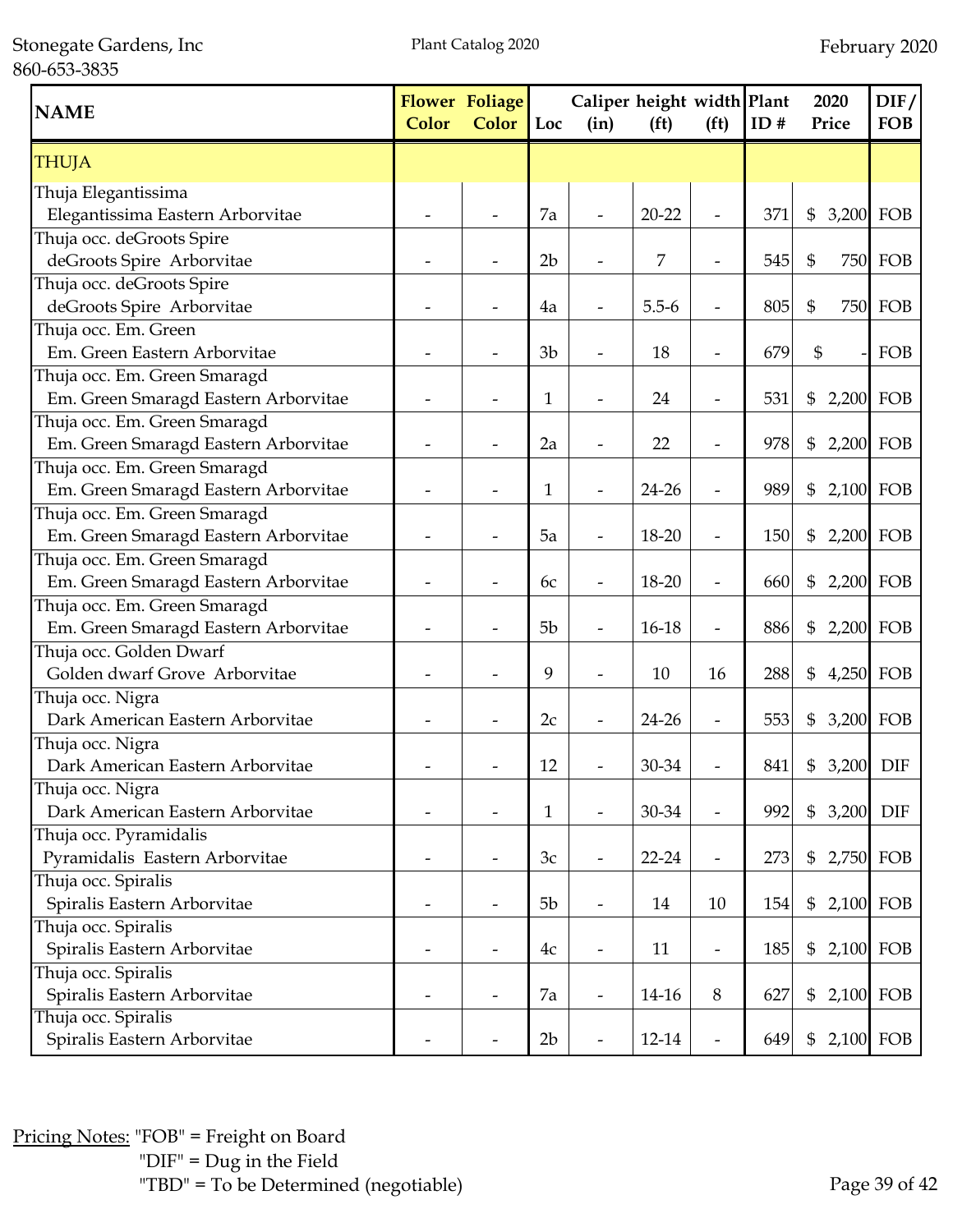Stonegate Gardens, Inc 860-653-3835

| <b>NAME</b>                            | <b>Color</b> | <b>Flower Foliage</b><br><b>Color</b> | Loc            | Caliper height width Plant<br>(in) | (f <sup>t</sup> ) | (f <sup>t</sup> )        | ID# | 2020<br>Price               | DIF/<br><b>FOB</b> |
|----------------------------------------|--------------|---------------------------------------|----------------|------------------------------------|-------------------|--------------------------|-----|-----------------------------|--------------------|
| <b>TSUGA</b>                           |              |                                       |                |                                    |                   |                          |     |                             |                    |
| Tsuga can. Beehive                     |              |                                       |                |                                    |                   |                          |     |                             |                    |
| Beehive Hemlock                        |              |                                       | 3 <sub>b</sub> | $\overline{a}$                     | $6 - 7$           | 7                        | 310 | $\mathfrak{S}$<br>1,800 FOB |                    |
| Tsuga can. Beehive                     |              |                                       |                |                                    |                   |                          |     |                             |                    |
| Beehive Hemlock                        |              |                                       | 4c             |                                    | 8                 | 8                        | 311 | \$<br>1,800 FOB             |                    |
| Tsuga can. Beehive                     |              |                                       |                |                                    |                   |                          |     |                             |                    |
| Beehive Hemlock                        |              |                                       | 7a             | $\overline{\phantom{a}}$           | 7                 | $\overline{\phantom{m}}$ | 642 | \$                          | 1,800 FOB          |
| Tsuga can. Lewisi Dwarf                |              |                                       |                |                                    |                   |                          |     |                             |                    |
| Dwarf Lewis Canadian Hemlock           |              |                                       | 1              |                                    | 17                | 10                       | 241 | \$                          | 4,500 FOB          |
| Tsuga can. Macrophylla                 |              |                                       |                |                                    |                   |                          |     |                             |                    |
| Macrophylla Canadian Hemlock           |              |                                       | 5 <sub>b</sub> |                                    | $\,8\,$           | $\overline{\phantom{a}}$ | 322 | \$                          | <b>750 FOB</b>     |
| Tsuga can. Macrophylla Dwarf           |              |                                       |                |                                    |                   |                          |     |                             |                    |
| Dwarf Macrophylla Canadian Hemlock     |              |                                       | 3a             |                                    | 16                | 12                       | 784 | \$<br>3,200 FOB             |                    |
| Tsuga can. Macrophylla Dwarf           |              |                                       |                |                                    |                   |                          |     |                             |                    |
| Dwarf Macrophylla Canadian Hemlock     |              |                                       | 5c             | $\overline{\phantom{a}}$           | 12                | 6                        | 326 | \$<br>1,100 FOB             |                    |
| Tsuga can. Sargentii (syn. F. pendula) |              |                                       |                |                                    |                   |                          |     |                             |                    |
| Weeping Sargent's Hemlock              |              |                                       | 6c             |                                    | 6                 | 10                       | 827 | \$                          | 2,650 FOB          |
| Tsuga can. Sargentii (syn. F. pendula) |              |                                       |                |                                    |                   |                          |     |                             |                    |
| Weeping Sargent's Hemlock              |              |                                       | 6c             | 4                                  | 7                 | 14                       | 828 | \$                          | 3,200 FOB          |
| Tsuga can. Sargentii (syn. F. pendula) |              |                                       |                |                                    |                   |                          |     |                             |                    |
| Weeping Sargent's Hemlock              |              |                                       | 10             |                                    | 5                 | 7                        | 567 | \$                          | <b>800 FOB</b>     |
| Tsuga can. Sargentii (syn. F. pendula) |              |                                       |                |                                    |                   |                          |     |                             |                    |
| Weeping Sargent's Hemlock              |              |                                       | $\mathbf{1}$   |                                    | 7                 | 10                       | 661 | \$                          | 1,800 FOB          |
| Tsuga can. Sargentii (syn. F. pendula) |              |                                       |                |                                    |                   |                          |     |                             |                    |
| Weeping Sargent's Hemlock              |              |                                       | 3 <sub>b</sub> | 4                                  | 6                 |                          | 692 | \$                          | 900 FOB            |
| Tsuga can. Sargentii (syn. F. pendula) |              |                                       |                |                                    |                   |                          |     |                             |                    |
| Weeping Sargent's Hemlock              |              |                                       | $\overline{2}$ |                                    | 3                 | 6                        | 751 | \$                          | <b>800 FOB</b>     |
| Tsuga can. Sargentii (syn. F. pendula) |              |                                       |                |                                    |                   |                          |     |                             |                    |
| Weeping Sargent's Hemlock              |              |                                       | 2c             |                                    | $\overline{2}$    | 6                        | 751 | $\mathbb{S}$                | FOB                |
| Tsuga can. Sargentii (syn. F. pendula) |              |                                       |                |                                    |                   |                          |     |                             |                    |
| Weeping Sargent's Hemlock              |              |                                       | 11             | $\overline{\phantom{a}}$           | $\overline{4}$    | 5                        | 930 | \$                          | <b>800 FOB</b>     |
| Tsuga can. Semi-weeping                |              |                                       |                |                                    |                   |                          |     |                             |                    |
| Semi-weeping Hemlock                   |              | $\overline{\phantom{a}}$              | 3a             | $\overline{\phantom{a}}$           | 10                | 12-14                    | 209 | \$                          | 2,700 FOB          |
| Tsuga can.                             |              |                                       |                |                                    |                   |                          |     |                             |                    |
| Canadian Hemlock                       |              |                                       | 6c             |                                    | 34-36             | $\overline{\phantom{a}}$ | 141 | <b>TBD</b>                  | FOB                |
| Tsuga Caroliniana                      |              |                                       |                |                                    |                   |                          |     |                             |                    |
| Carolina Hemlock                       |              |                                       | $\mathbf{1}$   |                                    | $\boldsymbol{6}$  |                          | 125 | $\mathfrak{S}$              | 250 FOB            |

Pricing Notes: "FOB" = Freight on Board "DIF" = Dug in the Field "TBD" = To be Determined (negotiable) Page 40 of 42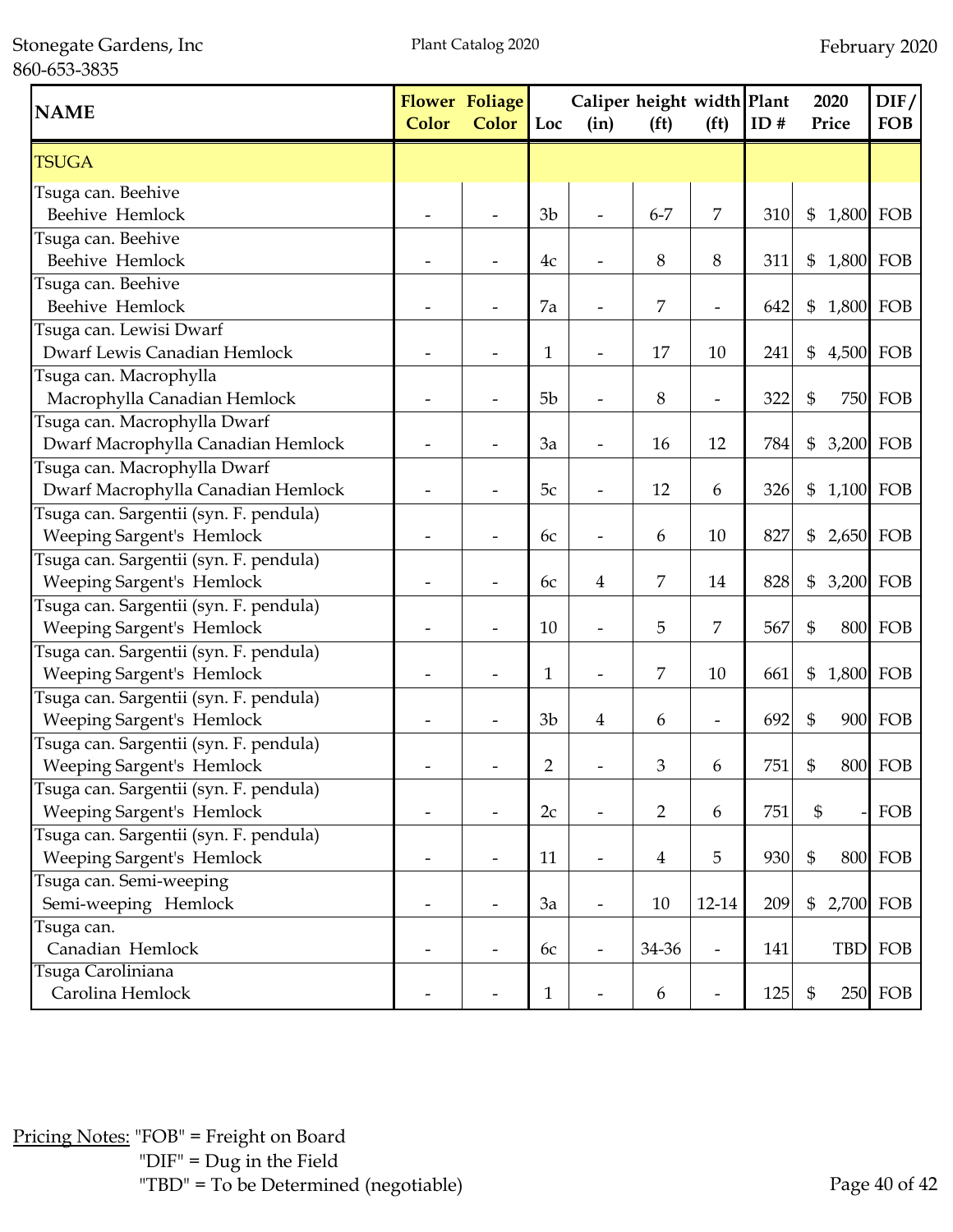Stonegate Gardens, Inc 860-653-3835

| <b>NAME</b>                                                 | <b>Color</b> | <b>Flower Foliage</b><br>Color | Loc            | Caliper height width Plant<br>(in) | (f <sup>t</sup> )        | (f <sup>t</sup> )        | ID#              |                            | 2020<br>Price | DIF/<br><b>FOB</b> |
|-------------------------------------------------------------|--------------|--------------------------------|----------------|------------------------------------|--------------------------|--------------------------|------------------|----------------------------|---------------|--------------------|
| <b>ULMUS</b>                                                |              |                                |                |                                    |                          |                          |                  |                            |               |                    |
| Ulmus glabra camperdown<br>Camperdown Elm                   |              |                                | 3c             | $3 - 3.5$                          |                          |                          | 937              | \$                         | 1,500 FOB     |                    |
| Ulmus<br>Elm                                                |              |                                | 9              | 5                                  | $\overline{\phantom{0}}$ |                          | 985              | $\$\$                      |               | 1,500 FOB          |
| <b>VIBURNUM</b>                                             |              |                                |                |                                    |                          |                          |                  |                            |               |                    |
| Viburnum Carlesii<br>Korean Spice Viburnum                  | white        |                                | 5c             |                                    | 7                        | 7                        | 922              | $\mathfrak{S}$             | 550           | FOB                |
| Viburnum dentatum Chicago Lustre<br>Chicago Luster Viburnum |              |                                | 4c             |                                    | 10                       | 8                        | 188              | \$                         | 1,250 FOB     |                    |
| Viburnum dentatum Chicago Lustre<br>Chicago Luster Viburnum |              |                                | 3a             |                                    | $8-9$                    | $\overline{a}$           | 593              | \$                         | 1,100         | FOB                |
| Viburnum plicatum tomentosum<br>Doublefile Viburnum         | white        | $\overline{\phantom{a}}$       | 12             | $\overline{\phantom{0}}$           | 8                        | 8                        | 672              | \$                         | 675           | FOB                |
| Viburnum sargenti Onondaga<br>Sargent's Viburnum            | pinkish      | $\overline{\phantom{a}}$       | 2c             | $\overline{\phantom{0}}$           | $8 - 10$                 | $\overline{a}$           | 656              | \$                         |               | <b>850 FOB</b>     |
| Viburnum sargenti Onondaga<br>Sargent's Viburnum            | pinkish      |                                | 3a             |                                    | 8                        | $\overline{\phantom{a}}$ | 788              | \$                         |               | 1,100 FOB          |
| Viburnum sargenti Onondaga<br>Sargent's Viburnum            | pinkish      | $\overline{\phantom{a}}$       | 2 <sub>b</sub> | $\overline{a}$                     | $8 - 10$                 | $\overline{\phantom{m}}$ | 947              | \$                         |               | 850 FOB            |
| Viburnum sargenti Onondaga<br>Sargent's Viburnum            | pinkish      | $\overline{\phantom{a}}$       | 6c             |                                    | $7 - 8$                  | $\overline{a}$           | 942              | \$                         |               | 1,100 FOB          |
| Viburnum sargenti Onondaga<br>Sargent's Viburnum            |              |                                | 2 <sub>b</sub> |                                    | 9                        |                          | 946              | $\mathfrak{S}$             |               | 850 FOB            |
| Viburnum sargenti Onondaga<br>Sargent's Viburnum            | pinkish      |                                | 5c             |                                    | $8-9$                    |                          | $\boldsymbol{0}$ | \$                         |               | <b>750 FOB</b>     |
| Viburnum x carlcephalum<br>Fragrant Viburnum                | white        | $\overline{\phantom{a}}$       | 6a             |                                    | 8-9                      | $8-9$                    | 70               | $\mathfrak{S}$             |               | 950 FOB            |
| Viburnum x carlcephalum<br>Fragrant Viburnum                | white        | $\overline{\phantom{a}}$       | 7b             | $\overline{\phantom{0}}$           | 8-9                      | 8-9                      | 78               | $\boldsymbol{\mathsf{\$}}$ |               | 1,100 FOB          |
| Viburnum x carlcephalum<br>Fragrant Viburnum                | white        |                                | 7c             | $\overline{a}$                     | 8-9                      | $8-9$                    | 120              | $\boldsymbol{\mathsf{\$}}$ |               | 1,100 FOB          |
| Viburnum x carlcephalum<br>Fragrant Viburnum                | white        |                                | 6a             | $\overline{\phantom{0}}$           | $8 - 10$                 | $8\,$                    | 693              | $\frac{6}{5}$              |               | 1,100 FOB          |

Pricing Notes: "FOB" = Freight on Board "DIF" = Dug in the Field "TBD" = To be Determined (negotiable) Page 41 of 42